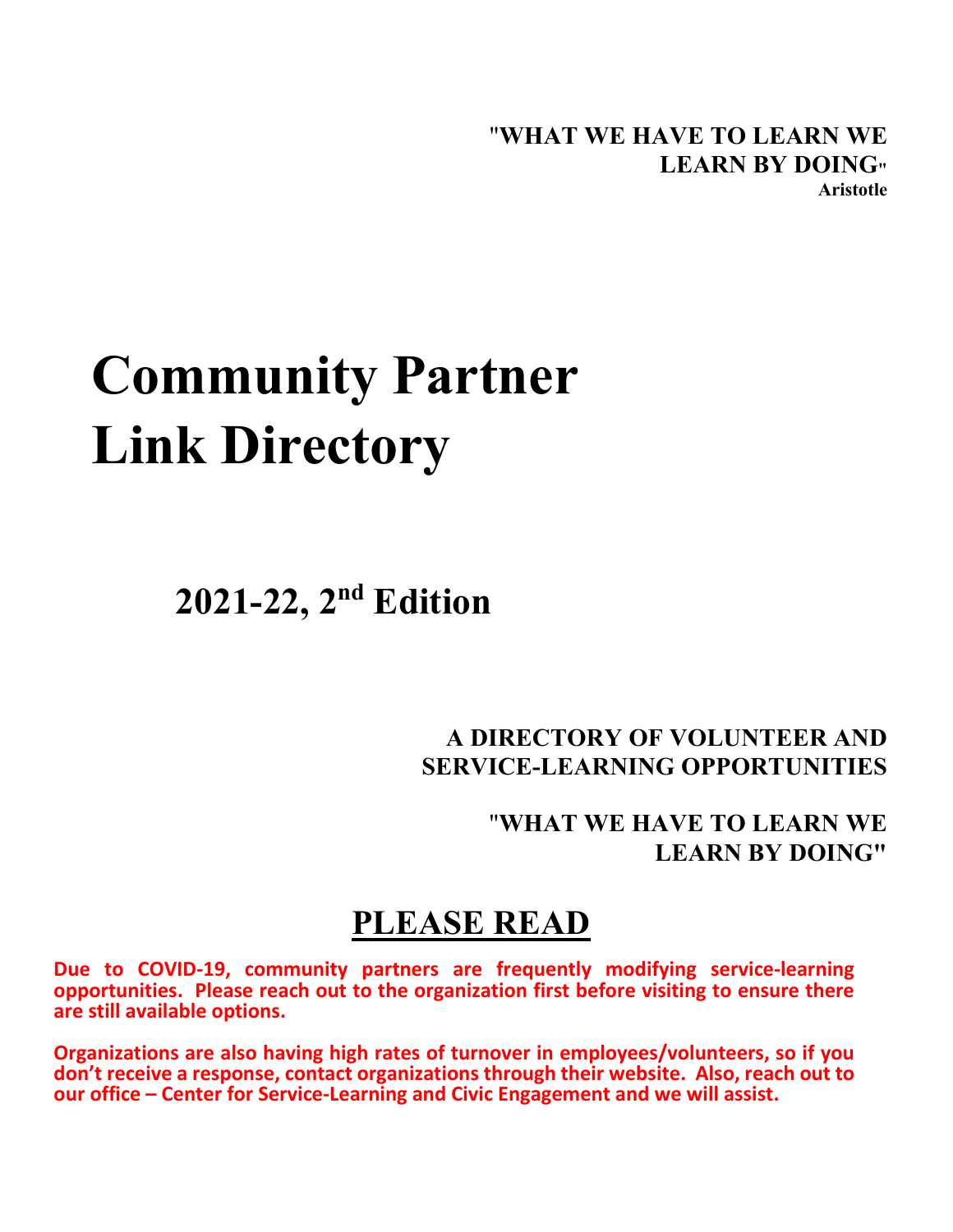#### 2021-2022 Community Partner LINK Directory

If you are considering an organization that is not listed, please consult the Center for Service-Learning and Civic Engagement.

NOTE: Some organizations offer students "double hours" when working weekends and holidays. Please note that only ACTUAL service-learning hours can be counted for courses offering service-learning and only ACTUAL hours are put on official EFSC transcripts.

# **DIRECTORY GUIDELINES**

The Community Partner Link Directory is a dynamic listing grouped alphabetically, by area of interest, and by location. The listings are as complete and accurate as possible, however, because of additions or changes during the year; please consult our office for updates.

If you discover an inaccuracy or change, contact your area campus: Cocoa/Titusville: 433-7610 and/or Melbourne/Palm Bay 433-5610.

Some placements are more conducive than others for integration with academic courses. The Center's staff can assist you with this information. Although some opportunities are more related to some academic majors or career areas, most are excellent in helping and learning environments. Regardless of your major or career aspiration service-learning programs will benefit you.

Brief job descriptions are included in helping with your selection process. More detailed information, including contact information, is available at our office locations.

There is service, advocacy, leadership, research, and special short-term opportunities available.

Additional opportunities are possible.

- PROFESSIONALLY RELATED, e.g., veterinarian, attorney, media
- SERVICE ORGANIZATIONS, e.g., Rotaract Club, Phi Theta Kappa, Student Government
- SOCIAL CONCERNS, ISSUES, e.g., aid to the hungry/homeless or sick: protection of the environment; elimination of injustice or cruelty, resolution of community, national or international conflict; promotion of cross-cultural and human understanding, consumerissues.
- ONLINE RESOURCES: Many volunteer engagement websites feature organizations, events, and volunteer opportunities in Brevard County. There are a variety of volunteer sites that offer opportunities, a few are [Volunteer Match](http://www.volunteermatch.org/) or [Just Serve](http://www.justserve.org/) Enter your location and area of interest to get started. EFSC students may receive service-learning credit for any hours served by a non-profit community service organization.

If you have a possible window of service-learning, let us know.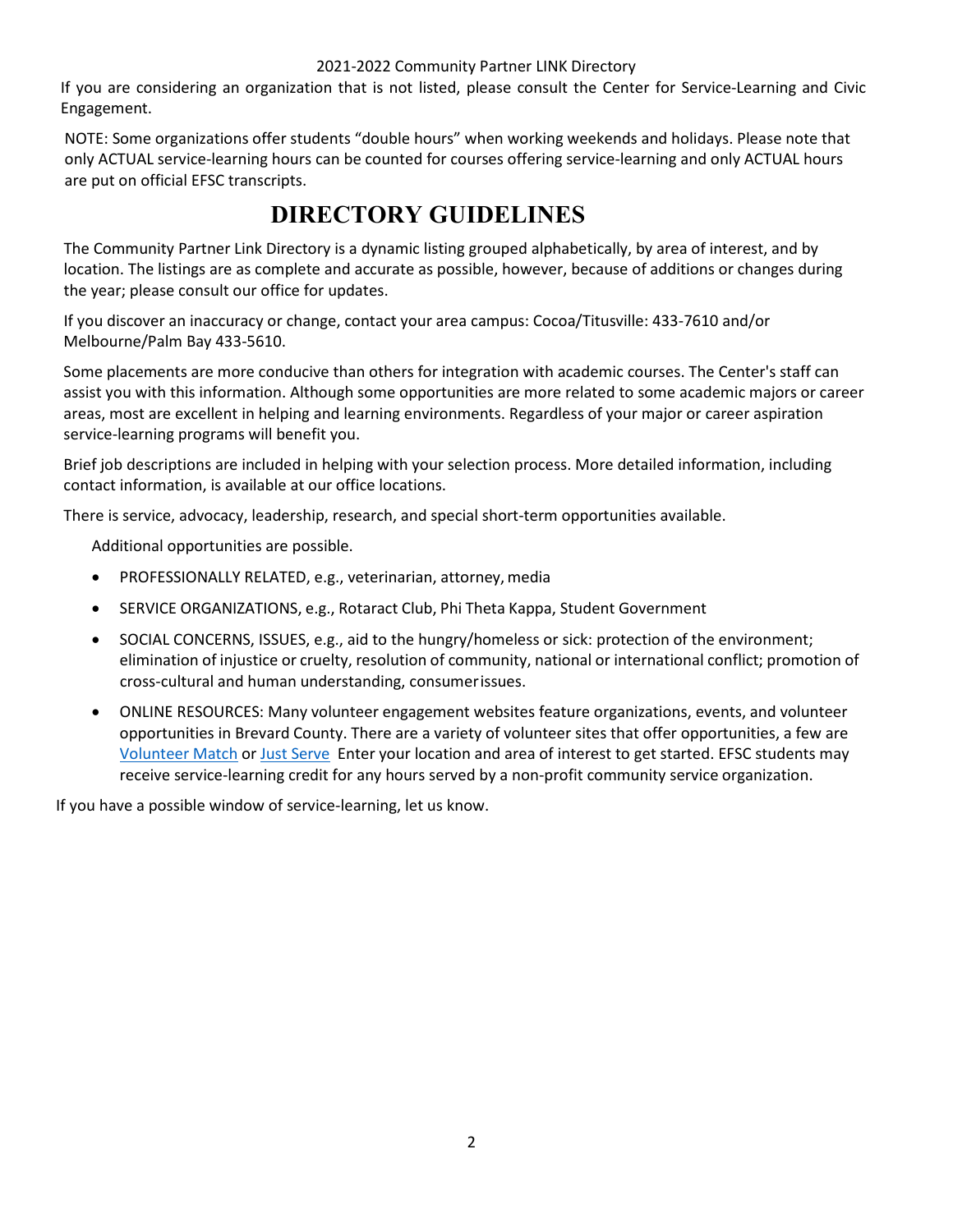#### **Animal Care**

|                   | Cocoa                 |  |
|-------------------|-----------------------|--|
|                   |                       |  |
|                   |                       |  |
|                   | Melbourne             |  |
|                   |                       |  |
|                   |                       |  |
|                   |                       |  |
|                   |                       |  |
|                   |                       |  |
|                   | <b>Merritt Island</b> |  |
|                   |                       |  |
|                   | Palm Bay              |  |
|                   |                       |  |
|                   | Titusville            |  |
|                   |                       |  |
| <b>Child Care</b> |                       |  |
|                   | Cocoa                 |  |
|                   |                       |  |
|                   | Malabar               |  |
|                   |                       |  |
|                   | Melbourne             |  |
|                   |                       |  |
|                   |                       |  |
|                   |                       |  |
|                   | Titusville            |  |
|                   |                       |  |
|                   |                       |  |

### **Community Development**

| Cocoa             |  |
|-------------------|--|
|                   |  |
|                   |  |
| Melbourne         |  |
|                   |  |
|                   |  |
|                   |  |
| Palm Bay          |  |
|                   |  |
| Satellite Beach   |  |
|                   |  |
|                   |  |
| <b>Titusville</b> |  |
|                   |  |
| Viera             |  |
|                   |  |
|                   |  |
|                   |  |
|                   |  |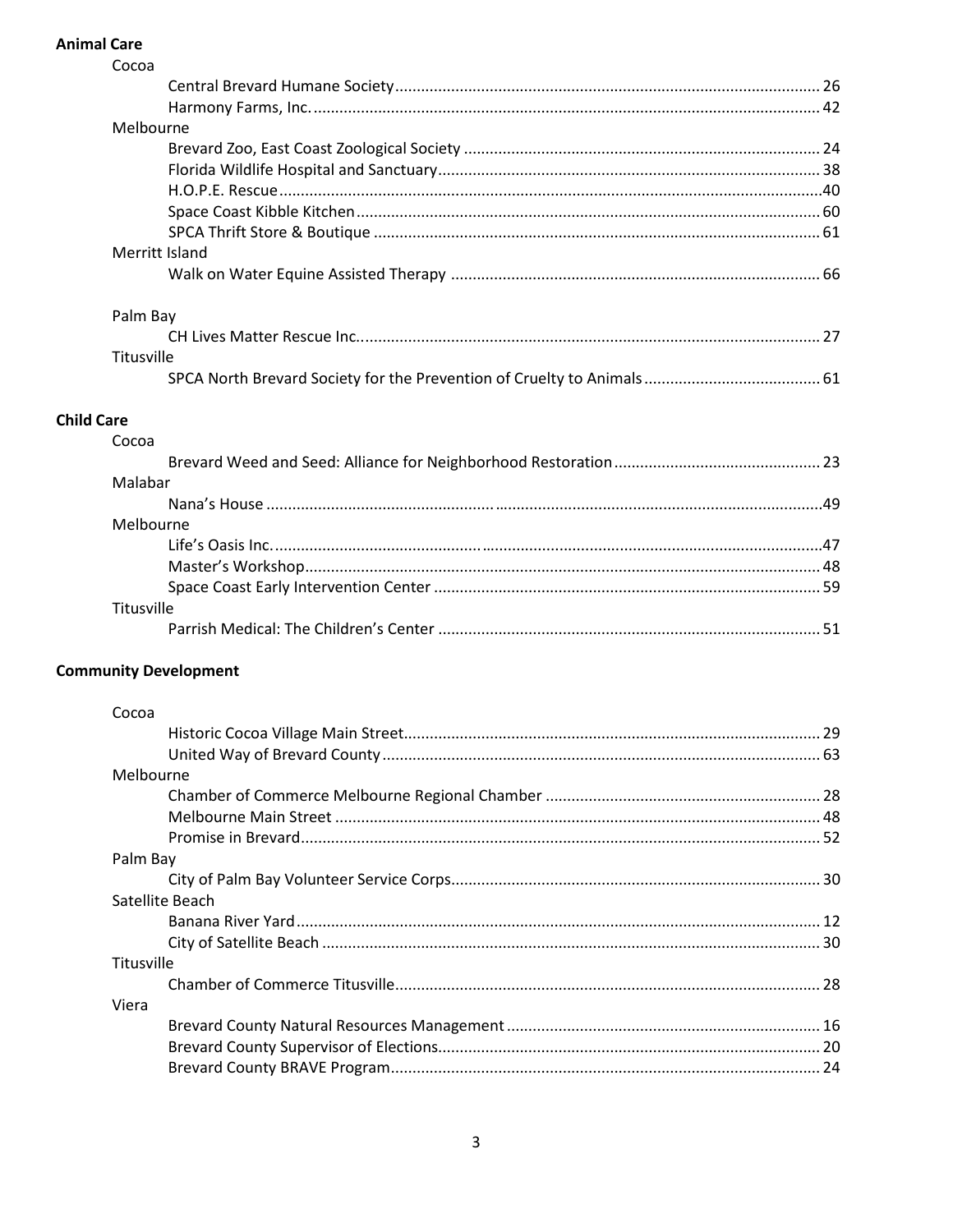| Cocoa                                                                                  |  |
|----------------------------------------------------------------------------------------|--|
|                                                                                        |  |
| Melbourne                                                                              |  |
|                                                                                        |  |
|                                                                                        |  |
|                                                                                        |  |
| Palm Bay                                                                               |  |
|                                                                                        |  |
| Titusville                                                                             |  |
|                                                                                        |  |
| <b>Disability/Accessibility Services</b>                                               |  |
| Cocoa                                                                                  |  |
|                                                                                        |  |
| Melbourne                                                                              |  |
| Best Buddies International (office in West Palm Beach but opportunity in Melbourne) 13 |  |
|                                                                                        |  |
|                                                                                        |  |
|                                                                                        |  |
| Merritt Island                                                                         |  |
|                                                                                        |  |
| Palm Bay                                                                               |  |
|                                                                                        |  |
| Rockledge                                                                              |  |
|                                                                                        |  |

#### Education

| Cocoa                                                                 |  |
|-----------------------------------------------------------------------|--|
|                                                                       |  |
|                                                                       |  |
| Brevard County Public Schools Foundation-Supply Zone for Teachers  19 |  |
|                                                                       |  |
|                                                                       |  |
|                                                                       |  |
| Melbourne                                                             |  |
|                                                                       |  |
|                                                                       |  |
|                                                                       |  |
|                                                                       |  |
|                                                                       |  |
|                                                                       |  |
|                                                                       |  |
|                                                                       |  |
|                                                                       |  |
|                                                                       |  |
|                                                                       |  |
|                                                                       |  |
|                                                                       |  |
|                                                                       |  |
|                                                                       |  |
|                                                                       |  |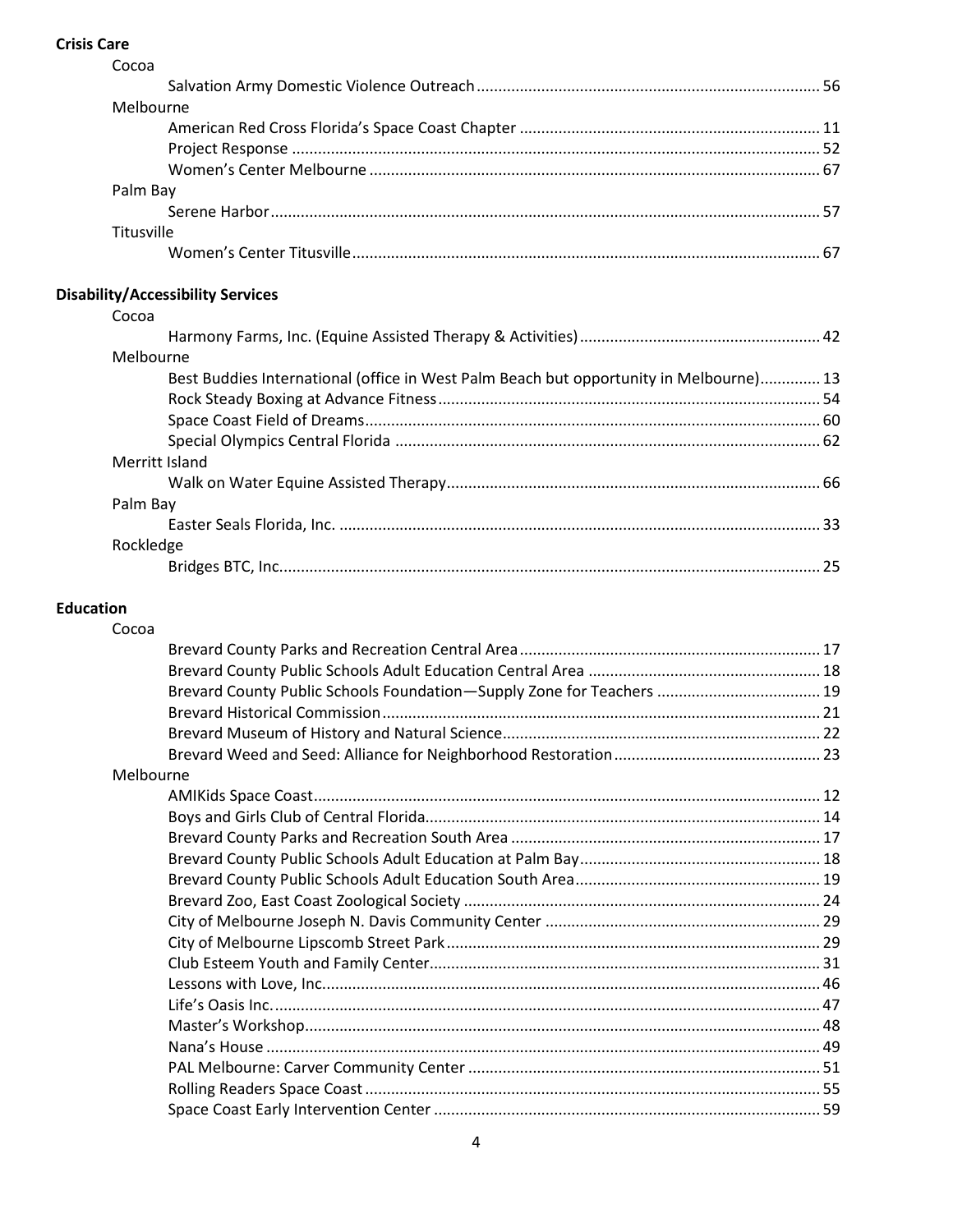|             | Melbourne Beach                                                                  |  |
|-------------|----------------------------------------------------------------------------------|--|
|             |                                                                                  |  |
|             | Orlando (Main office located here, however, volunteering done in Brevard County) |  |
|             |                                                                                  |  |
|             | Palm Bay                                                                         |  |
|             |                                                                                  |  |
|             | Rockledge                                                                        |  |
|             |                                                                                  |  |
|             | Satellite Beach                                                                  |  |
|             |                                                                                  |  |
|             |                                                                                  |  |
|             |                                                                                  |  |
|             | Titusville                                                                       |  |
|             |                                                                                  |  |
|             |                                                                                  |  |
|             |                                                                                  |  |
|             |                                                                                  |  |
|             | Viera                                                                            |  |
|             |                                                                                  |  |
|             |                                                                                  |  |
|             |                                                                                  |  |
| <b>EFSC</b> |                                                                                  |  |
|             | Cocoa                                                                            |  |
|             |                                                                                  |  |
|             |                                                                                  |  |
|             |                                                                                  |  |
|             |                                                                                  |  |
|             |                                                                                  |  |
|             |                                                                                  |  |
|             | Melbourne                                                                        |  |
|             |                                                                                  |  |
|             |                                                                                  |  |
|             |                                                                                  |  |
|             |                                                                                  |  |
|             |                                                                                  |  |
|             | Palm Bay                                                                         |  |
|             |                                                                                  |  |
|             |                                                                                  |  |
|             | Titusville                                                                       |  |
|             |                                                                                  |  |
|             | Environmental                                                                    |  |
|             | Cocoa                                                                            |  |
|             |                                                                                  |  |
|             |                                                                                  |  |
|             | Indialantic                                                                      |  |
|             |                                                                                  |  |
|             | Melbourne                                                                        |  |
|             |                                                                                  |  |
|             |                                                                                  |  |
|             |                                                                                  |  |
|             | 5                                                                                |  |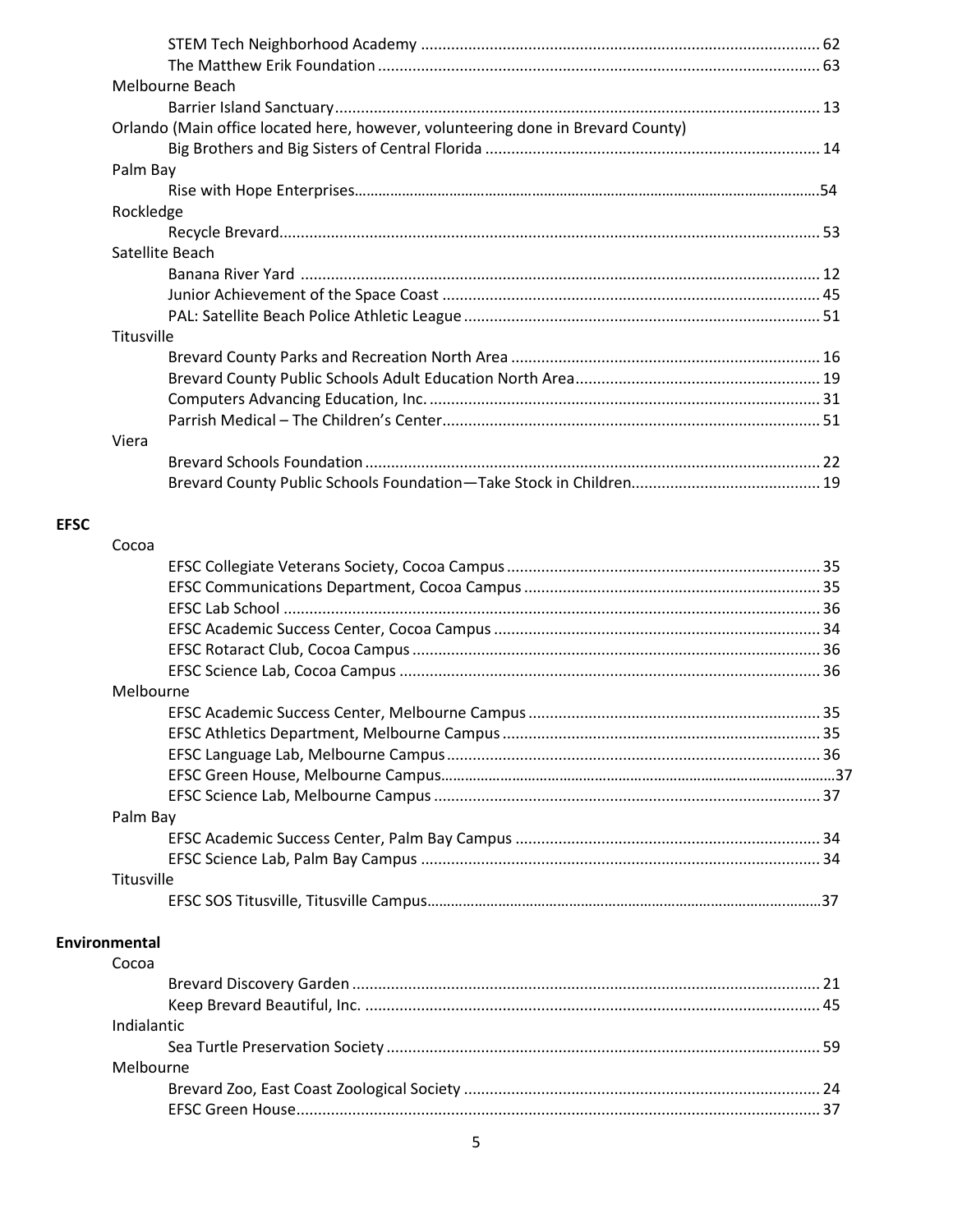|                        | Melbourne Beach                                                                                                                                                                                                                                                                                  |  |
|------------------------|--------------------------------------------------------------------------------------------------------------------------------------------------------------------------------------------------------------------------------------------------------------------------------------------------|--|
|                        |                                                                                                                                                                                                                                                                                                  |  |
|                        | Palm Bay                                                                                                                                                                                                                                                                                         |  |
|                        | City of Palm Bay Margaret Hames Nature Center (Turkey Creek Sanctuary) 29                                                                                                                                                                                                                        |  |
|                        |                                                                                                                                                                                                                                                                                                  |  |
|                        | Rockledge                                                                                                                                                                                                                                                                                        |  |
|                        |                                                                                                                                                                                                                                                                                                  |  |
|                        | Satellite Beach                                                                                                                                                                                                                                                                                  |  |
|                        |                                                                                                                                                                                                                                                                                                  |  |
|                        |                                                                                                                                                                                                                                                                                                  |  |
|                        | <b>Titusville</b>                                                                                                                                                                                                                                                                                |  |
|                        |                                                                                                                                                                                                                                                                                                  |  |
|                        |                                                                                                                                                                                                                                                                                                  |  |
|                        | Viera                                                                                                                                                                                                                                                                                            |  |
|                        | Brevard County Natural Resources Management, Storm Water Division 16                                                                                                                                                                                                                             |  |
| <b>Family Services</b> |                                                                                                                                                                                                                                                                                                  |  |
|                        | Cocoa                                                                                                                                                                                                                                                                                            |  |
|                        |                                                                                                                                                                                                                                                                                                  |  |
|                        |                                                                                                                                                                                                                                                                                                  |  |
|                        |                                                                                                                                                                                                                                                                                                  |  |
|                        |                                                                                                                                                                                                                                                                                                  |  |
|                        |                                                                                                                                                                                                                                                                                                  |  |
|                        | Maitland                                                                                                                                                                                                                                                                                         |  |
|                        | $\mathbf{a}$ and $\mathbf{a}$ and $\mathbf{a}$ and $\mathbf{a}$ and $\mathbf{a}$ and $\mathbf{a}$ and $\mathbf{a}$ and $\mathbf{a}$ and $\mathbf{a}$ and $\mathbf{a}$ and $\mathbf{a}$ and $\mathbf{a}$ and $\mathbf{a}$ and $\mathbf{a}$ and $\mathbf{a}$ and $\mathbf{a}$ and $\mathbf{a}$ and |  |

| Maitland   |  |
|------------|--|
|            |  |
| Melbourne  |  |
|            |  |
|            |  |
|            |  |
|            |  |
|            |  |
|            |  |
| Palm Bay   |  |
|            |  |
|            |  |
| Rockledge  |  |
|            |  |
| Titusville |  |
|            |  |
|            |  |
| Viera      |  |
|            |  |
| Government |  |
| Melbourne  |  |
|            |  |
|            |  |
| Viera      |  |
|            |  |
|            |  |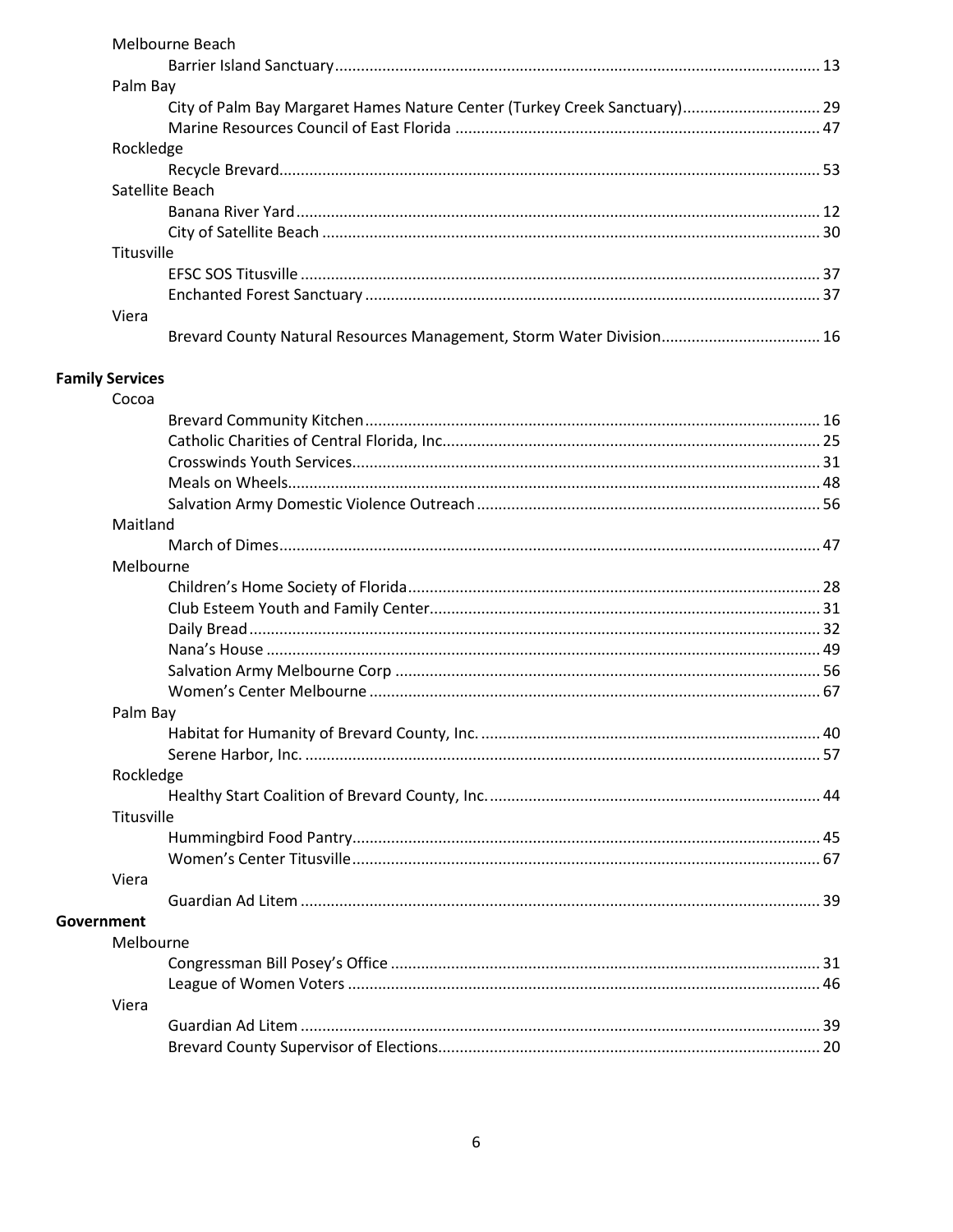#### **Health Care**

|                       | Cocoa Beach                                 |    |
|-----------------------|---------------------------------------------|----|
|                       |                                             |    |
|                       | Melbourne                                   |    |
|                       |                                             |    |
|                       |                                             |    |
|                       |                                             |    |
|                       |                                             |    |
|                       |                                             |    |
|                       |                                             |    |
|                       |                                             |    |
|                       | Merritt Island                              |    |
|                       |                                             |    |
|                       | Palm Bay                                    |    |
|                       |                                             |    |
|                       |                                             |    |
|                       | Rockledge                                   |    |
|                       |                                             |    |
|                       |                                             |    |
|                       |                                             |    |
|                       | Sebastian/Micco                             |    |
|                       |                                             |    |
|                       | Titusville                                  |    |
|                       |                                             |    |
|                       |                                             |    |
|                       |                                             |    |
|                       |                                             |    |
|                       |                                             |    |
|                       | Viera                                       |    |
|                       |                                             |    |
|                       |                                             |    |
|                       |                                             |    |
| <b>Justice System</b> |                                             |    |
|                       | Cocoa                                       |    |
|                       | Brevard Regional Juvenile Detention Center. | 22 |
|                       | Melbourne                                   |    |
|                       |                                             |    |
|                       |                                             |    |
|                       | <b>Merritt Island</b>                       |    |
|                       |                                             |    |
|                       | Titusville                                  |    |
|                       |                                             |    |
| <b>Recreation</b>     |                                             |    |
|                       | Cocoa                                       |    |
|                       |                                             |    |
|                       | Melbourne                                   |    |
|                       |                                             |    |
|                       |                                             |    |
|                       |                                             |    |
|                       |                                             |    |
|                       |                                             |    |
|                       |                                             |    |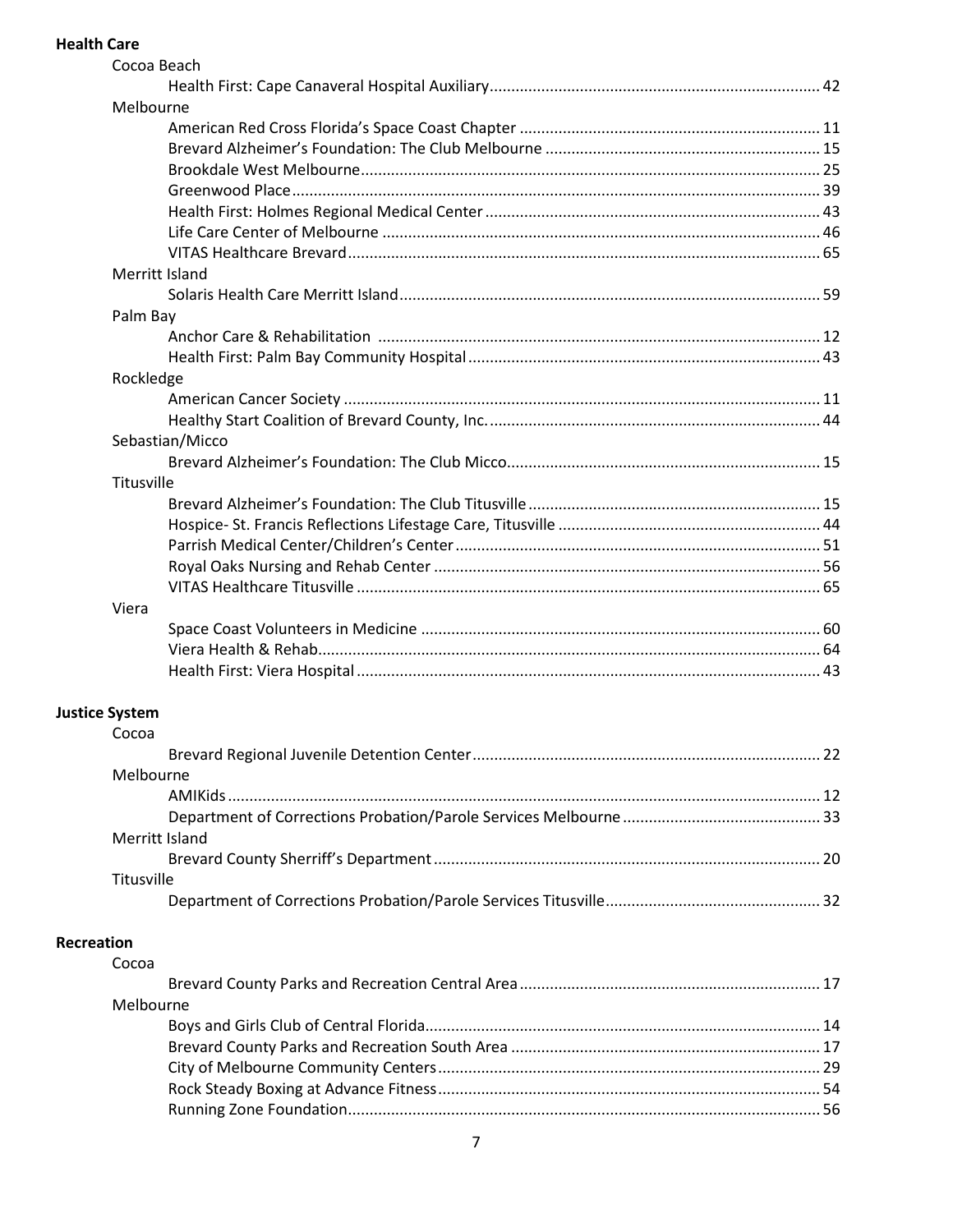|            | Satellite Beach |  |
|------------|-----------------|--|
|            |                 |  |
|            |                 |  |
| Titusville |                 |  |
|            |                 |  |

#### **Senior Services**

|             | Cocoa                       |  |
|-------------|-----------------------------|--|
|             |                             |  |
|             |                             |  |
|             | Melbourne                   |  |
|             |                             |  |
|             |                             |  |
|             |                             |  |
|             |                             |  |
|             | <b>Merritt Island</b>       |  |
|             |                             |  |
|             | Sebastian/Micco             |  |
|             |                             |  |
|             | Titusville                  |  |
|             |                             |  |
|             |                             |  |
| <b>STEM</b> |                             |  |
|             | Melbourne                   |  |
|             |                             |  |
|             | Titusville                  |  |
|             |                             |  |
|             | <b>Subsistence Services</b> |  |
|             | Cocoa                       |  |
|             |                             |  |
|             |                             |  |
|             |                             |  |
|             |                             |  |
|             | Melbourne                   |  |
|             |                             |  |
|             |                             |  |
|             |                             |  |

| Merritt Island |  |
|----------------|--|
|                |  |
|                |  |
| Palm Bay       |  |
|                |  |
|                |  |
|                |  |
|                |  |
|                |  |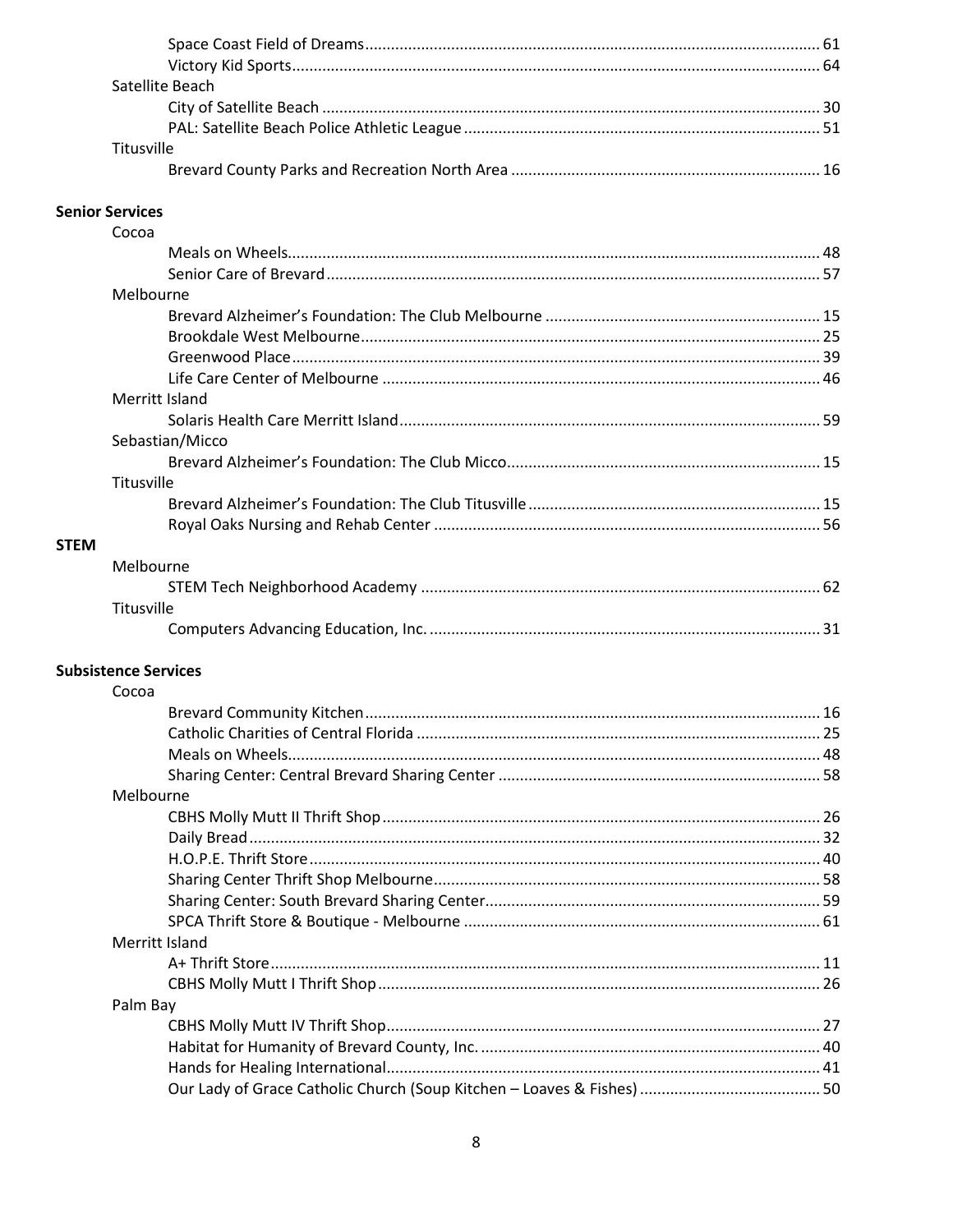| Rockledge                |                 |  |
|--------------------------|-----------------|--|
|                          |                 |  |
| Titusville               |                 |  |
|                          |                 |  |
|                          |                 |  |
|                          |                 |  |
| <b>The Arts</b>          |                 |  |
|                          |                 |  |
| Cocoa                    |                 |  |
|                          |                 |  |
|                          |                 |  |
| Cocoa Beach              |                 |  |
|                          |                 |  |
| Melbourne                |                 |  |
|                          |                 |  |
|                          |                 |  |
|                          |                 |  |
| Titusville               |                 |  |
|                          |                 |  |
|                          | Merritt Island  |  |
|                          |                 |  |
|                          |                 |  |
| <b>Veterans Services</b> |                 |  |
| Cocoa                    |                 |  |
|                          |                 |  |
| <b>Youth Services</b>    |                 |  |
| Cocoa                    |                 |  |
|                          |                 |  |
|                          |                 |  |
|                          |                 |  |
| Melbourne                |                 |  |
|                          |                 |  |
|                          |                 |  |
|                          |                 |  |
|                          |                 |  |
|                          |                 |  |
|                          |                 |  |
|                          |                 |  |
|                          |                 |  |
|                          |                 |  |
|                          |                 |  |
|                          |                 |  |
|                          |                 |  |
|                          |                 |  |
|                          |                 |  |
|                          | Melbourne Beach |  |
|                          |                 |  |
| Rockledge                |                 |  |
|                          |                 |  |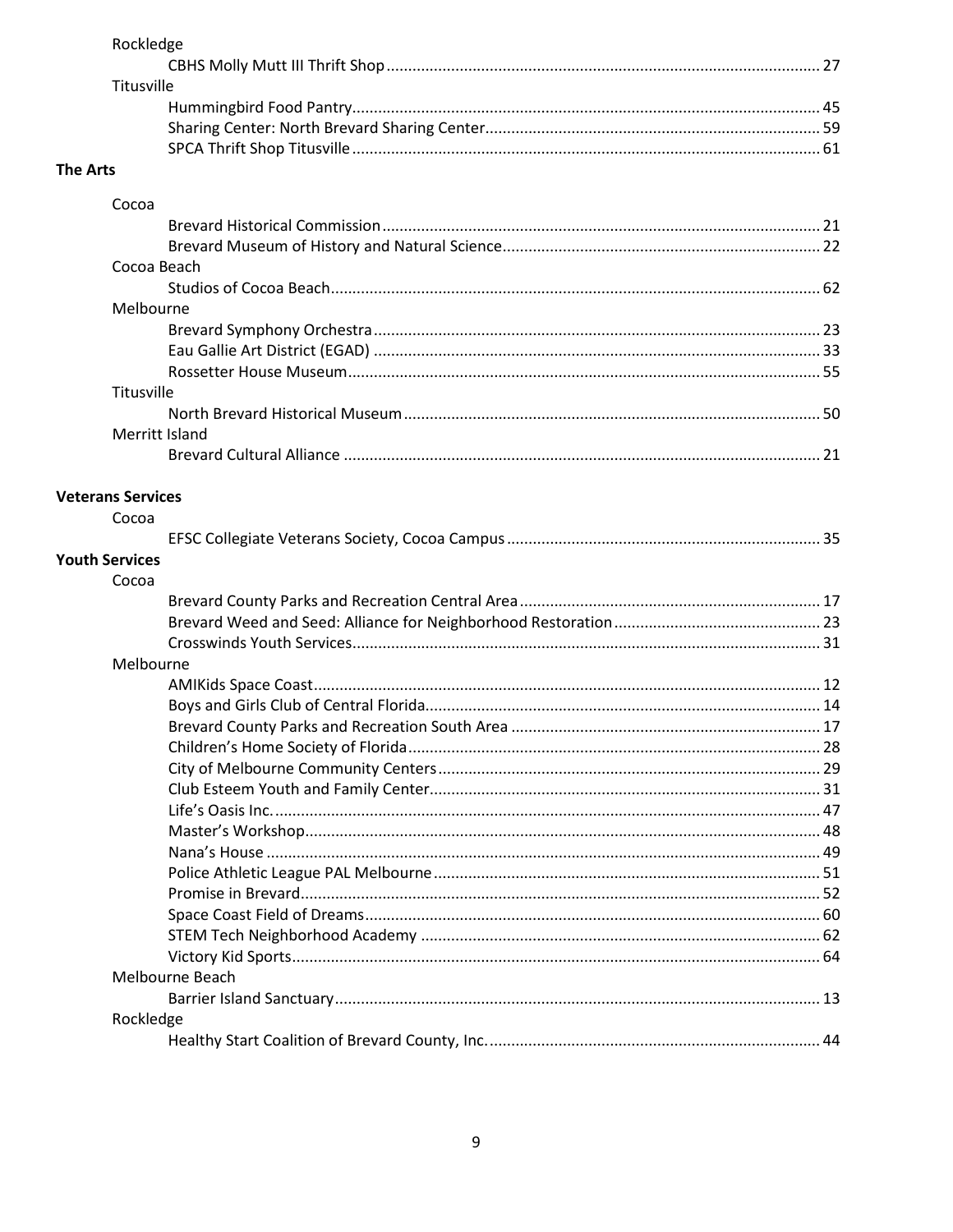| Satellite Beach                                                               |  |
|-------------------------------------------------------------------------------|--|
|                                                                               |  |
|                                                                               |  |
|                                                                               |  |
|                                                                               |  |
| Titusville                                                                    |  |
|                                                                               |  |
|                                                                               |  |
| Viera                                                                         |  |
|                                                                               |  |
|                                                                               |  |
| Maitland/Orlando/Winter Park (service-learning located within Brevard County) |  |
|                                                                               |  |
|                                                                               |  |
|                                                                               |  |
|                                                                               |  |

#### **Brevard County**

| <b>Community Development</b> |  |
|------------------------------|--|
|                              |  |
|                              |  |
| Education                    |  |
|                              |  |
|                              |  |
|                              |  |
| Government                   |  |
|                              |  |
| <b>Health Care</b>           |  |
|                              |  |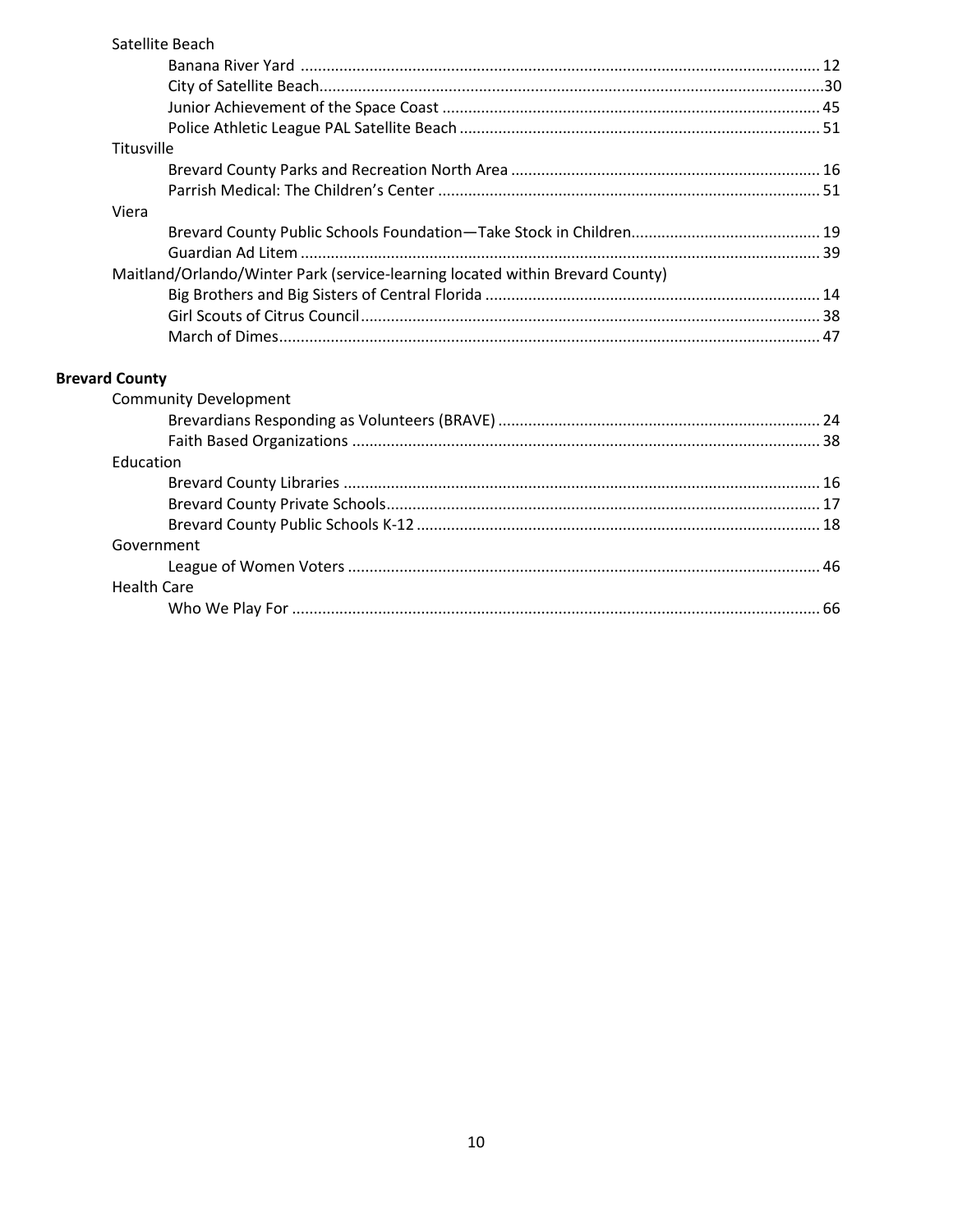| Virtual or     | <b>Community Partner</b>            | Address/Contact Info            | <b>Description of Organization</b>                                   |
|----------------|-------------------------------------|---------------------------------|----------------------------------------------------------------------|
| In-Person      |                                     |                                 |                                                                      |
| <b>Options</b> |                                     |                                 |                                                                      |
| Virtual: No    | A+ Thrift Store                     | 95 S Plumosa St,                | Non-profit thrift store that donates profit to Merritt Island        |
|                |                                     | Merritt Island, FL 32952        | School District. Need volunteers for pricing, sorting, clean-up,     |
| In-Person:     |                                     | 321-453-4338                    | receiving donations. Hours: Tues-Fri 9-4, Sat 10-4. Closed Sunday    |
| Yes            | <b>Subsistence Services</b>         | <b>Contact: Pam Pack</b>        | and Monday. Commitment flexible.                                     |
|                |                                     | rodeo10@juno.com                |                                                                      |
|                |                                     |                                 |                                                                      |
|                |                                     |                                 |                                                                      |
| Virtual:       | <b>American Cancer Society</b>      | 321-253-2671                    | Provides variety of services for cancer patients; educates public on |
| Yes            |                                     | Helen Boyd                      | all aspects of cancer, supports research for a cure. Assist with     |
|                |                                     | helen.boyd@cancer.org           | fundraising campaigns, office support, public education and          |
| In-Person:     | <b>Health Care</b>                  |                                 | information programs, and media work in Brevard County. Making       |
| Yes            |                                     |                                 | Strides Against Breast Cancer of Brevard 5K, Gateway to              |
|                |                                     |                                 | Space 5/10K, and Relay For Life of Brevard. Most of those            |
|                |                                     |                                 | needs are for committee members and social media                     |
|                |                                     |                                 | volunteers. Sign up at www.cancer.org                                |
|                |                                     |                                 | This will require training. Days and hours vary for events.          |
|                |                                     |                                 |                                                                      |
| Virtual:       | <b>American Red Cross Florida's</b> | 8245 Devereaux Drive, Suite 101 | The American Red Cross is a humanitarian organization that seeks     |
| Yes            | <b>Space Coast Chapter</b>          | Melbourne, FL 32940             | to prevent and alleviate human suffering in the face of              |
|                |                                     |                                 | emergencies by mobilizing the power of volunteers and the            |
| In-Person:     | Crisis Care, Health Care            | Jaclyn Nelson                   | generosity of donors. Online application and background check        |
| Yes            |                                     | Jaclyn.Nelson@redcross.org      | required. Volunteer hours are flexible. Orientation is required for  |
|                |                                     | (407) 216-9899                  | all volunteers. Training will be provided as needed. Please estimate |
|                |                                     |                                 | approximately 30 days to complete the process to become a            |
|                |                                     |                                 | volunteer.                                                           |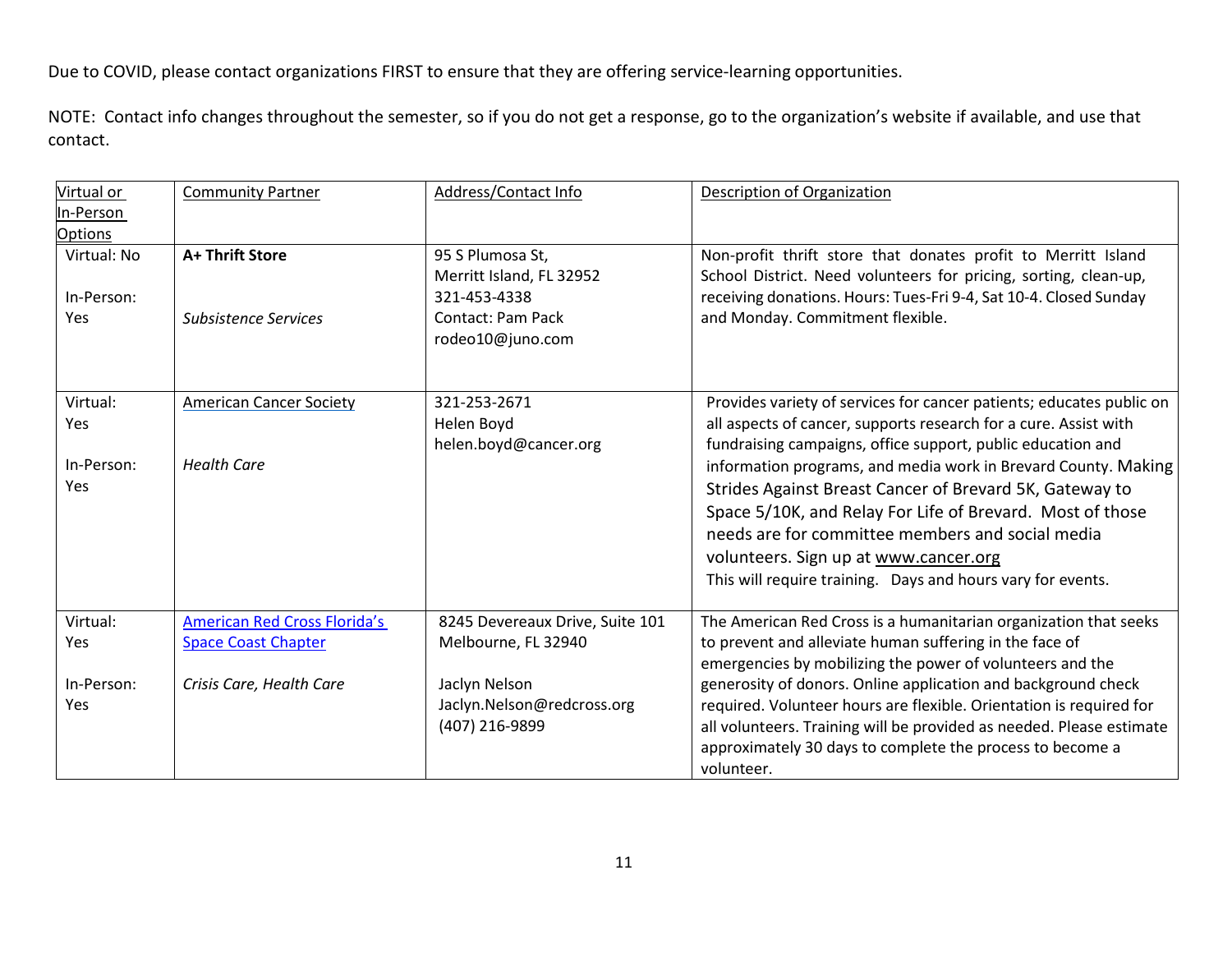| Virtual: No | <b>AMIKids Space Coast</b>      | 1000 Inspiration Ln<br>Melbourne, FL 32934 | The mission of the AMIkids Space Coast is to protect the public<br>safety and positively impact as many youths as possible without |
|-------------|---------------------------------|--------------------------------------------|------------------------------------------------------------------------------------------------------------------------------------|
| In-Person:  |                                 | 321-752-3200                               | compromising our standards of effectiveness. Our goal is to                                                                        |
| Yes         | Education, Justice System,      | Contact:                                   | address the needs of youthful offenders by providing a scheduled                                                                   |
|             | <b>Youth Services</b>           | Rita Green (Career Coordinator)            | curriculum of academic, vocational, and mental health awareness                                                                    |
|             |                                 | rgreen@amikids.org                         | activities. Background check required. Must be at least 21 years                                                                   |
|             |                                 |                                            | old. Commitment: 2-4 hours/week.                                                                                                   |
|             |                                 |                                            |                                                                                                                                    |
| Virtual: No | Anchor Care & Rehabilitation    | 1515 Port Malabar Boulevard N.E.           | Activity volunteer: engage with the residents with various                                                                         |
|             | Center                          | Palm Bay, FL 32905                         | activities from M-F 9:30 - 11, 2-4. Reach out to Activities                                                                        |
| In-Person:  |                                 | 321-723-1235                               | Manager who is open to work with you on what type of activities                                                                    |
| No.         |                                 | <b>Contact: Damaris Pagan</b>              | you would like to participate in with residents.                                                                                   |
|             | <b>Health Care</b>              | Act2.ac@anchorcarerc.com                   |                                                                                                                                    |
|             |                                 |                                            |                                                                                                                                    |
|             |                                 |                                            |                                                                                                                                    |
| Virtual: No | Banana River Yard               | 1301 S Patrick Dr, Satellite Beach,        | 1/2-acre edible plant nursery and demo farm open to the                                                                            |
|             |                                 | FL 32937                                   | public with educational focus, located in Satellite Beach,                                                                         |
| In-Person:  | Environmental, Education, Youth |                                            | Florida. This is part of a non-profit organization. Students can                                                                   |
| Yes         | Services, Community             | Benjamin Thacker                           | tend to land, propagate plants and assist in demonstrations in                                                                     |
|             | Development                     | 786-303-4131                               | education the community and younger students. Commitment                                                                           |
|             |                                 | bananariveryard@gmail.com                  | is flexible and check with Ben for days and hours that the<br>nursey will be open for volunteers.                                  |
|             |                                 |                                            | Facebook: Banana River Yard                                                                                                        |
|             |                                 |                                            |                                                                                                                                    |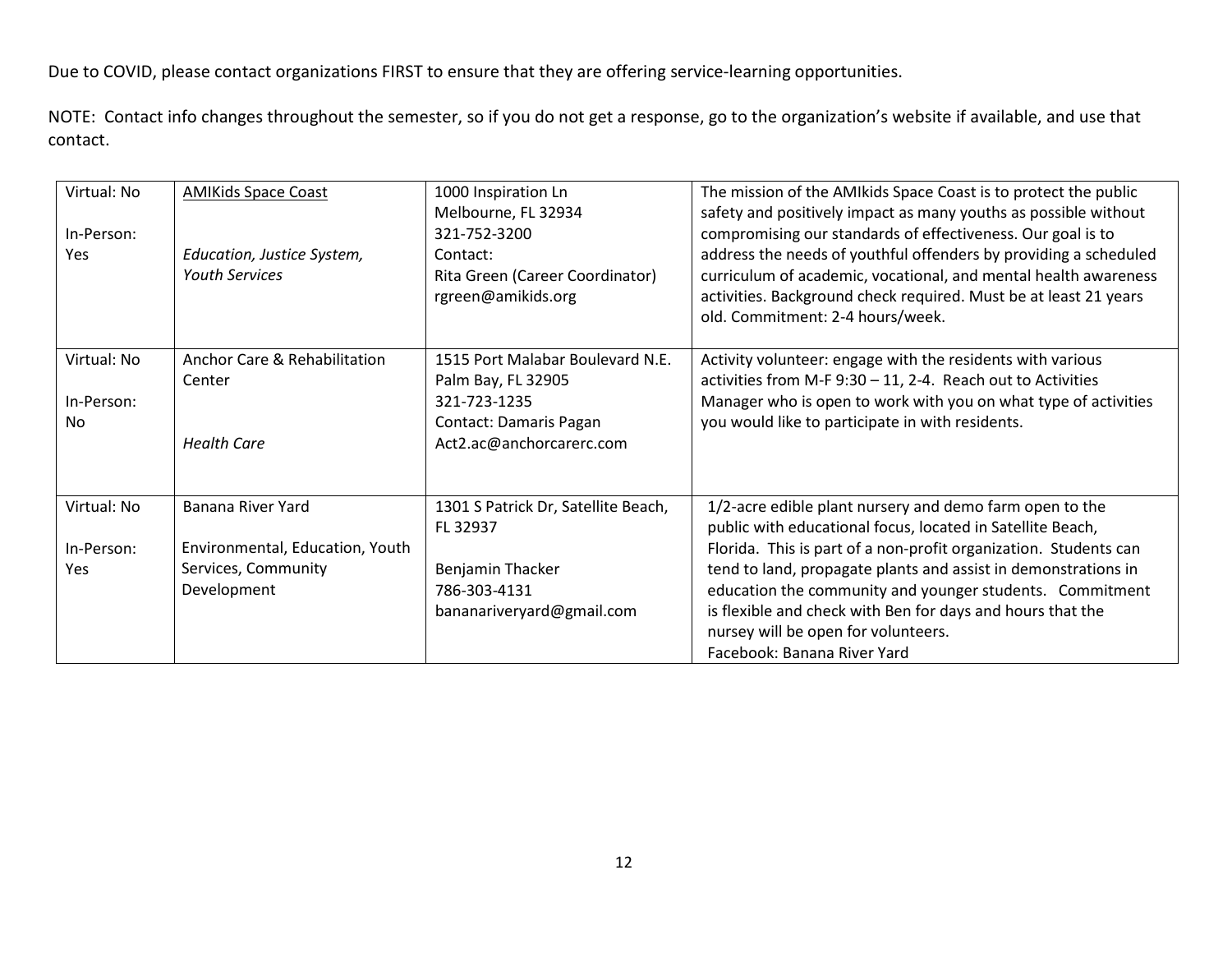| Virtual: No | <b>Barrier Island Sanctuary</b>   | 8385 S. Highway A1A           | Commitment: Minimum 10 hours. Volunteers must be 16 years or        |
|-------------|-----------------------------------|-------------------------------|---------------------------------------------------------------------|
|             |                                   | Melbourne Beach, FL 32951     | older with no violent criminal history. Center hours: Tuesday -     |
| In-Person:  |                                   | 321-723-3556                  | Sunday 9:00 am $-5$ pm. Do you care for sea animals and their       |
| Yes         | Environmental, Education, Youth   | Contact: Joy Winet (Education | environment? Do you enjoy educating and guiding others? If so,      |
|             | <b>Services</b>                   | Center Coordinator)           | then Barrier Island Center is a perfect community partner for you.  |
|             |                                   | joy.winet@brevardfl.gov       | Barrier Island Sanctuary is a conservation center focused on        |
|             |                                   |                               | educating the public and preserving the environment for our         |
|             |                                   |                               | wildlife. EFSC students have options to do service-learning in a    |
|             |                                   |                               | variety of indoor, outdoor, conservational, and educational areas.  |
|             |                                   |                               | Volunteers may work in the front desk, aquarium, sanctuary trail,   |
|             |                                   |                               | or with student groups.                                             |
|             |                                   |                               | "For most of the wild things on Earth, the future must depend upon  |
|             |                                   |                               | the conscience of mankind" Dr. Archie Carr."                        |
| Virtual: No | <b>Best Buddies International</b> |                               | Best Buddies International is a nonprofit 501(c)(3) organization    |
|             |                                   | 1655 Palm Beach Lakes Blvd.   | dedicated to establishing a global volunteer movement that          |
| In-Person:  |                                   | Suite 401 West Palm Beach, FL | creates opportunities for one-to-one friendships, integrated        |
| Yes         | Disability/Accessibility Services | 33401                         | employment, leadership development, and inclusive living for        |
|             |                                   | C 561.320.1459                | individuals with intellectual and developmental disabilities (IDD). |
|             |                                   |                               | Programs empower the special abilities of people with IDD by        |
|             |                                   | <b>Covers Brevard County</b>  | helping them form meaningful friendships with their peers, secure   |
|             |                                   |                               | successful jobs, live independently, improve public speaking, self- |
|             |                                   |                               | advocacy and communication skills, and feel valued by society. If   |
|             |                                   | Contact: Hannah Dunn, Program | you are interested in partnering up with a young adult with IDD,    |
|             |                                   | Manager, Community Engagement | please reach out to us. Background Check                            |
|             |                                   | HannahDunn@bestbuddies.org    | Required. Commitment: We ask is for each volunteer to commit        |
|             |                                   |                               | to be matched in a 1:1 friendship for 1 year with a commitment of   |
|             |                                   |                               | 2 hours per month. Essentially, we ask that our volunteers hang     |
|             |                                   |                               | out with their match 2 x per month and check in weekly via text or  |
|             |                                   |                               | phone call.                                                         |
|             |                                   |                               |                                                                     |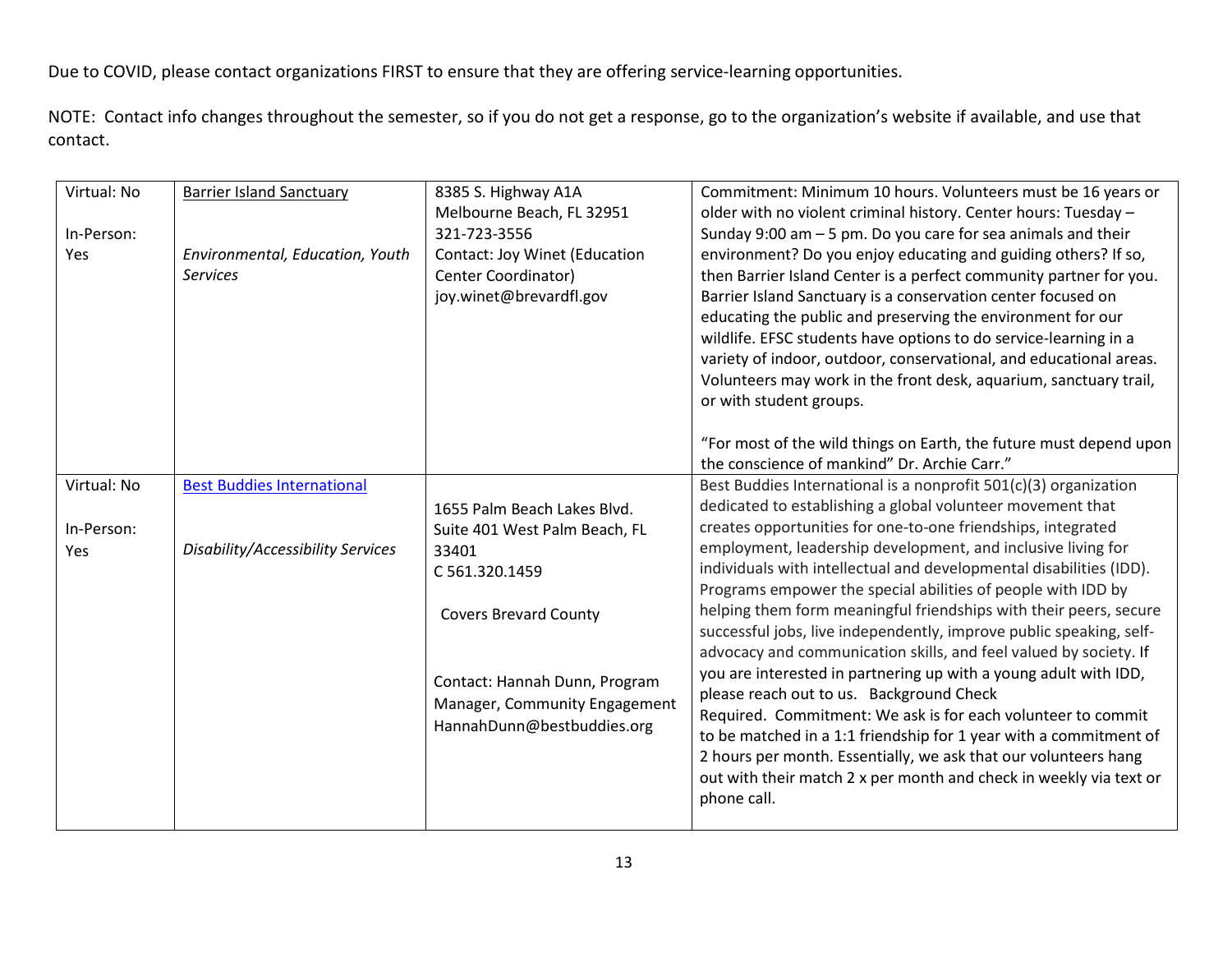| Virtual: No | <b>Big Brothers and Big</b>      | Address: 618 E. South St.,              | Community Based Program: Volunteers are expected to make at              |
|-------------|----------------------------------|-----------------------------------------|--------------------------------------------------------------------------|
|             | Sisters of Central Florida       | Suite 500                               | least a 1-year commitment to the program and spend a                     |
| In-Person:  |                                  | Orlando, FL 32801                       | minimum of 2 times per month with a youth that they are                  |
| Yes         |                                  | Phone: 321-458-8925                     | matched with. You will work with a child in the community                |
|             |                                  |                                         | between 6-16 years of age and receive professional support and           |
|             | <b>Education, Youth Services</b> | Kristi Marcera                          | guidance from our staff. For community-based mentoring you               |
|             |                                  | kristi@bbbscfl.org and info@bbbscfl.org | must be at least 24 years of age or older, maintain a valid              |
|             |                                  |                                         | driver's license, and have access to a reliable vehicle.                 |
|             |                                  |                                         |                                                                          |
|             |                                  |                                         | Volunteers are required to do an orientation and interview, DMV          |
|             |                                  |                                         | checks, local and national background checks, and are required to        |
|             |                                  |                                         | pay a one-time \$30 background check fee.                                |
|             |                                  |                                         |                                                                          |
|             |                                  |                                         | Please go to our website and click on "Be a Big" to start the            |
|             |                                  |                                         | process or for more information: www.cflbigs.org                         |
|             |                                  |                                         |                                                                          |
| Virtual:    | Boys and Girls Club of           | 1824 Temple Terrace Ave Melbourne,      | Please see website for detailed info.                                    |
| Yes         | Central Florida                  | FL 32935                                | Ongoing mentoring opportunities for reoccurring volunteers. We           |
|             |                                  |                                         | would rather a volunteer go through the process and be approved          |
| In-Person:  |                                  | 321-242-0041                            | to volunteer in a Club so that the Club members can connect.             |
| Yes         | Education, Recreation, Youth     |                                         | Power Hour - daily dedicated hour of homework help, ages 6-18            |
|             | <b>Services</b>                  | Contact: Ciara Winson                   | Assorted activities based on volunteer skill set - examples: art,        |
|             |                                  | cwinson@bgccf.org                       | sports, dance, etc. If a volunteer can dedicate time to the class, it is |
|             |                                  |                                         | possible to set up a weekly class at the Club teaching that skill.       |
|             |                                  |                                         | We have 3 locations in Brevard County: Mims, Cocoa and                   |
|             |                                  |                                         | Temple Terrace (Melbourne).                                              |
|             |                                  |                                         | Interested volunteers must complete Florida DCF background               |
|             |                                  |                                         | check, \$68.50 per person. Student required to pay for background        |
|             |                                  |                                         |                                                                          |
|             |                                  |                                         | check.                                                                   |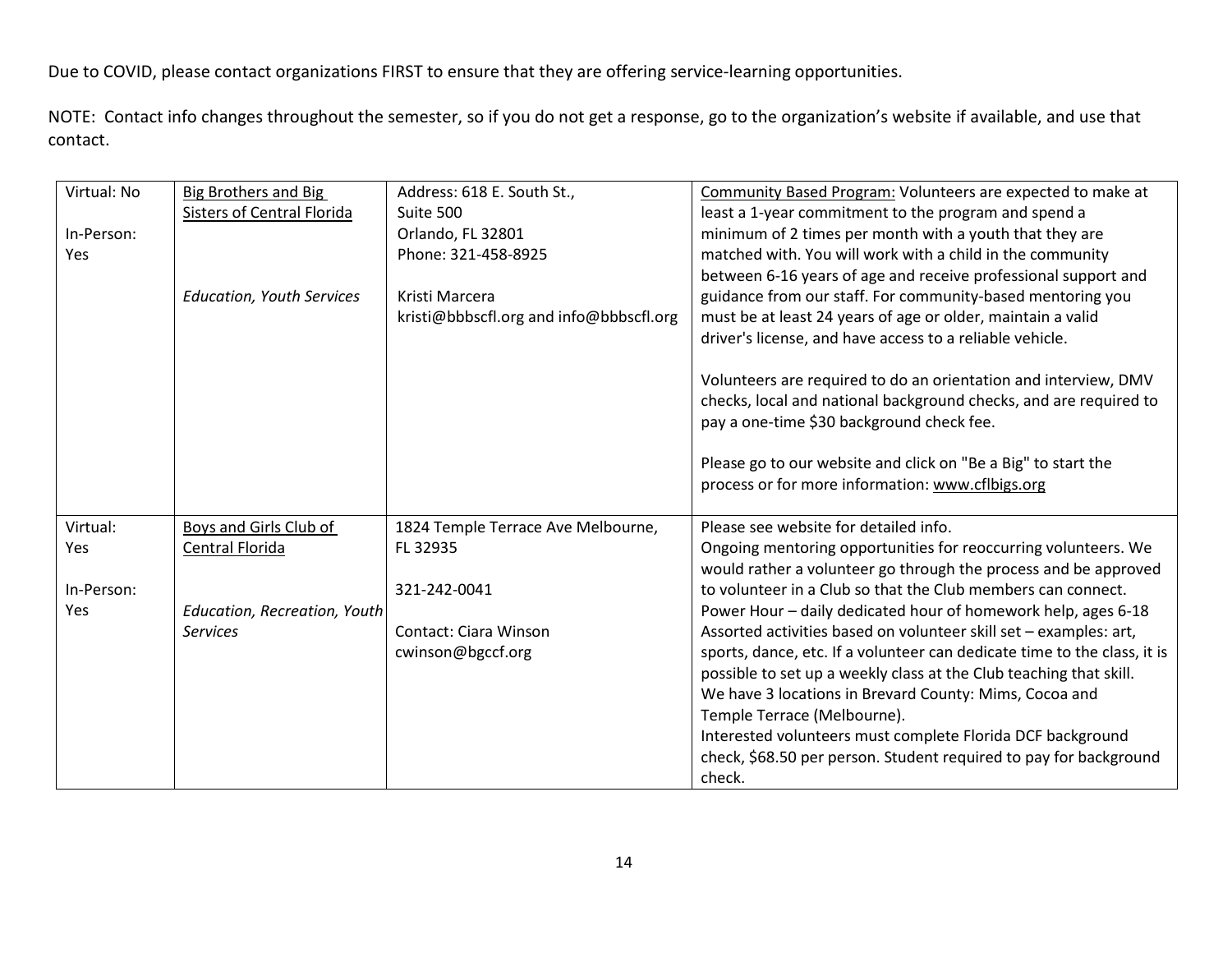| Virtual: No | <b>Brevard Alzheimer's</b>          | 4676 N. Wickham Rd                 | Hours-8:00am - 5:00pm M-F                                      |
|-------------|-------------------------------------|------------------------------------|----------------------------------------------------------------|
|             | Foundation: The Club                | Melbourne, FL 32935                | Support organization for families and Alzheimer's disease      |
| In-Person:  | Melbourne                           |                                    | patients. Work as daycare companion, art, music, listening, or |
| <b>Yes</b>  |                                     | 321-253-4430                       | general office work. Current TB test and background check      |
|             |                                     | Nursing students contact Cynthia   | needed if over 20 hours per week. TB test must be taken within |
|             | <b>Health Care, Senior Services</b> | nurses@brevardalz.org              | 45 days of start date. Background check: 2-3 days to process.  |
|             |                                     | All other students interested in   | Commitment: flexible.                                          |
|             |                                     | volunteering contact Nikki McGrath |                                                                |
|             |                                     | nmcgrath@brevardalz.org            |                                                                |
|             |                                     |                                    |                                                                |
| Virtual: No | <b>Brevard Alzheimer's</b>          | 7951 Ron Beatty Blvd               | Hours-8:00am - 5:00pm M-F                                      |
|             | Foundation: The Club                | Sebastian, FL 32976                | Support organization for families and Alzheimer's disease      |
| In-Person:  | Micco                               |                                    | patients. Work as daycare companion, art, music, listening, or |
| Yes         |                                     | 321-253-4430                       | general office work. Current TB test and background check      |
|             |                                     | Nursing students contact Cynthia   | needed if over 20 hours per week. TB test must be taken within |
|             | <b>Health Care, Senior Services</b> | nurses@brevardalz.org              | 45 days of start date. Background check: 2-3 days to process.  |
|             |                                     | All other students interested in   | Commitment: flexible.                                          |
|             |                                     | volunteering contact Nikki McGrath |                                                                |
|             |                                     | nmcgrath@brevardalz.org            |                                                                |
| Virtual: No | <b>Brevard Alzheimer's</b>          | 830 Park Ave                       | Hours-8:00am - 5:00pm M-F                                      |
|             | Foundation: The Club                | Titusville, FL 32780               | Support organization for families and Alzheimer's disease      |
| In-Person:  | Titusville                          |                                    | patients. Work as daycare companion, art, music, listening, or |
| Yes         |                                     | 321-253-4430                       | general office work. Current TB test and background check      |
|             | brevardalzheimers.org               | Nursing students contact Cynthia   | needed if over 20 hours per week. TB test must be taken within |
|             |                                     | nurses@brevardalz.org              | 45 days of start date. Background check: 2-3 days to process.  |
|             | <b>Health Care, Senior Services</b> | All other students interested in   | Commitment: flexible.                                          |
|             |                                     | volunteering contact Nikki McGrath |                                                                |
|             |                                     | nmcgrath@brevardalz.org            |                                                                |
|             |                                     |                                    |                                                                |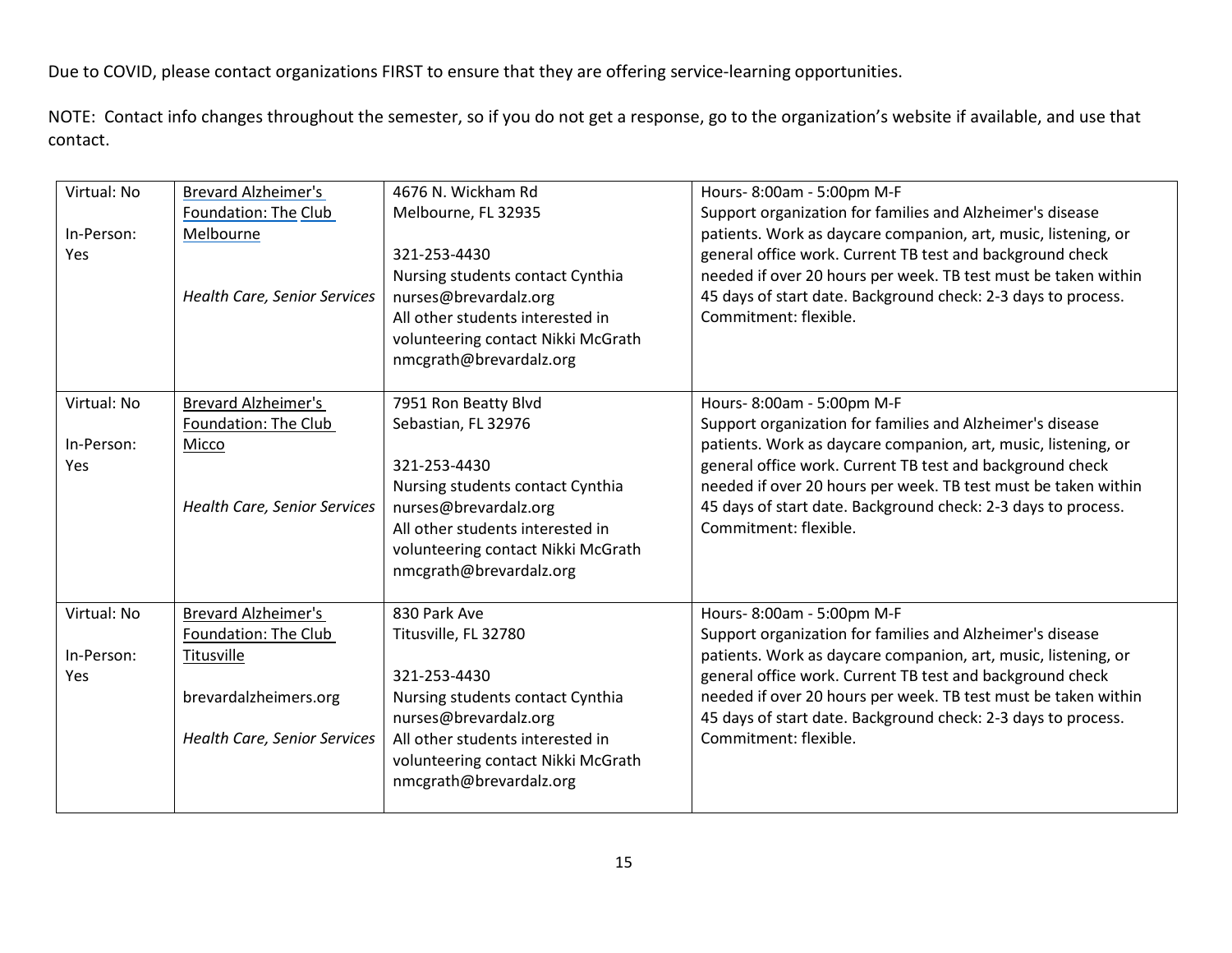| Virtual: No | <b>Brevard Community Kitchen</b>  | 455 Rosa L. Jones Boulevard           | Prepares food trays for Meals on Wheels and serves meals in-            |
|-------------|-----------------------------------|---------------------------------------|-------------------------------------------------------------------------|
|             |                                   | Cocoa, FL 32922                       | house. M-F from 6:30 am - 3 pm. assist in the kitchen with              |
| In-Person:  |                                   | 321-636-9901                          | clean up, stocking, cooking, and serving food. 18 years and up          |
| <b>Yes</b>  | Family Services, Subsistence      | Contact: Chef John or Justin Schalk   | (will consider younger volunteers but must contact and verify           |
|             | <b>Services</b>                   | jpollei@agingmattersbrevard.org       | first) Commitment: flexible                                             |
|             |                                   | jschalk@agingmattersbrevard.org       |                                                                         |
|             |                                   |                                       |                                                                         |
| Virtual: No | <b>Brevard County Libraries</b>   | Varies                                | There are 17 Public libraries throughout the county, the                |
|             |                                   |                                       | Brevardians Responding as Volunteers (BRAVE)                            |
| In-Person:  | Education                         |                                       | Program supports this program. Contact info is within this directory    |
| Yes         |                                   |                                       | under BRAVE. Please reach out to the specific library first for         |
|             |                                   |                                       | specific guidelines.                                                    |
| Virtual: No | <b>Brevard County Natural</b>     | 2725 Judge Fran Jamieson Way Suite A- | Storm water utility. Place markers on storm drains to raise             |
|             | <b>Resources Management,</b>      | 219                                   | awareness about the pollution caused by storm water runoff.             |
| In-Person:  | <b>Storm Water Division</b>       | Viera, FL 32940                       | Commitment: flexible                                                    |
| Yes         |                                   |                                       |                                                                         |
|             |                                   | 321-633-2016                          |                                                                         |
|             | Community                         |                                       |                                                                         |
|             | Development,                      | Contact: Carol Gerundo                |                                                                         |
|             | Environmental                     | carol.gerundo@brevardfl.gov           |                                                                         |
|             |                                   |                                       |                                                                         |
| Virtual: No | <b>Brevard County Parks &amp;</b> | 475 North Williams Ave                | Brevard County has 117 parks, 3 campgrounds, 3 nature centers, 3        |
|             | Recreation: North Area            | Titusville, FL 32796                  | education centers, 44 beach access sites, 10 school athletic sites, and |
| In-Person:  |                                   |                                       | more than 16,500 acres of Environmentally Endangered Lands              |
| No.         | Education, Recreation,            | 321-264-5105                          | sanctuaries and conservation areas. For volunteer opportunities,        |
|             | <b>Youth Services</b>             |                                       | please apply through the Brevard County BRAVE program's Volunteer       |
|             |                                   | <b>Contact: Chris Fuentes-Clark</b>   | Coordinator with an application.                                        |
|             |                                   | chris.fuentes-clark@brevardfl.gov     |                                                                         |
|             |                                   |                                       |                                                                         |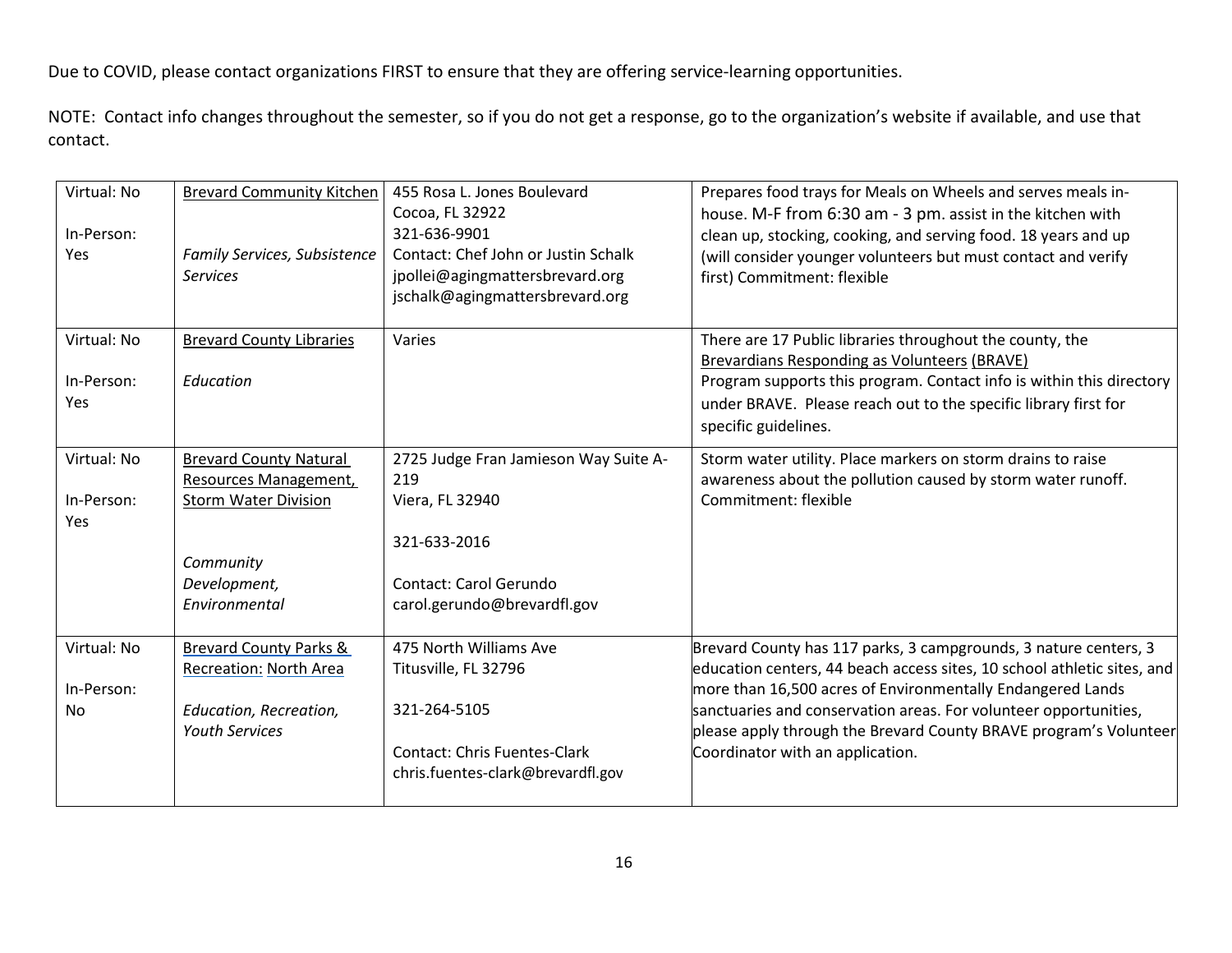| Virtual: No<br>In-Person:<br>Yes            | <b>Brevard County Parks &amp;</b><br>Recreation: Central Area<br>Education, Recreation,<br><b>Youth Services</b>      | 840 Forrest Ave<br>Cocoa, FL 32922<br>321-633-1874<br>Contact: Rhonda McConnell<br>rhonda.mcconnell@brevardfl.gov             | Brevard County has 117 parks, 3 campgrounds, 3 nature centers, 3<br>education centers, 44 beach access sites, 10 school athletic sites, and<br>more than 16,500 acres of Environmentally Endangered Lands<br>sanctuaries and conservation areas. For volunteer opportunities,<br>please apply through the Brevard County BRAVE program's Volunteer<br>Coordinator with an application. |
|---------------------------------------------|-----------------------------------------------------------------------------------------------------------------------|-------------------------------------------------------------------------------------------------------------------------------|----------------------------------------------------------------------------------------------------------------------------------------------------------------------------------------------------------------------------------------------------------------------------------------------------------------------------------------------------------------------------------------|
| Virtual: No<br>In-Person:<br>Yes            | <b>Brevard County Parks &amp;</b><br><b>Recreation: South Area</b><br>Education, Recreation,<br><b>Youth Services</b> | 1515 Sarno Rd Building A<br>Melbourne, FL 32935<br>321-255-4400<br><b>Contact: Chris Vawter</b><br>Chris.Vawter@brevardfl.gov | Brevard County has 117 parks, 3 campgrounds, 3 nature centers, 3<br>education centers, 44 beach access sites, 10 school athletic sites, and<br>more than 16,500 acres of Environmentally Endangered Lands<br>sanctuaries and conservation areas. For volunteer opportunities,<br>please apply through the Brevard County BRAVE program's Volunteer<br>Coordinator with an application. |
| Virtual:<br><b>Yes</b><br>In-Person:<br>Yes | <b>Brevard County - Private</b><br>Schools<br>Education                                                               | Varies                                                                                                                        | There are currently 63 private schools in the county. Students can<br>contact individual schools directly (front office) to see what type of<br>virtual and/or in-person opportunities are available. Please note<br>not all private schools offer service-learning.<br>Background checks may be required.                                                                             |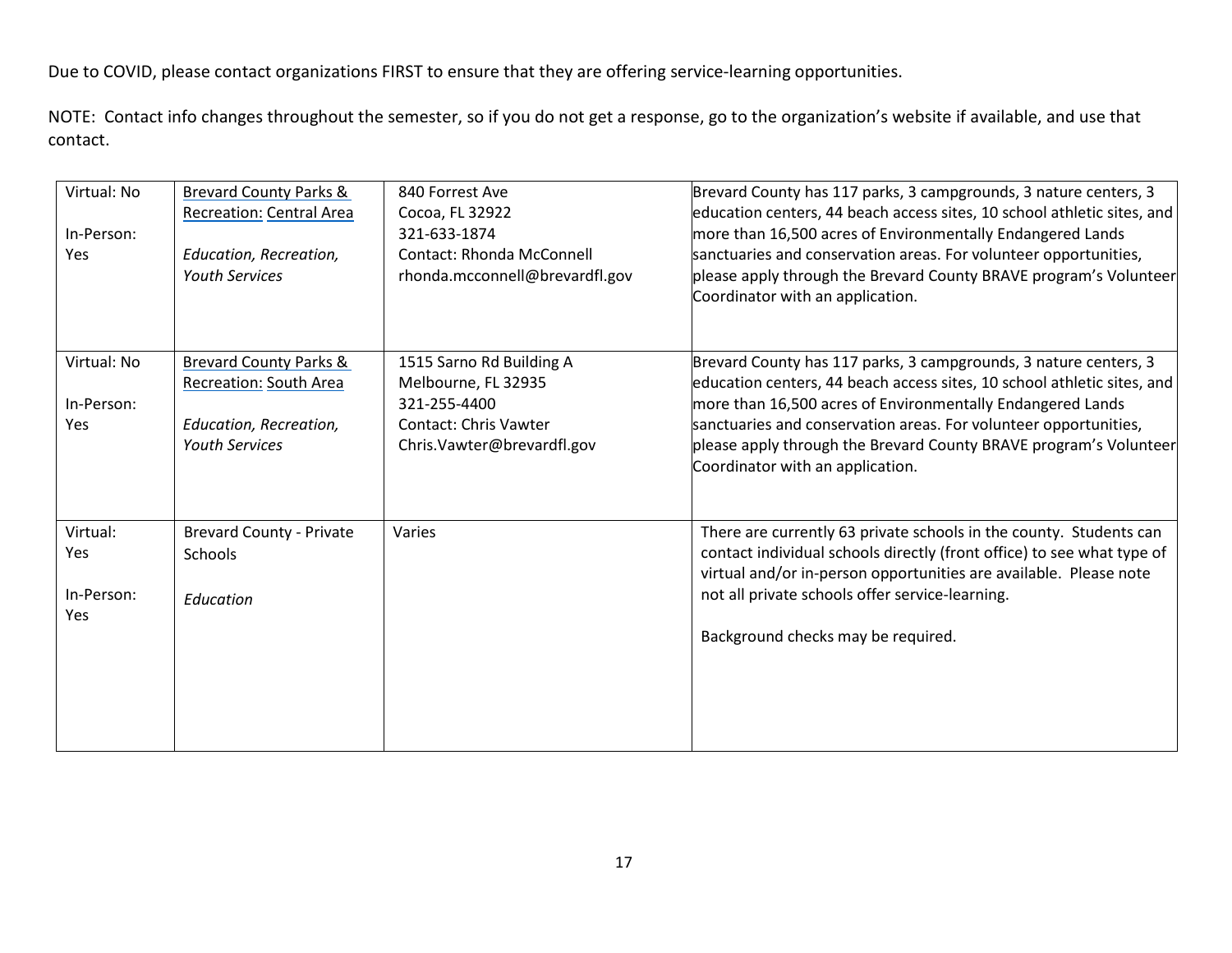| Virtual:<br>Yes<br>In-Person: | <b>Brevard County Public</b><br>Schools K-12              | Varies                             | There are currently 123 K-12 Public Schools in the county. Students<br>can contact individual schools directly (front office) to see what type<br>of virtual and/or in-person opportunities are available. Please note<br>not all public schools offer service-learning. |
|-------------------------------|-----------------------------------------------------------|------------------------------------|--------------------------------------------------------------------------------------------------------------------------------------------------------------------------------------------------------------------------------------------------------------------------|
| Yes                           | Education                                                 |                                    |                                                                                                                                                                                                                                                                          |
|                               |                                                           | Dr. Murielle Pamphile              | Endeavour Elementary is currently working with the Children's                                                                                                                                                                                                            |
|                               |                                                           | Murielle.Pamphile@chsfl.org        | Home Society of FL on a virtual opportunity called Honorary Reader<br>Program, if interested please reach out to contact listed.                                                                                                                                         |
|                               |                                                           |                                    |                                                                                                                                                                                                                                                                          |
| Virtual: No                   | <b>Brevard County Public</b>                              | 101 Pirate Ln                      | Need tutors for high school and adult students for high school                                                                                                                                                                                                           |
| In-Person:                    | <b>Schools Adult Education</b><br>at Palm Bay High School | Melbourne, FL 32901                | credits, adult high school diploma, GED, ABE (adult basic<br>education), and ESOL. Office hours: M-TR 12:00-8:30, F 8-4                                                                                                                                                  |
| Yes                           |                                                           | 321-952-5914                       | GED, all subjects - reading, language arts, social science, and<br>math: M-TR 5 - 8 p.m.                                                                                                                                                                                 |
|                               | Education                                                 | <b>Contact: Karen D'Arceuil</b>    | High school credit math: W & TR 5 - 8 P.m.; high school credit                                                                                                                                                                                                           |
|                               |                                                           | darceuil.karen@brevardschools.org  | English: $M & T$ 5 - 8 p.m.<br>ABE math (lower level - math): M & T 5 - 8 p.m.; ABE language                                                                                                                                                                             |
|                               |                                                           |                                    | (lower level) W & TR 5 - 8 p.m.; ABE lower level reading M & T 5 -                                                                                                                                                                                                       |
|                               |                                                           |                                    | 8 p.m.                                                                                                                                                                                                                                                                   |
|                               |                                                           |                                    | ESOL: M - TR 5 - 8 p.m. Commitment: 20 hours per semester                                                                                                                                                                                                                |
| Virtual: No                   | <b>Brevard County Publics</b>                             | 1225 Clearlake Rd                  | Work one-on-one with students (ages 16 and up) on remedial                                                                                                                                                                                                               |
|                               | <b>Schools Adult Education</b>                            | Cocoa, FL 32922                    | math, grammar, and (basic) writing skills for HS Diploma or GED.                                                                                                                                                                                                         |
| In-Person:<br>Yes             | Central Area                                              | 321-633-3575                       | Hours: M-F 8:30-12:30 & 5:30-8:30.                                                                                                                                                                                                                                       |
|                               |                                                           | Contact: Lorrie Benjamin           | Commitment: 20 hours per semester.                                                                                                                                                                                                                                       |
|                               | Education                                                 | Benjamin.Lorrie@brevardschools.org |                                                                                                                                                                                                                                                                          |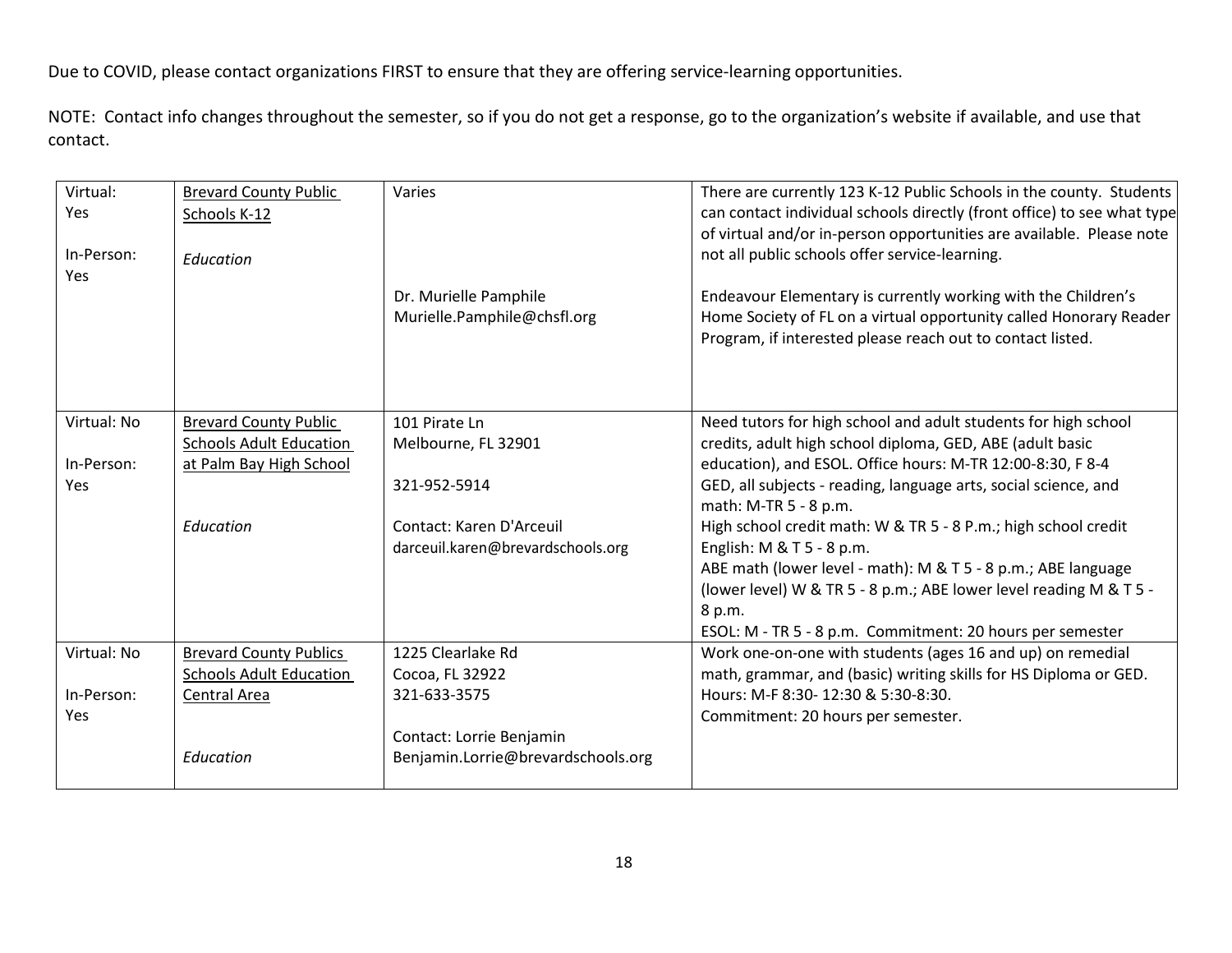| Virtual: No | <b>Brevard County Public</b><br><b>Schools Adult Education</b> | 3755 Garden St<br>Titusville, FL 32796 | Need volunteers for day and evening programs to tutor students<br>(age 16 and up) for HS diploma, GED/ABE programs, and ESOL |
|-------------|----------------------------------------------------------------|----------------------------------------|------------------------------------------------------------------------------------------------------------------------------|
| In-Person:  | North Area                                                     | 321-264-3088                           | classes. Hours: M-W 9-3:30 and 5-8, Th 9-3:30, F 9-12.                                                                       |
| Yes         |                                                                | Contact: Tonny Harris, Asst Principal  | Commitment: flexible                                                                                                         |
|             | Education                                                      | harris.tonny@brevardschools.org        |                                                                                                                              |
|             |                                                                |                                        |                                                                                                                              |
|             |                                                                |                                        |                                                                                                                              |
| Virtual: No | <b>Brevard County Public</b>                                   | 1362 S. Babcock St.                    | Need volunteers for day and evening programs to tutor adults for                                                             |
|             | <b>Schools Adult Education</b>                                 | Melbourne, FL 32901                    | HS diploma, GED programs, ABE programs, and ESOL classes.                                                                    |
| In-Person:  | South Area                                                     | 321-952-5977                           | Hours: M-TH 9am-2:30pm, 4:30-7:30pm, F 9am-5pm.                                                                              |
| Yes         |                                                                | Contact: Rebecca Camp (contact for     | Commitment: flexible                                                                                                         |
|             |                                                                | day classes)                           |                                                                                                                              |
|             | Education                                                      | camp.rebecca@brevardschools.org        |                                                                                                                              |
| Virtual: No | <b>Brevard County Public</b>                                   | 1225 Clearlake Rd                      | Shopping Volunteers: Student will be responsible for check-in                                                                |
|             | <b>Schools Foundation-Supply</b>                               | Cocoa, FL 32922                        | and/or checkout of shoppers as well as loading, sorting, counting,                                                           |
| In-Person:  | Zone for Teachers                                              |                                        | and bundling store merchandise. Student may also help teachers                                                               |
| Yes         |                                                                | 321-633-3660 Ext. 5                    | load their supplies in their vehicles. Physical requirements: Ability                                                        |
|             |                                                                |                                        | to lift 35 lbs. without assistance, and occasionally lift to 50 lbs.                                                         |
|             | Education                                                      | Contact: Elizabeth Schreiber (Program  | Library Volunteers:                                                                                                          |
|             |                                                                | Manager)                               | Student will be responsible for sorting books, restocking                                                                    |
|             |                                                                | schreiber.elizabeth@brevardschools.org | bookshelves and straightening up in the library.                                                                             |
|             |                                                                |                                        | *Comfortable clothes and closed-toed shoes recommended.                                                                      |
|             |                                                                |                                        | Please contact organization for hours of operation.                                                                          |
| Virtual:    | <b>Brevard County Public</b>                                   | 2700 Judge Fran Jamieson Way           | Mentoring - Meet once a week with a student for one hour at                                                                  |
| Yes         | <b>Schools Foundation-</b>                                     | Viera, FL 32940                        | his/her school. Target schools are middle or high schools in                                                                 |
|             | Take Stock in Children                                         |                                        | Brevard County Public Schools. Training consists of mini workshop.                                                           |
| In-Person:  |                                                                | 321-633-1000 Ext. 11415                | Commitment: one school year (not during the summer months).                                                                  |
| Yes         |                                                                | <b>Contact: Matthew Corpiel</b>        | Background check required: fingerprinting paid for by Brevard Sch                                                            |
|             | <b>Education, Youth Services</b>                               | corpiel.matthew@brevardschools.org     | Schools Foundation. Ideal mentors are those with college and                                                                 |
|             |                                                                |                                        | career experience. Opportunities to asisst by using Zoom available.                                                          |
|             |                                                                |                                        |                                                                                                                              |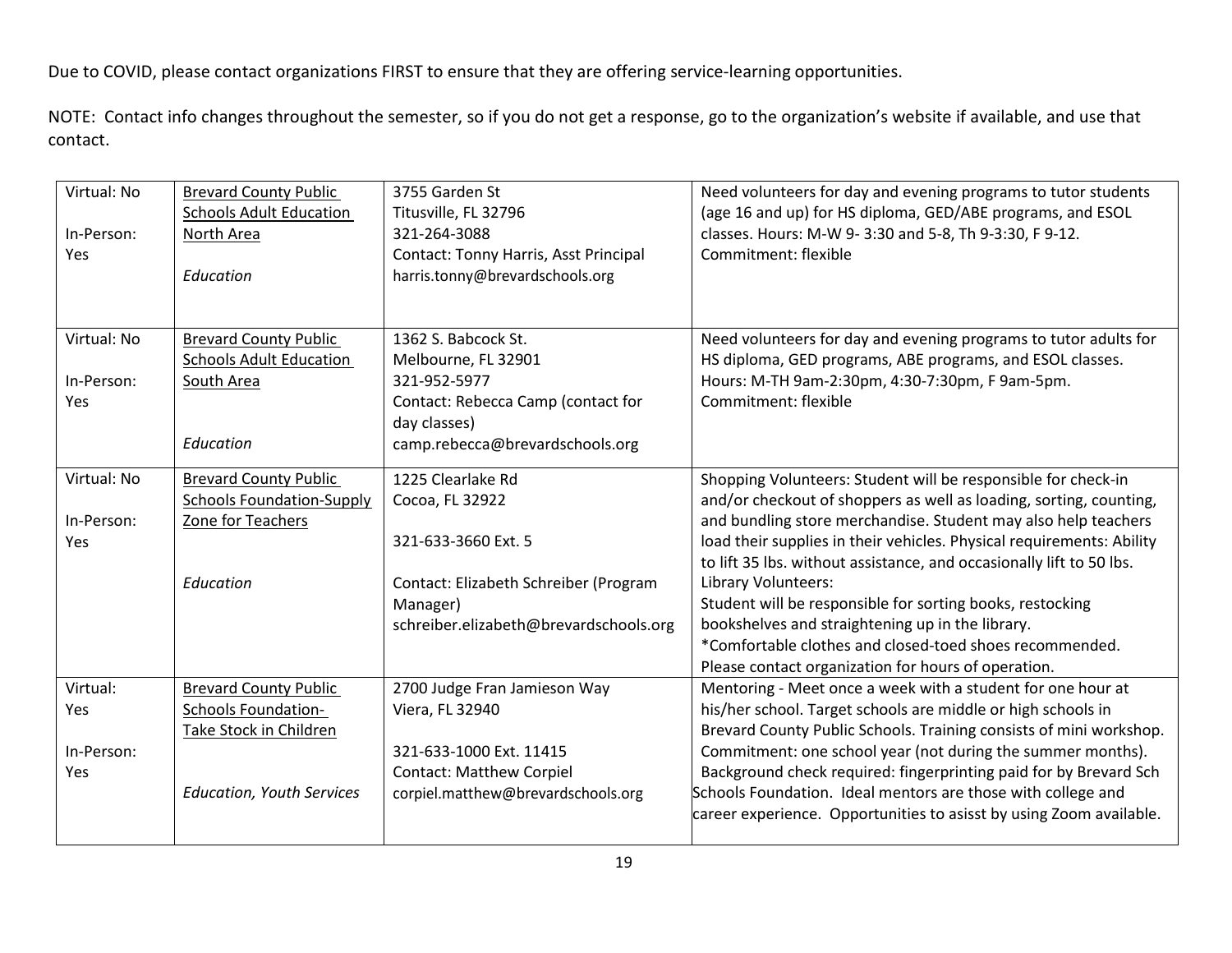| Virtual: No<br>In-Person:<br><b>No</b> | <b>Brevard County Sheriff's</b><br>Department           | 2575 N. Courtenay Pkwy<br>Merritt Island, FL 32953                                       | Students interested in completing a ride-a-long will need to contact<br>a precinct and successfully complete a criminal background. Must<br>be 18 or older. Dress Code Required: button-down, polo-type shirts<br>and "neat" jeans, no shorts. Only 12 hours can be SHOATed for |
|----------------------------------------|---------------------------------------------------------|------------------------------------------------------------------------------------------|---------------------------------------------------------------------------------------------------------------------------------------------------------------------------------------------------------------------------------------------------------------------------------|
|                                        | Justice System                                          | Contact: View job description in this<br>post (to the right where link is<br>identified) | ride-alongs. If you need some guidance on opportunities within the<br>BSCO, please contact Volunteer Coordinator.                                                                                                                                                               |
|                                        |                                                         |                                                                                          | Career Development is over the internship program for the agency.<br>Internships are awarded for college credit and applicants would<br>need to complete an application at                                                                                                      |
|                                        |                                                         |                                                                                          | https://www.governmentjobs.com/careers/bcso/transferjobs.                                                                                                                                                                                                                       |
| Virtual: No                            | <b>Brevard County</b><br><b>Supervisor of Elections</b> | 2725 Judge Fran Jamieson Way,<br><b>Building C</b>                                       | The Brevard County Supervisor of Elections office is committed to<br>providing exemplary public service to the citizens of Brevard                                                                                                                                              |
| In-Person:                             |                                                         | Viera, FL 32940                                                                          | County. It is our intent to provide quality election services to                                                                                                                                                                                                                |
| Yes                                    |                                                         |                                                                                          | include transparent, yet secure, elections with timely and accurate                                                                                                                                                                                                             |
|                                        | Community                                               | 321-633-2124                                                                             | results.                                                                                                                                                                                                                                                                        |
|                                        | Development                                             |                                                                                          | Our office is recruiting bilingual poll workers for upcoming election                                                                                                                                                                                                           |
|                                        |                                                         | <b>Contact: Kimberly Boelzner</b>                                                        | cycles. Interested individuals should visit the VoteBrevard.com                                                                                                                                                                                                                 |
|                                        |                                                         | kboelzner@votebrevard.com                                                                | website to fill out the poll worker application and return it to                                                                                                                                                                                                                |
|                                        |                                                         |                                                                                          | pollworker@votebrevard.com. Volunteers are needed to assist                                                                                                                                                                                                                     |
|                                        |                                                         |                                                                                          | with supervised voting at nursing homes, assisted living facilities,<br>and rehabilitation centers for Primary and General Elections.                                                                                                                                           |
|                                        |                                                         |                                                                                          | Volunteers will need to be registered voters within Brevard County                                                                                                                                                                                                              |
|                                        |                                                         |                                                                                          | who are able to travel, so a valid Florida driver license is required.                                                                                                                                                                                                          |
|                                        |                                                         |                                                                                          | Training will be provided.                                                                                                                                                                                                                                                      |
|                                        |                                                         |                                                                                          | Receiving Center volunteers are needed to assist on election nights                                                                                                                                                                                                             |
|                                        |                                                         |                                                                                          | for primary and general elections. Volunteers will assist with                                                                                                                                                                                                                  |
|                                        |                                                         |                                                                                          | checking-in election supplies at the end of the evening at their                                                                                                                                                                                                                |
|                                        |                                                         |                                                                                          | assigned receiving center. For information regarding possible                                                                                                                                                                                                                   |
|                                        |                                                         |                                                                                          | internship or volunteer opportunities, please fill out the online                                                                                                                                                                                                               |
|                                        |                                                         |                                                                                          | form at www.VoteBrevard.com/Employment-Opportunities                                                                                                                                                                                                                            |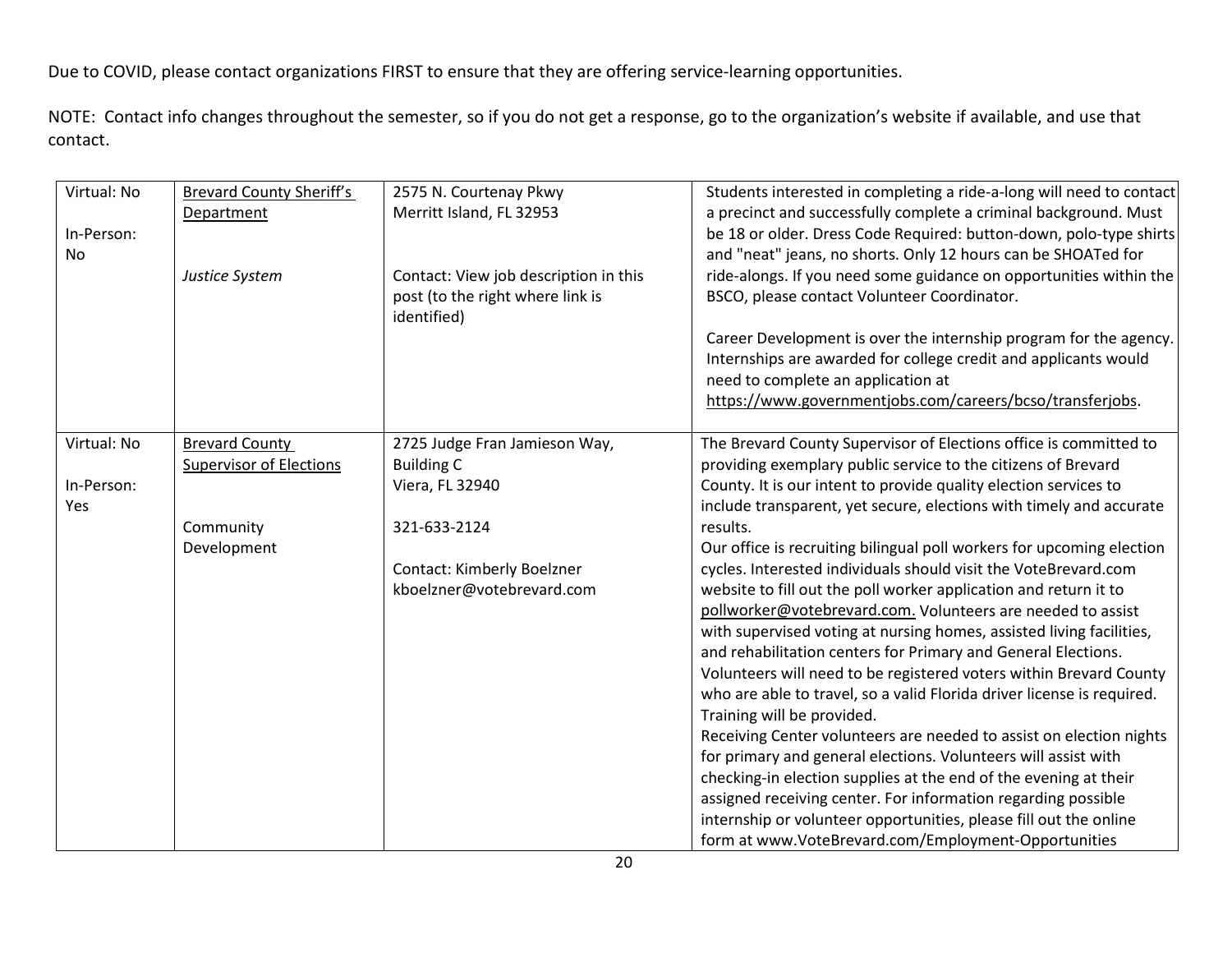| Virtual: No<br>In-Person: | <b>Brevard Cultural Alliance</b> | 2575 N. Courtenay Pkwy,<br>Merritt Island, FL 32953<br>321-690-6817 | Designated local arts agency for Brevard. Volunteers needed<br>for events support.                                |
|---------------------------|----------------------------------|---------------------------------------------------------------------|-------------------------------------------------------------------------------------------------------------------|
| Yes                       | The Arts                         |                                                                     |                                                                                                                   |
|                           |                                  | Contact: Kathy Engerran (Deputy<br>Director)                        |                                                                                                                   |
|                           |                                  | info@artsbrevard.org                                                |                                                                                                                   |
|                           |                                  |                                                                     |                                                                                                                   |
| Virtual: No               | <b>Brevard Discovery Garden</b>  | 3695 Lake Drive                                                     | The Brevard Discovery Garden (BDG) is a developing 5-acre tract                                                   |
|                           |                                  | Cocoa, FL 32926                                                     | located in central Brevard County, just off I-95 and SR 520. BDG is                                               |
| In-Person:                |                                  | 321-633-1702                                                        | a program of the UF/IFAS Extension Service. Assistance is needed                                                  |
| <b>Yes</b>                | Environmental                    | Ext. 52315                                                          | with the installation and maintenance of our Demonstration                                                        |
|                           |                                  | <b>Contact: Adrienne Adams</b>                                      | Garden on Wednesdays and Fridays (9 am - 12 noon) and in our                                                      |
|                           |                                  | adrienneadams@ufl.edu                                               | Nursery on Fridays (9 am - 12 noon). We provide tools, on-site                                                    |
|                           |                                  |                                                                     | training, and supervision. Students are asked to dress for the                                                    |
|                           |                                  |                                                                     | weather, wear closed-toed shoes, and to bring water. Alternate<br>schedules can be arranged. Commitment flexible. |
| Virtual: no               | <b>Brevard Historical</b>        | 308 Forrest Ave                                                     | The Brevard Historical Commission was established by ordinance                                                    |
|                           | Commission                       | Cocoa, FL 32922                                                     | of the Brevard County Commission to "collect, arrange, record,                                                    |
| In-Person:                |                                  |                                                                     | and preserve historical materials" and to perform other functions                                                 |
| Yes                       | Education, The Arts              | 321-633-1794                                                        | such as obtaining narratives of the early pioneers, marking                                                       |
|                           |                                  |                                                                     | historical locations throughout the county, and recording                                                         |
|                           |                                  | Contact: Michael Boonstra (Archivist)                               | historical information. Students will have a variety of                                                           |
|                           |                                  | mboonstra@brev.org                                                  | opportunities to assist archivist in preservation of historical                                                   |
|                           |                                  |                                                                     | documents/photos/newspapers/maps. Assisting in research                                                           |
|                           |                                  |                                                                     | requests by the public and working on themed displays. The                                                        |
|                           |                                  |                                                                     | commission also assists in publishing a variety of pamphlets and                                                  |
|                           |                                  |                                                                     | journals.                                                                                                         |
|                           |                                  |                                                                     | Office hours are Monday-Friday 9-5, closed Sundays and legal                                                      |
|                           |                                  |                                                                     | holidays.                                                                                                         |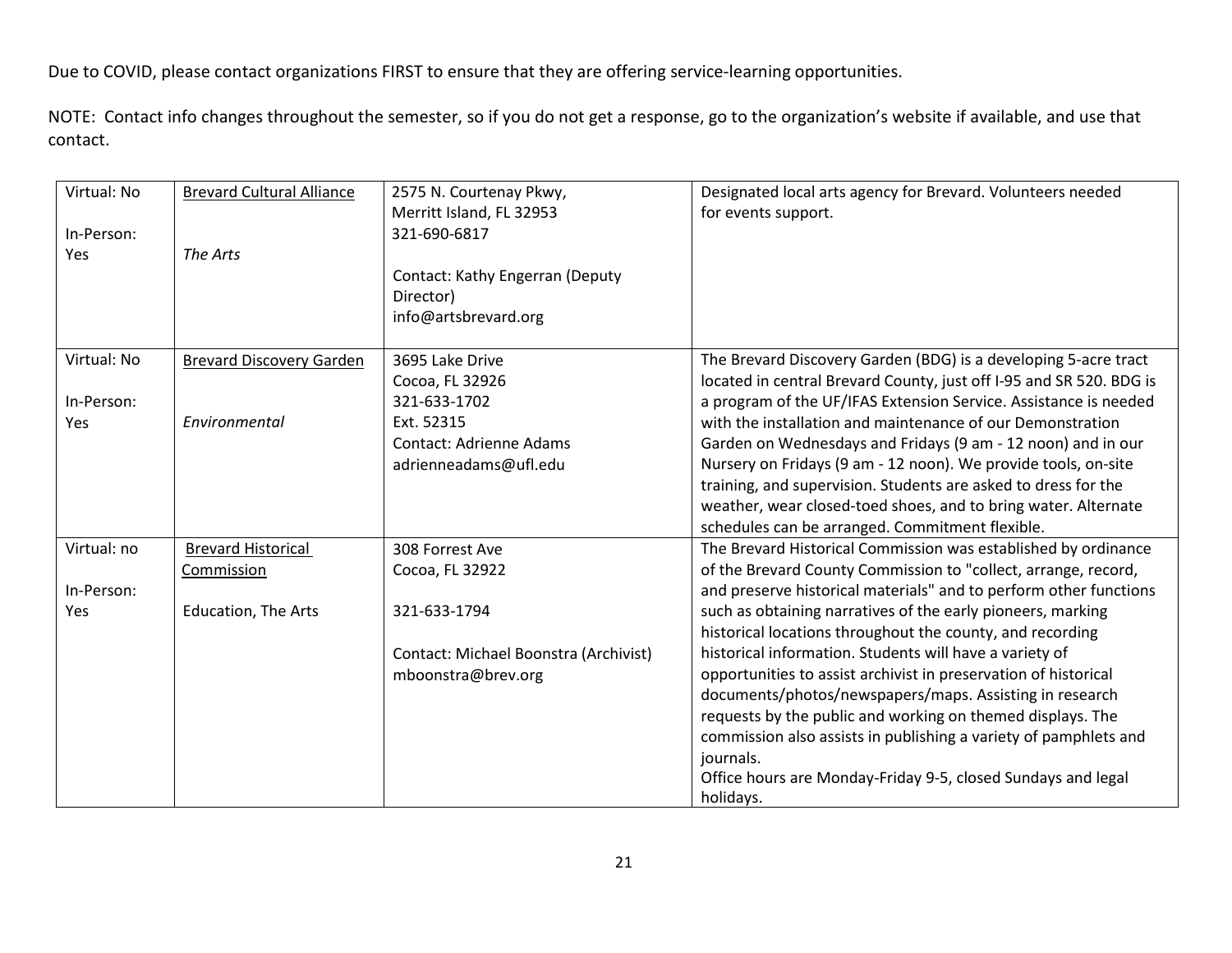| Virtual: No | <b>Brevard Museum of</b>          | 2201 Michigan Avenue               | As of March 2021, museum will be managed by the City of Cocoa.    |
|-------------|-----------------------------------|------------------------------------|-------------------------------------------------------------------|
|             | History and Natural               | Cocoa, FL 32926                    | Volunteer to help with set up, cleaning, cataloging, condition    |
| In-Person:  | Science                           |                                    | reports, data entry, conservation, and education, and volunteer   |
| Yes         |                                   | 321-632-1830                       | at the front desk and gift shop. Longer-term opportunities        |
|             |                                   |                                    | available for museum docents, exhibit guides, or trail guides.    |
|             | Education, The Arts               | <b>Contact: Ben Rader</b>          | Open Thursday-Saturday 10-4:30. Commitment: flexible              |
|             |                                   |                                    | Please note: this organization is currently in transition and may |
|             |                                   |                                    | have modified opportunities this semester.                        |
| Virtual: No | <b>Brevard Regional</b>           | 5225 De Witt Avenue                | Please visit the website for helpful info concerning the          |
|             | Juvenile Detention                | Cocoa, FL 32927                    | organization. Secure detention facility for youth offenders       |
| In-Person:  | Center                            |                                    | pending court date. Provides temporary secure care for youth      |
| Yes         |                                   | 321-690-3400                       | alleged to be adjudicated delinquents. One to one role modeling   |
|             |                                   |                                    | and mentoring. Help develop or direct recreational activities,    |
|             | Justice System                    | Contact: Captain Mocere and        | nursing assistance, office, and clerical support. Hours: 7 days a |
|             |                                   | Ms. Joyce Slater                   | week from 8am-9pm. Must be 18 or older to work in office. Must    |
|             |                                   |                                    | be 21 or over to work with juveniles. Two-hour training session.  |
|             |                                   |                                    | Commitment: flexible. Background check required. Takes            |
|             |                                   |                                    | approximately 2 weeks.                                            |
| Virtual: No | <b>Brevard Schools Foundation</b> | 2700 Judge Fran Jamieson Way       | Are you looking for a volunteer opportunity that directly impacts |
|             |                                   | Viera, FL 32940                    | the community in which you live? How about an opportunity to      |
| In-Person:  |                                   |                                    | help students and teachers through the Brevard Schools            |
| Yes         | Education                         | 321-633-1000 Ext. 11756            | Foundation? There are many ways in which volunteers can help      |
|             |                                   |                                    | the Foundation complete its mission.                              |
|             |                                   | Contact: Linda Filippini           | Depending on your interests and availability, there are           |
|             |                                   | filippini.linda@brevardschools.org | certainly many opportunities for you to impact education          |
|             |                                   |                                    | here in Brevard. Clerical assistance, data entry, and help        |
|             |                                   |                                    | with special projects is needed.                                  |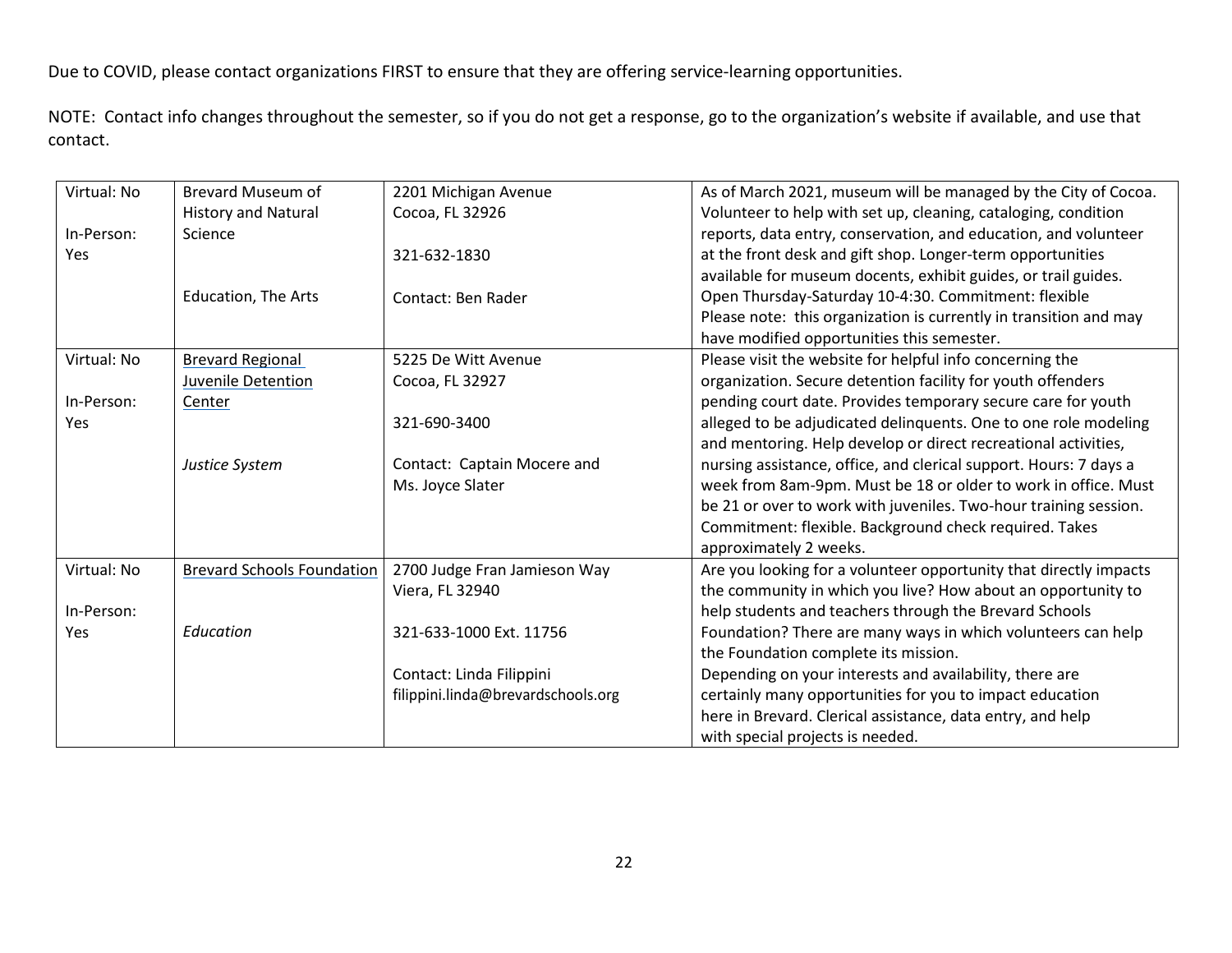| Virtual: No       | <b>Brevard Symphony</b>       | 1500 Eau Gallie Blvd. Suite A-1                                             | Need volunteers for concerts and events throughout the year. Help                                                                                                               |
|-------------------|-------------------------------|-----------------------------------------------------------------------------|---------------------------------------------------------------------------------------------------------------------------------------------------------------------------------|
|                   | Orchestra                     | Melbourne, FL 32935                                                         | with set-up and strike. Also seeking office help: Archiving, mailings,                                                                                                          |
| In-Person:<br>Yes | The Arts                      | 321-242-2024<br><b>Contact: Bliss Carter</b><br>bcarter@brevardsymphony.com | etc.<br>Concert volunteers must be 18 and over. Volunteers who serve<br>10-20 hours will receive free admission to Symphony Orchestra<br>performances for every 2 hours served. |
| Virtual: No       | <b>Brevard Weed and Seed:</b> | 307 Blake Ave                                                               | Provide general support for After School Programs and community                                                                                                                 |
|                   | Alliance for Neighborhood     | Cocoa, FL 32922                                                             | school initiatives. Assist elementary school students with                                                                                                                      |
| In-Person:        | Restoration                   |                                                                             | homework and other academic needs; assist with or lead                                                                                                                          |
| No                |                               | 321-504-9595                                                                | enrichment activities; serve as an adult role model for students in                                                                                                             |
|                   | Child Care, Education, Youth  |                                                                             | an ongoing (one school year) one-on-one capacity.                                                                                                                               |
|                   | <b>Services</b>               | <b>Contact: Delores McLaughlin</b>                                          | Qualifications and Requirements: Enjoy working with children,                                                                                                                   |
|                   |                               | delores@brevardweedandseed.org                                              | must be over 18. Must pass a background check.                                                                                                                                  |
|                   |                               |                                                                             | Commitment: Commit to a regular shift (minimum 1 hour/week).                                                                                                                    |
|                   |                               |                                                                             | After school programs are held Mon-Thurs 4-6 pm. Fall semester<br>volunteer needs: early Oct-mid Dec. Winter/Spring semester                                                    |
|                   |                               |                                                                             | volunteer needs: early Jan-May.                                                                                                                                                 |
|                   |                               |                                                                             | Visit Facebook page for more info: Alliance for Neighborhood<br>Restoration of Brevard, Inc                                                                                     |
|                   |                               |                                                                             |                                                                                                                                                                                 |
|                   |                               |                                                                             |                                                                                                                                                                                 |
|                   |                               |                                                                             |                                                                                                                                                                                 |
|                   |                               |                                                                             |                                                                                                                                                                                 |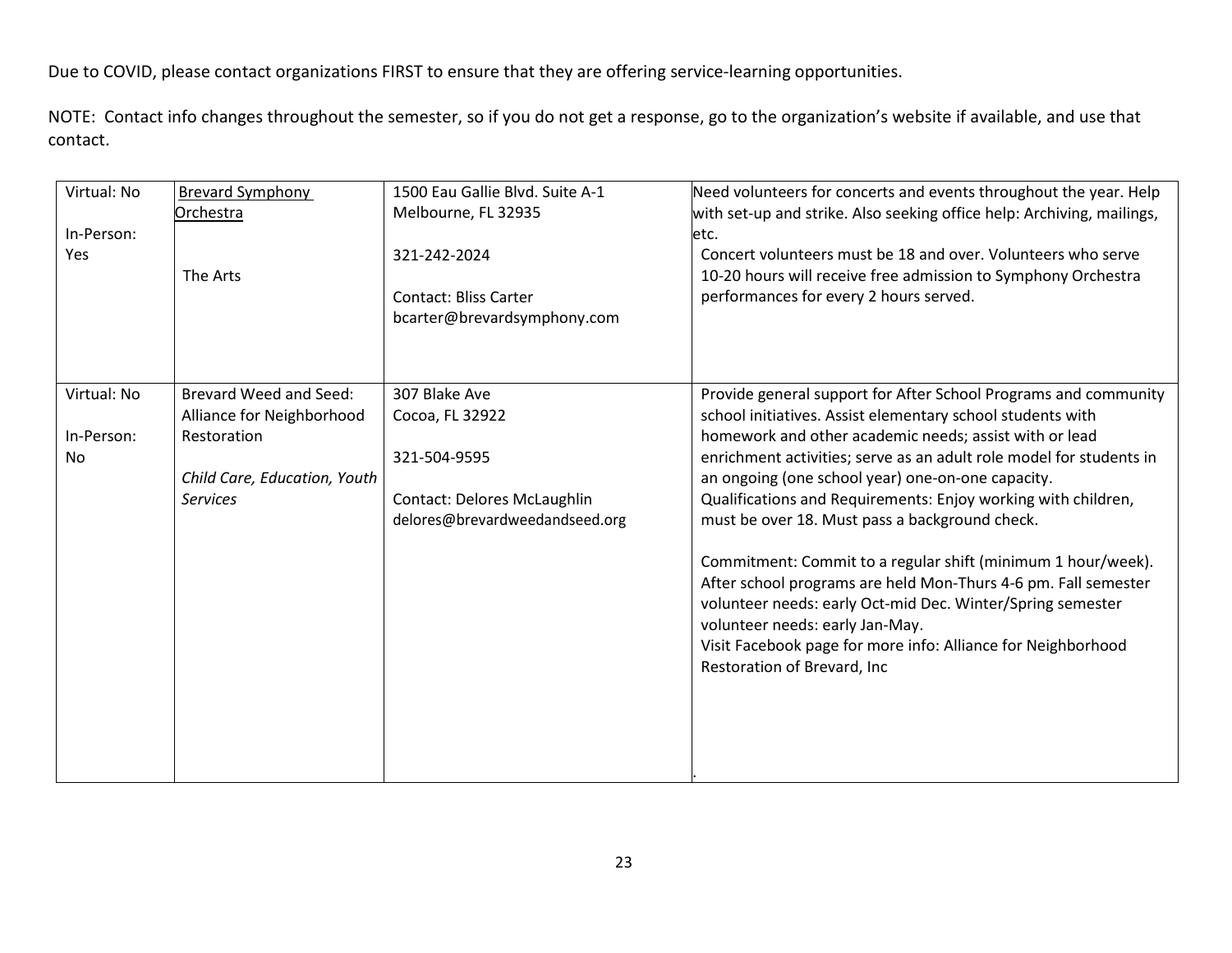| Virtual: No<br>In-Person:<br>Yes        | Brevard Zoo, East<br>Coast Zoological<br>Society                                                        | 8225 N. Wickham Rd Melbourne,<br>FL 32940<br>321-254-9453 Ext. 440                                                                       | Please Note: Commitment is a minimum of 6 months and<br>volunteers are required to have an annual TB Test and an<br>administrative fee of \$40 (includes the shirt and badge as well<br>as a background check).<br>Volunteers must be 16 or older (some assignments have an                                                                                                                                                                                                                                                                                                                                                                                                                                                                                                                                                                                                             |
|-----------------------------------------|---------------------------------------------------------------------------------------------------------|------------------------------------------------------------------------------------------------------------------------------------------|-----------------------------------------------------------------------------------------------------------------------------------------------------------------------------------------------------------------------------------------------------------------------------------------------------------------------------------------------------------------------------------------------------------------------------------------------------------------------------------------------------------------------------------------------------------------------------------------------------------------------------------------------------------------------------------------------------------------------------------------------------------------------------------------------------------------------------------------------------------------------------------------|
|                                         | Animal Care, Education,<br>Environmental                                                                | Contact: Kathleen Nichols<br>(Director of Volunteer Programs)<br>voladmin@brevardzoo.org                                                 | 18-year-old minimum).<br>Please refer to www.brevardzoo.org and go to the Volunteer<br>Page for detailed descriptions of the assignments. Requirements<br>include: Online application, attendance at an applicant<br>orientation, and in-person interview with the Director of<br>Volunteer Programs. Once accepted into the program, volunteers<br>must attend required classes and hands-on training sessions.                                                                                                                                                                                                                                                                                                                                                                                                                                                                        |
| Virtual: No<br>In-Person:<br><b>Yes</b> | <b>Brevardians Responding as</b><br><b>Volunteers-BRAVE)</b><br>Program<br><b>Community Development</b> | 2725 Judge Fran Jamieson Way<br><b>Building B</b><br>Viera, FL 32940<br>321-633-2031<br>Contact: Jacquelyn Blades<br>BRAVE@brevardfl.gov | Supports the work of the Brevard County Government. Every<br>effort is made to match the individual with a volunteer position<br>of interest. We can offer unpaid internships and we occasionally<br>advertise for paid internships to students. To see the<br>opportunities please visit our website brevardfl.gov click on<br>Departments then Human Resources. Brave links are on the left.<br>To apply or inquire about opportunities, please send a<br>completed application with a current resume. Applications are<br>now available on our website:<br>https://www.brevardfl.gov/HumanResources/BRAVEVolunteerPr<br>ogram. Once completed they can be emailed with the resume to<br>brave@brevardfl.gov or dropped off in our office. We are<br>required by County Administrative Order to conduct background<br>screening for all volunteers and employees prior to start date. |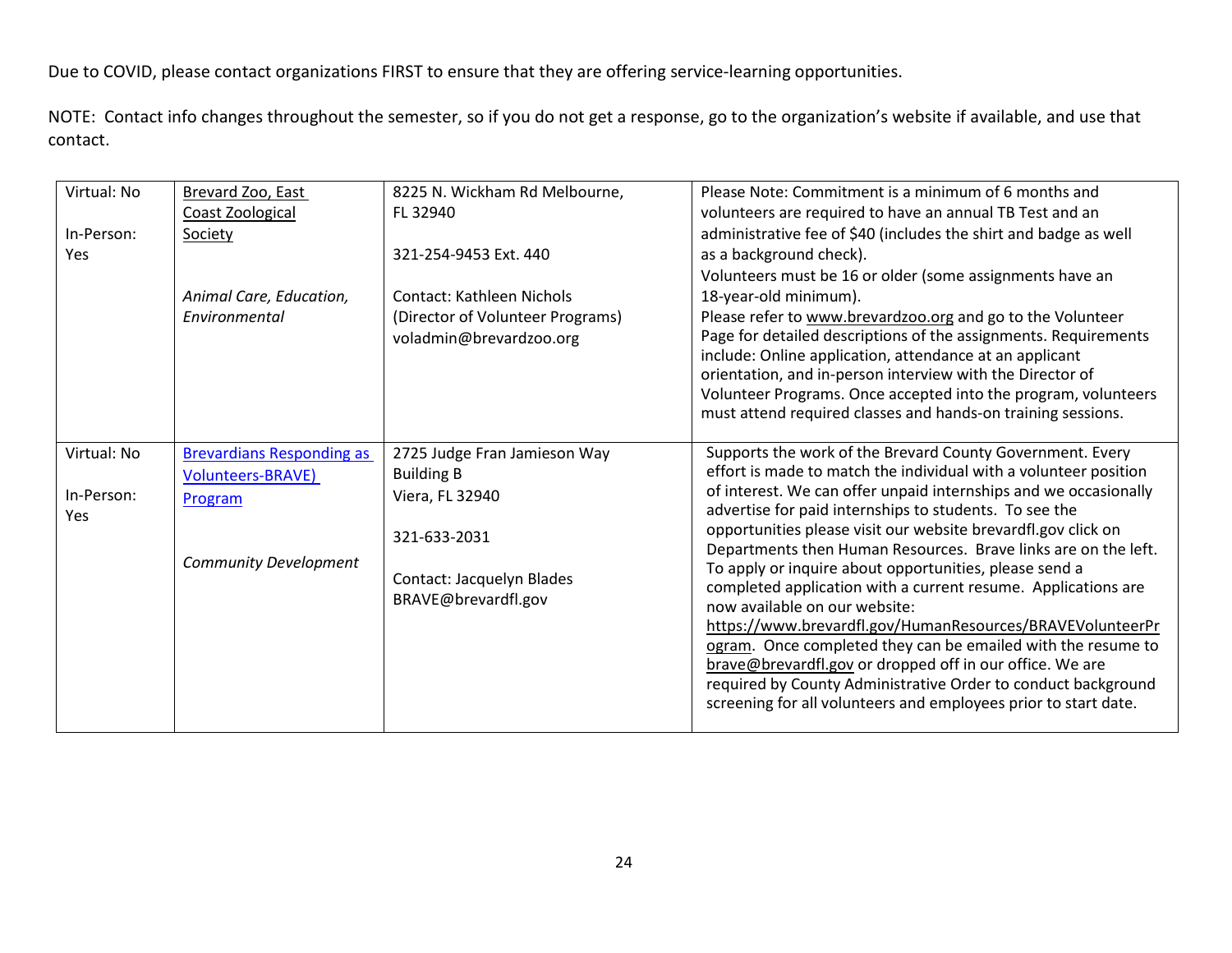|    | Virtual: No | Bridges BTC, Inc.                    | 1694 Cedar St                           | A community-based organization that supports children and adults        |
|----|-------------|--------------------------------------|-----------------------------------------|-------------------------------------------------------------------------|
|    |             |                                      | Rockledge, FL 32955                     | with disabilities for more than 50 years in central Florida. Students   |
|    | In-Person:  |                                      |                                         | will gain valuable experiences working with individuals with            |
|    | Yes         | Disability/Accessibility             | 321-690-3464 Ext. 34                    | varying disabilities. We are always seeking new innovative              |
|    |             | <b>Services</b>                      |                                         | approaches and ideas to "Build Bridges to Better Lives" for the         |
|    |             |                                      | <b>Contact: Debbie Gentry</b>           | individuals we serve.                                                   |
|    |             |                                      | dgentry@mybridges.org                   | Students will assist direct support staff with like skills training and |
|    |             |                                      |                                         | meaningful day activities for adults with developmental                 |
|    |             |                                      |                                         | disabilities. Work on special projects to improve the quality of the    |
|    |             |                                      |                                         | programs. Assist with marketing and fundraising to benefit Bridges      |
|    |             |                                      |                                         | programs. Must be at least 16 years of age. Volunteers performing       |
|    |             |                                      |                                         | more than 10 hours of service in a one-month period must have a         |
|    |             |                                      |                                         | level 2 background screening paid for by the student/volunteer.         |
|    |             |                                      |                                         | Commitment: flexible                                                    |
|    | Virtual:    | Brookdale Senior Living -            | 7200 Greensboro Drive                   | Activities assistant: help with games, one-on-one visits with           |
| No |             | West Melbourne                       | W. Melbourne, FL 32904                  | residents, assist residents, and help with conducting activities.       |
|    | In-person:  |                                      |                                         | Must be able to speak and write English. Gerontology, Psychology,       |
|    | Yes         | Health Care, Senior Services         | 321-951-4455                            | and Social Work majors welcome! Background check required and           |
|    |             |                                      | arutledge5@brookdale.com (email         | TB screening.                                                           |
|    |             |                                      | preferred)                              | Commitment: 40 hours per semester. 16 & older                           |
|    |             |                                      |                                         |                                                                         |
|    | Virtual: No | <b>Catholic Charities of Central</b> | 5145 N US 1                             | Office duties include data entry, customer service, phone               |
|    |             | Florida, Inc.                        | Cocoa, FL 32927                         | interaction, food pantry organizing, distributing resources. Great      |
|    | In-Person:  |                                      |                                         | placement for Psychology majors. Hours are M-F 9-3 (varies).            |
|    | Yes         |                                      | 407-658-1818 press 2                    | Commitment: 2-3 hours per shift, one semester. Will train.              |
|    |             |                                      |                                         | Background screening required for direct client services; no            |
|    |             | <b>Family Services, Subsistence</b>  | <b>Contact: Mission Engagement Dept</b> | background check is necessary for food pantry volunteers.               |
|    |             | <b>Services</b>                      |                                         |                                                                         |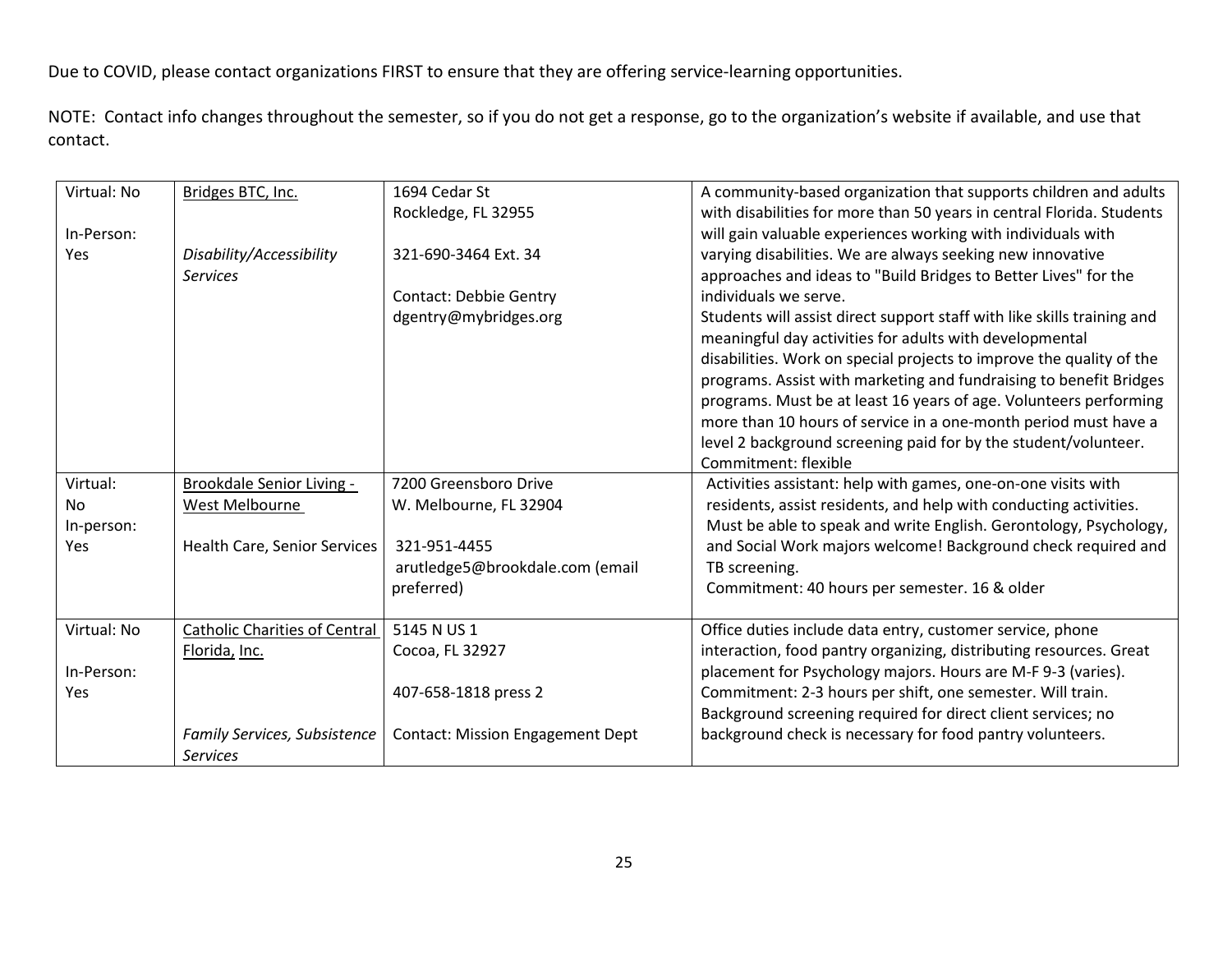| Virtual: No | Central Brevard                  | 1020 Cox Rd                                                     | Animal care (feeding and cleaning), general cleaning (dishes,       |
|-------------|----------------------------------|-----------------------------------------------------------------|---------------------------------------------------------------------|
|             | Humane Society                   | Cocoa, FL 32926                                                 | laundry, floors), maintenance (lawn care, trash pick-up, repairs),  |
| In-Person:  | (CBHS) Cocoa                     |                                                                 | bathing and walking dogs, clerical, computer, website, fundraising  |
| Yes         |                                  | 321-636-3343 Ext. 207                                           | (offsite events/weekends) and duties at the thrift stores. Fill out |
|             |                                  | Contact: Katelyn Stafford                                       | an application on our website and you will receive instructions on  |
|             | <b>Animal Care</b>               | volunteer@brevardhumanesociety.org                              | how to register for upcoming orientations:                          |
|             |                                  |                                                                 | https://www.volgistics.com/ex/portal.dll/ap?ap=749429640            |
|             |                                  |                                                                 | Commitment: 2 or more-hour shifts, request that students            |
|             |                                  |                                                                 | commit 50 hours per year.                                           |
|             |                                  |                                                                 | Cocoa hours: Mon, Tues, & Sat 8-5, Wed, Thur, & Fri, 8-5, Sunday 9- |
|             |                                  |                                                                 |                                                                     |
| Virtual: No | <b>CBHS Molly Mutt I Thrift</b>  | 2525 N. Courtenay Pkwy                                          | M-Sat 10-6, Sun 11-5 All volunteers must contact the Central        |
|             | Shop                             | Merritt Island, FL 32953                                        | Brevard Humane Society main office on Cox Road to complete          |
| In-Person:  |                                  | 321-459-1525                                                    | processing.                                                         |
| Yes         | <b>Subsistence Services</b>      | Brevardhumanesociety.org                                        |                                                                     |
|             |                                  |                                                                 |                                                                     |
|             |                                  | To volunteer, contact<br>Contact: Katelyn Stafford              |                                                                     |
|             |                                  | volunteer@brevardhumanesociety.org                              |                                                                     |
|             |                                  | 321-636-3343 Ext. 207                                           |                                                                     |
|             |                                  |                                                                 |                                                                     |
|             |                                  |                                                                 |                                                                     |
| Virtual: No | <b>CBHS Molly Mutt II Thrift</b> | 728 E New Haven Ave                                             | Mon-Sat 10-6, Sun 11-5 All volunteers must contact the Central      |
|             | Shop                             | Melbourne, FL 32901                                             | Brevard Humane Society main office on Cox Road to complete          |
| In-Person:  |                                  | 321-951-3607                                                    | volunteer process.                                                  |
| Yes         |                                  | Chris Wilson-Manager                                            |                                                                     |
|             | Subsistence Services             | Brevardhumanesociety.org                                        |                                                                     |
|             |                                  |                                                                 |                                                                     |
|             |                                  | To volunteer, contact                                           |                                                                     |
|             |                                  | Contact: Katelyn Stafford<br>volunteer@brevardhumanesociety.org |                                                                     |
|             |                                  | 321-636-3343 Ext. 207                                           |                                                                     |
|             |                                  |                                                                 |                                                                     |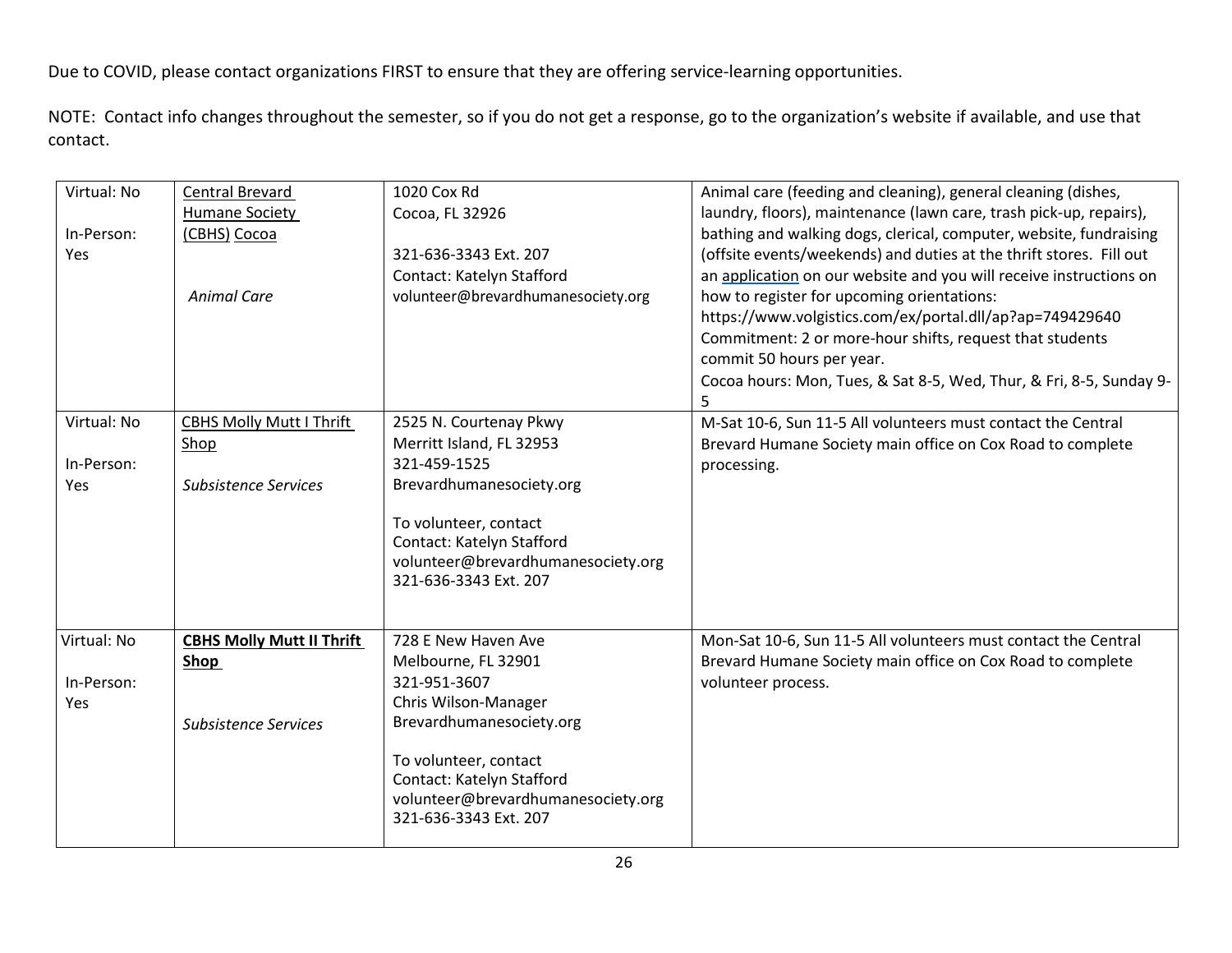| Virtual: No | <b>CBHS Molly Mutt III Thrift</b> | 876 N. US 1                        | Mon-Sat 10-6, Sun 11-5 All volunteers must contact the Central |
|-------------|-----------------------------------|------------------------------------|----------------------------------------------------------------|
|             | <b>Shop</b>                       | Rockledge, FL 32955                | Brevard Humane Society main office on Cox Road to complete     |
| In-Person:  | <b>Subsistence Services</b>       | 321-638-8950                       | volunteer process.                                             |
| Yes         |                                   | Connie Cala - Manager              |                                                                |
|             |                                   | Brevardhumanesociety.org           |                                                                |
|             |                                   |                                    |                                                                |
|             |                                   | To volunteer, contact              |                                                                |
|             |                                   | Contact: Katelyn Stafford          |                                                                |
|             |                                   | volunteer@brevardhumanesociety.org |                                                                |
|             |                                   | 321-636-3343 Ext. 207              |                                                                |
|             |                                   |                                    |                                                                |
| Virtual: No | <b>CBHS Molly Mutt IV Thrift</b>  | 2890 Palm Bay Rd                   | Mon-Sat 10-6, Sun 11-5 All volunteers must contact the Central |
|             | Shop                              | Palm Bay, FL 32905                 | Brevard Humane Society main office on Cox Road to complete     |
| In-Person:  |                                   | 321-951-2777                       | volunteer process.                                             |
| Yes         | Subsistence Services              | Linda Buckwalter-Manager           |                                                                |
|             |                                   | To volunteer, contact              |                                                                |
|             |                                   | Contact: Katelyn Stafford          |                                                                |
|             |                                   | volunteer@brevardhumanesociety.org |                                                                |
|             |                                   | 321-636-3343 Ext. 207              |                                                                |
|             |                                   |                                    |                                                                |
| Virtual: No | <b>CH Lives Matter Rescue</b>     | Robyn Feaganes                     | An effort to save the lives of cats and dogs with Cerebellar   |
|             | Inc.                              | 828-582-4246                       | Hypoplasia and educate the public of the condition. Students   |
| In-Person:  |                                   | chlivesmatterrescue@gma            | who are $14 - 17$ years old can volunteer but parental consent |
| Yes         | <b>Animal Care</b>                | il.com                             | form must be signed. Activities include Fundraising activities |
|             |                                   |                                    | and care of animals. Commitment is flexible.                   |
|             |                                   |                                    |                                                                |
|             |                                   |                                    |                                                                |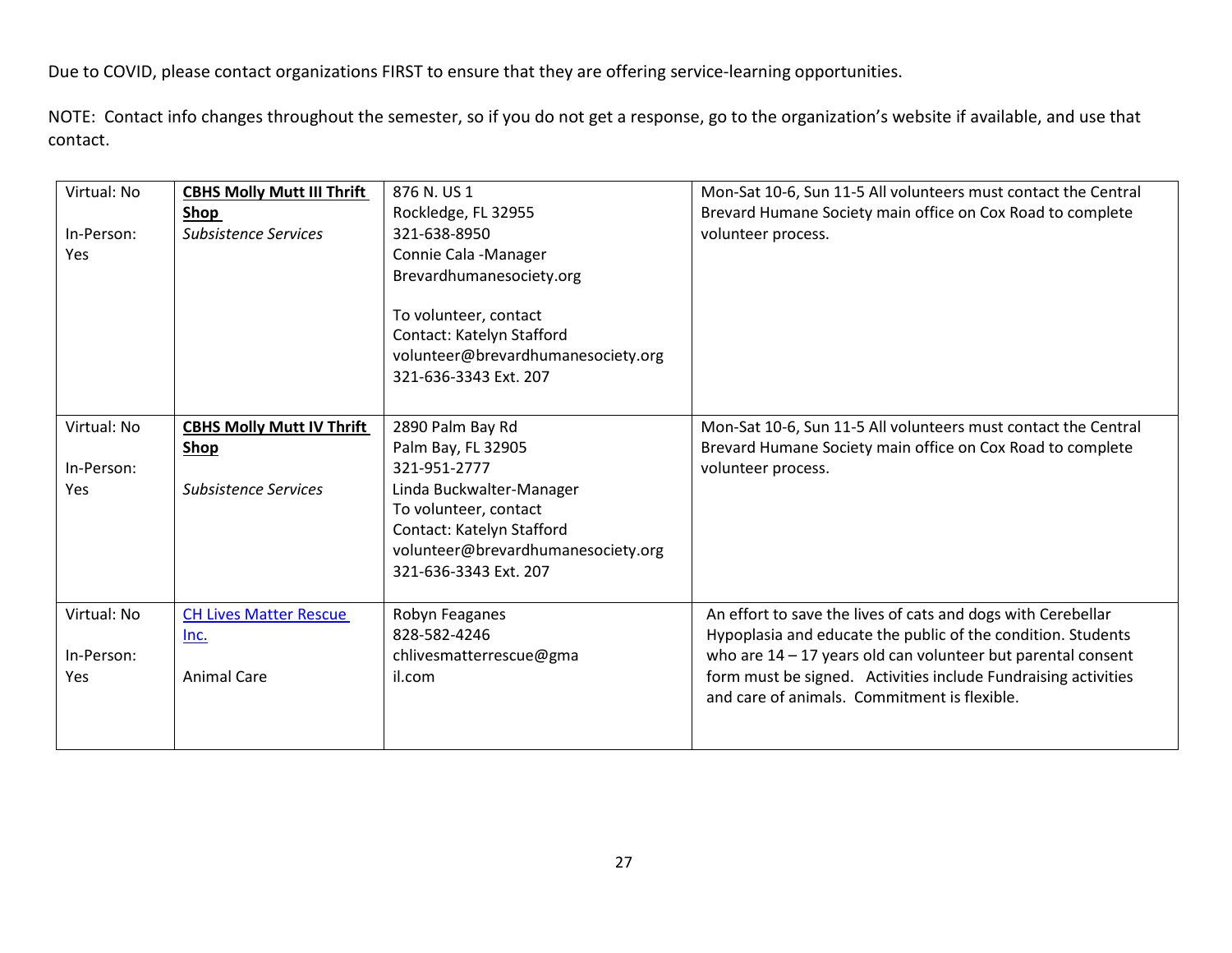| Virtual: No<br>In-Person:<br>Yes        | <b>Chamber of Commerce</b><br>Melbourne Regional<br>Chamber       | 1005 E. Strawbridge Ave<br>Melbourne, FL 32901<br>321-724-5400, ext. 222                                             | The Melbourne Regional Chamber is accepting student interns<br>studying communications, marketing or public relations as well<br>as adult volunteers for the visitor information center/lobby.<br>Student interns will assist VP of Communications & Marketing<br>with writing, social media, events, newsletters and other |
|-----------------------------------------|-------------------------------------------------------------------|----------------------------------------------------------------------------------------------------------------------|-----------------------------------------------------------------------------------------------------------------------------------------------------------------------------------------------------------------------------------------------------------------------------------------------------------------------------|
|                                         | <b>Community Development</b>                                      | Judy Petramale, office coordinator<br>Judy@melbourneregionalchamber.com                                              | marketing related duties. Commitment varies, must be available<br>at least 10-15 hours per week for a full semester. Volunteers<br>would provide administrative assistance, answer phones, send<br>information packets and other light office work. Commitment<br>varies, must be available at least four hours per week.   |
| Virtual: No<br>In-Person:<br><b>Yes</b> | Chamber of Commerce<br>Titusville<br><b>Community Development</b> | 2000 S. Washington Ave<br>Titusville, FL 32780<br>321-267-3036<br><b>Contact: Erin Akins</b><br>akins@titusville.org | Public Relations Aide: Assist Tourism director, clerical tasks, and<br>execution of special events and programs. Hours Mon-Fri 9-5, but<br>help with special events falls outside of the Monday to Friday 9-5<br>scope.<br>Commitment: 20 hours per semester.                                                               |
| Virtual:<br><b>Yes</b>                  | Children's Home Society of<br>Florida                             | 326 Croton Rd, Melbourne, FL 32935                                                                                   | Remote Volunteer Opportunities including: Baby Shower Drive,<br>Holiday Drive, Back to School Drives, and creative card makers.<br>All opportunities can be found on https://chsfl.org/volunteer/                                                                                                                           |
| In-Person:<br>No.                       | Family Services, Youth<br><b>Services</b>                         | Use email to contact<br>Kara Kerlin (Volunteer Director)<br>Kara.kerlin@chsfl.org                                    | Minimum Commitment per semester: most of the opportunities<br>are virtual/remote opportunities and can be done at any time<br>throughout the year. Most opportunities require the following:<br>Confidentiality Statement, and Copy of driver's license.                                                                    |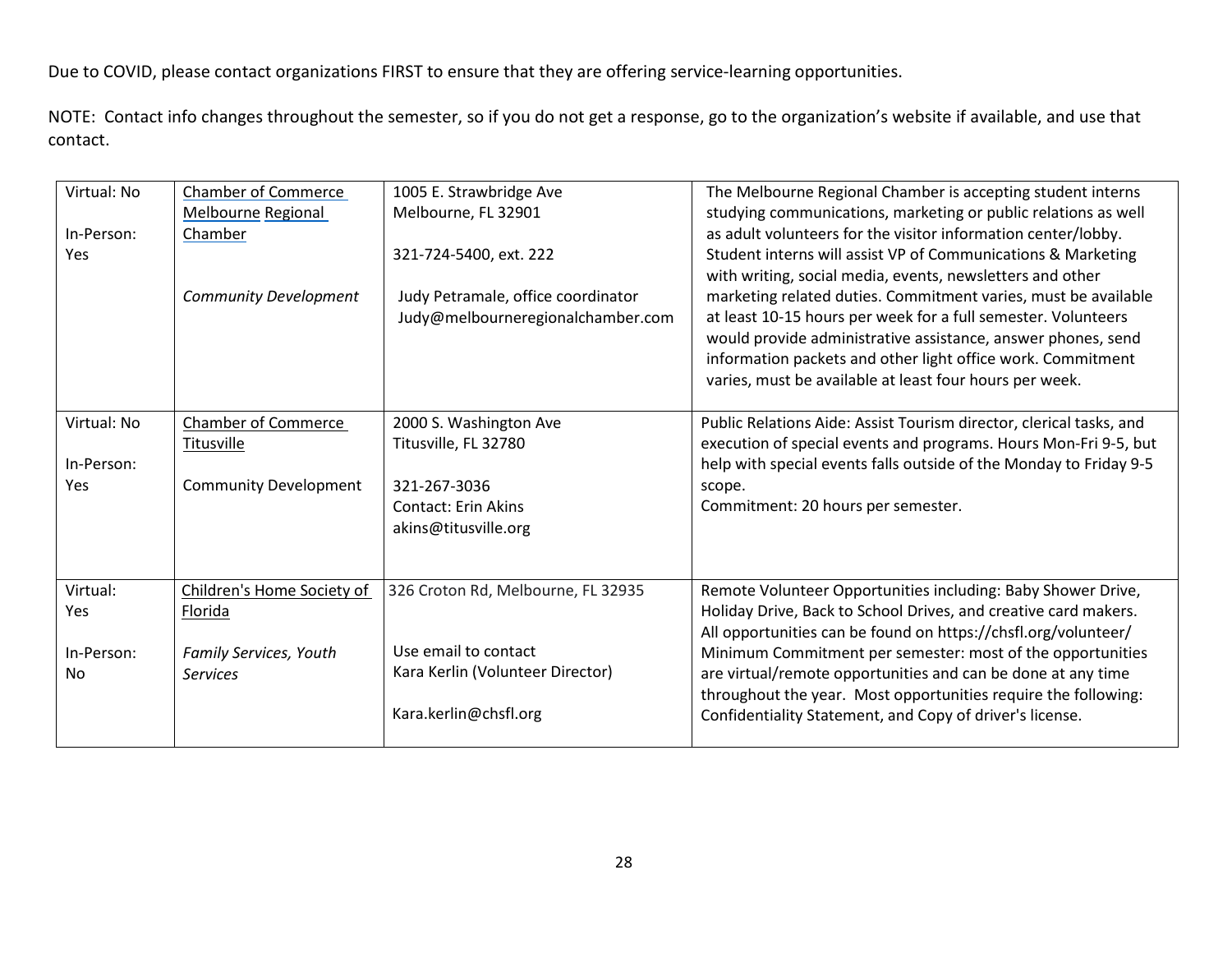| Virtual: No<br>In-Person: | <b>Historic Cocoa Village</b><br><b>Main Street</b>                   | 434 Delannoy Ave, Cocoa, FL 32922       | Multiple positions available to assist in the various events that<br>occur throughout the year in Cocoa Village. Looking for volunteers<br>who are of good character, integrity and adaptability. Contact |
|---------------------------|-----------------------------------------------------------------------|-----------------------------------------|-----------------------------------------------------------------------------------------------------------------------------------------------------------------------------------------------------------|
| <b>Yes</b>                | Community                                                             | Amanda Muzaurieta                       | Amanda for more details.                                                                                                                                                                                  |
|                           | Development                                                           | executivedirector@visitcocoavillage.com |                                                                                                                                                                                                           |
|                           |                                                                       | 321-631-9075                            | Orientation will occur on day of volunteer activities                                                                                                                                                     |
|                           |                                                                       |                                         | Commitment: Flexible but must work at minimum 2 hour shifts                                                                                                                                               |
| Virtual: No               | <b>City of Melbourne</b>                                              | 2547 Grant St                           | Recreation assistant: help run sports and community center                                                                                                                                                |
|                           | Joseph N. Davis                                                       | Melbourne, FL 32901                     | activities, tutoring and office skills. Mentoring at-risk youth. Help                                                                                                                                     |
| In-Person:                | <b>Community Center</b>                                               |                                         | with set-up and breakdown @ special events. Commitment:                                                                                                                                                   |
| <b>No</b>                 |                                                                       | 321-608-7460                            | flexible                                                                                                                                                                                                  |
|                           | Education, Recreation, Youth Contact: Sheri France<br><b>Services</b> |                                         |                                                                                                                                                                                                           |
| Virtual:                  |                                                                       |                                         | Lipscomb Street: Supervise, coordinate, and assist in various                                                                                                                                             |
| No                        | City of Melbourne Lipscomb                                            | 3316 S. Monroe St                       | activities and tutoring. Mentoring at-risk youth. Commitment:                                                                                                                                             |
|                           | <b>Street Park</b>                                                    | Melbourne, FL 32901                     | flexible. 18 and older.                                                                                                                                                                                   |
| In-Person: Yes            |                                                                       |                                         |                                                                                                                                                                                                           |
|                           | Education, Recreation,<br><b>Youth Services</b>                       | 321-608-7450                            |                                                                                                                                                                                                           |
|                           |                                                                       | <b>Contact: Art Brown</b>               |                                                                                                                                                                                                           |
|                           |                                                                       |                                         |                                                                                                                                                                                                           |
| Virtual: No               | City of Palm Bay                                                      | 1502 Port Malabar Rd NE                 | Margaret Hames Nature Center: Habitat improvements, exotic                                                                                                                                                |
|                           | Margaret Hames                                                        | Palm Bay, FL 32905                      | plant removal, boardwalk repair, greet visitors, and assist with                                                                                                                                          |
| In-Person:                | <b>Nature Center (Turkey</b>                                          |                                         | resource distribution from library. Clerical and office support.                                                                                                                                          |
| Yes                       | Creek Sanctuary)                                                      | <b>Tracey Wright</b>                    | Learn about flowers and plants, which will lead to tour guiding.                                                                                                                                          |
|                           |                                                                       | 321-676-6690                            | Follow guidelines for submitting application to City of Palm Bay.                                                                                                                                         |
|                           | Environmental                                                         | Tracey.wright@pbfl.org                  | Commitment: 50 hours/semester                                                                                                                                                                             |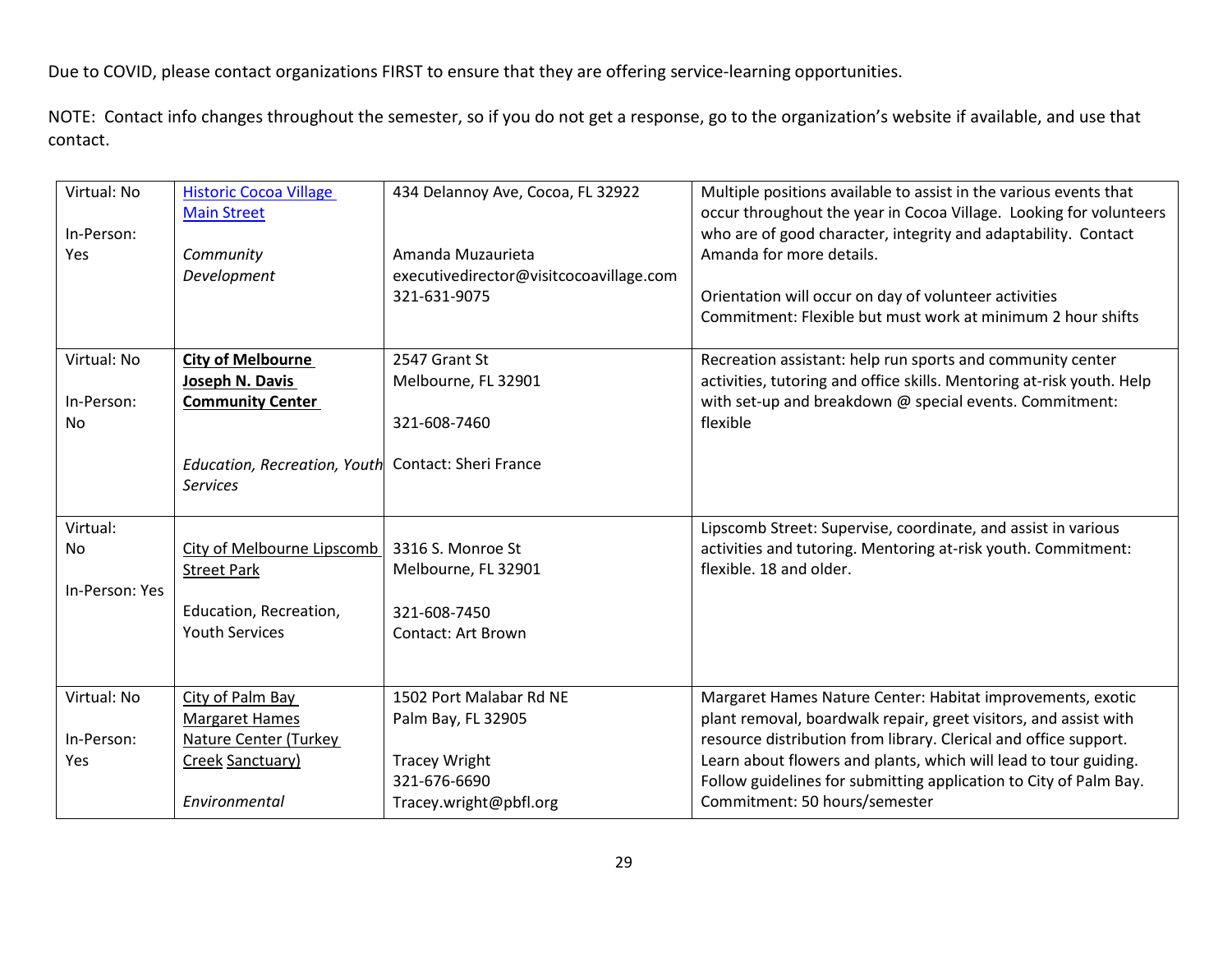| Virtual: No | City of Palm Bay Volunteer     | 120 Malabar Rd SE Palm Bay, FL 32907 | Various volunteer opportunities with the City of Palm Bay in the      |
|-------------|--------------------------------|--------------------------------------|-----------------------------------------------------------------------|
|             | Service Corps                  |                                      | following departments: Bayfront Community Redevelopment               |
| In-Person:  |                                | 321-952-3421                         | Agency, Growth Management, Human Resources, Information and           |
| Yes.        | <b>Community Development</b>   |                                      | Innovation, Office of City Manager, Parks & Recreation, Public        |
|             |                                | Contact:                             | Works, and Utilities. Special events on weekends.                     |
|             |                                | hrvolunteers@pbfl.org                | Every volunteer must apply. Applications for adults and minors 15-    |
|             |                                |                                      | 18 are online at: https://www.palmbayflorida.org/government/city-     |
|             |                                |                                      | departments-f-to-z/human-resources/volunteer                          |
|             |                                |                                      | Required for all volunteers: Call for an appointment to submit your   |
|             |                                |                                      | application, submit complete application to HR Office; must show      |
|             |                                |                                      | Driver's License or FL State ID for a background check (usually takes |
|             |                                |                                      | 24 hours). Current City of Palm Bay volunteers with a minimum of      |
|             |                                |                                      | 80 hours service and who remain active volunteers each month with     |
|             |                                |                                      | 10 hours or more will be eligible to apply for internal job postings. |
| Virtual:    | <b>City of Satellite Beach</b> | 1089 South Patrick Drive Satellite   | Become a Satellite Beach VIP! City of Satellite Beach offers our      |
| <b>Yes</b>  |                                | Beach, FL 32937                      | Volunteer Involvement Program to connect citizens to the City         |
|             |                                |                                      | through community engagement. Volunteers have the opportunity         |
| In-Person:  | Community                      | 321-773-6458 Ext. 203                | to participate in many City sponsored events, camps, community        |
| <b>Yes</b>  | Development,                   |                                      | garden fun days, native plantings, Samsons Island work days, and a    |
|             | Environmental,                 | Contact: Ana Pazderak                | variety of other educational opportunities and community              |
|             | Recreation, Youth              | apaz@satellitebeach.org              | programs. Students age 14 and older and adults are welcome to         |
|             | Services                       |                                      | apply. We can accommodate group volunteer projects as well.           |
|             |                                |                                      | If you are interested, submit a completed volunteer application       |
|             |                                |                                      | and contact Ana Pazderak.                                             |
|             |                                |                                      | Commitment: flexible.                                                 |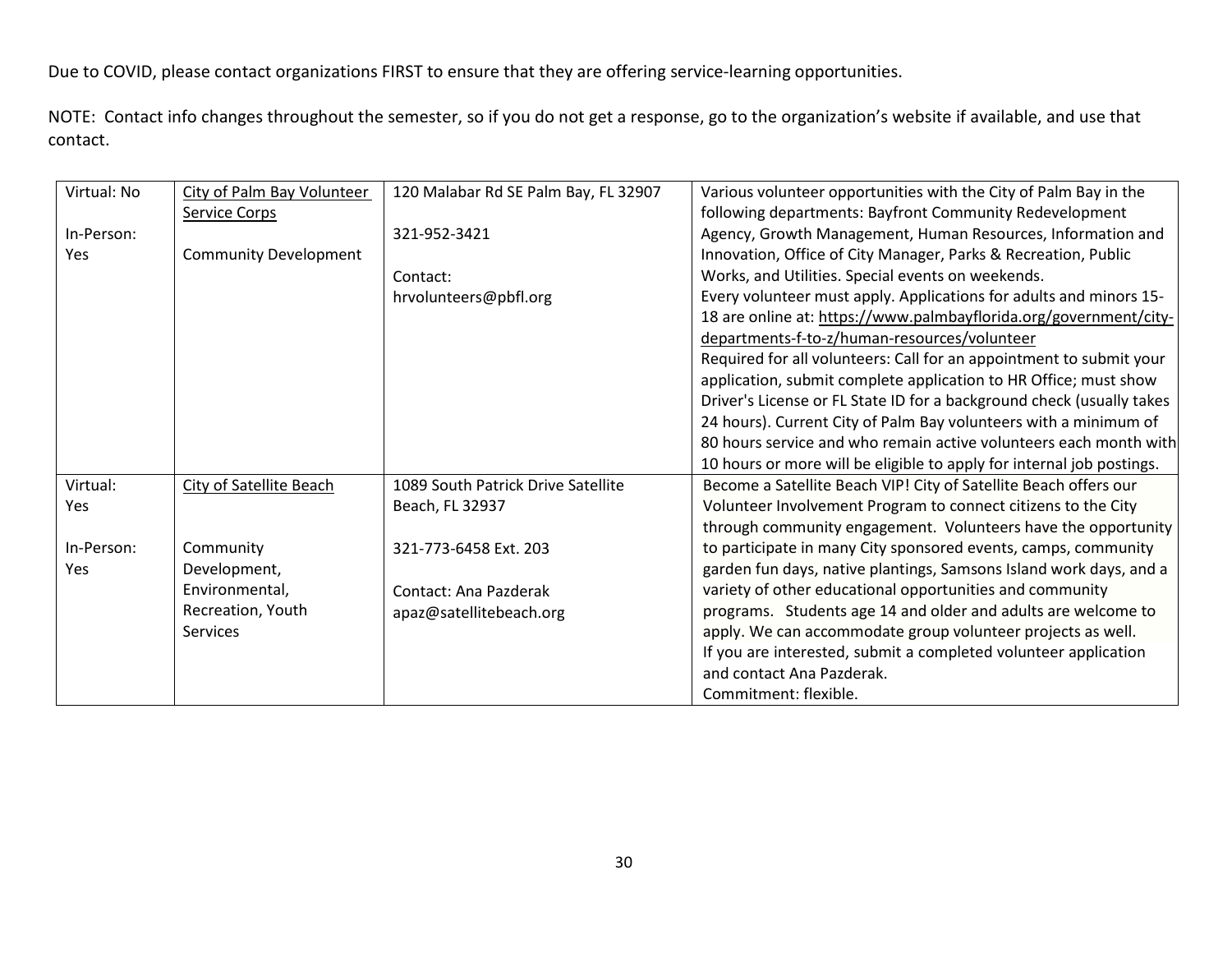| Virtual:    | Club Esteem Youth & Family       | 3316 S. Monroe St                      | Need tutors for 1st-12th levels of education to help with            |
|-------------|----------------------------------|----------------------------------------|----------------------------------------------------------------------|
| no          | Center                           | Melbourne, FL 32901                    | homework on or more hours a week. Also looking for                   |
|             |                                  |                                        | administrative support or those interested in facilitating           |
| In-Person:  |                                  | 321-409-8942                           | workshops. Basic background checks may be required. Hours:           |
| Yes         | <b>Education, Family</b>         |                                        | Mon-Fri 3-6:30.                                                      |
|             | Services, Youth                  | Contact: Marty Fay (Volunteer          | Commitment: 20 hours per semester                                    |
|             | <b>Services</b>                  | Coordinator)                           |                                                                      |
|             |                                  | marthafay@clubesteem.org               |                                                                      |
| Virtual: No | <b>Computers Advancing</b>       | 3000 Jolly St                          | Computer repair/Refurbish Technician/Trainer. General                |
|             | Education, Inc.                  | Titusville, FL 32780                   | computer work, filing, organizing. Duties change as                  |
| In-Person:  |                                  |                                        | requirements are updated. Possible training of senior citizens       |
| Yes         |                                  | 321-506-7378                           | on computer usage and function. Accepting Tuesdays 12:30-            |
|             | <b>Education, STEM</b>           |                                        | 6:30 pm. No age or experience requirement.                           |
|             |                                  | Contact: Anthony Zelisko               |                                                                      |
|             |                                  | tzelisko@cfl.rr.com                    |                                                                      |
| Virtual: No | Congressman Bill Posey's         | 2725 Judge Fran Jamieson Way           | Answering phones, opening and sorting mail, research,                |
|             | Office                           | Melbourne, FL 32940                    | fundraising, writing letters, assisting staff with special projects, |
| In-Person:  |                                  |                                        | helping constituents and other jobs as necessary. Commitment:        |
| No          |                                  | 321-632-1776                           | flexible, office will try and work with student's schedule.          |
|             | Government                       |                                        | Currently looking for interns, with possible job opportunities in    |
|             |                                  | Contact: Patti Febro                   | DC with Mr. Posey in the future.                                     |
|             |                                  | patricia.febro@mail.house.gov          |                                                                      |
| Virtual:    | <b>Crosswinds Youth Services</b> | 1407 Dixon Blvd                        | Programs and services designed to strengthen families, reduce        |
| Yes         |                                  | Cocoa, FL 32922                        | barriers to success and offer young people support, skills, and      |
|             |                                  |                                        | opportunities to succeed. Volunteers needed for tutoring,            |
| In-Person:  | Family Services, Youth           | 321-394-0345                           | mentoring, admin support, and Safe Place (July-August).              |
| Yes         | <b>Services</b>                  | Contact: Karen Locke (Chief Operating  | Volunteers needed at the end of November through December for        |
|             |                                  | Officer)                               | Holiday Gift Giving Programs. Training provided and flexible hours.  |
|             |                                  | karenlocke@crosswindsyouthservices.org | Commitment: one semester. Special Event: Great Brevard Duck          |
|             |                                  |                                        | Race (month of January-May). Commitment: flexible. Background        |
|             |                                  |                                        | check may be required.                                               |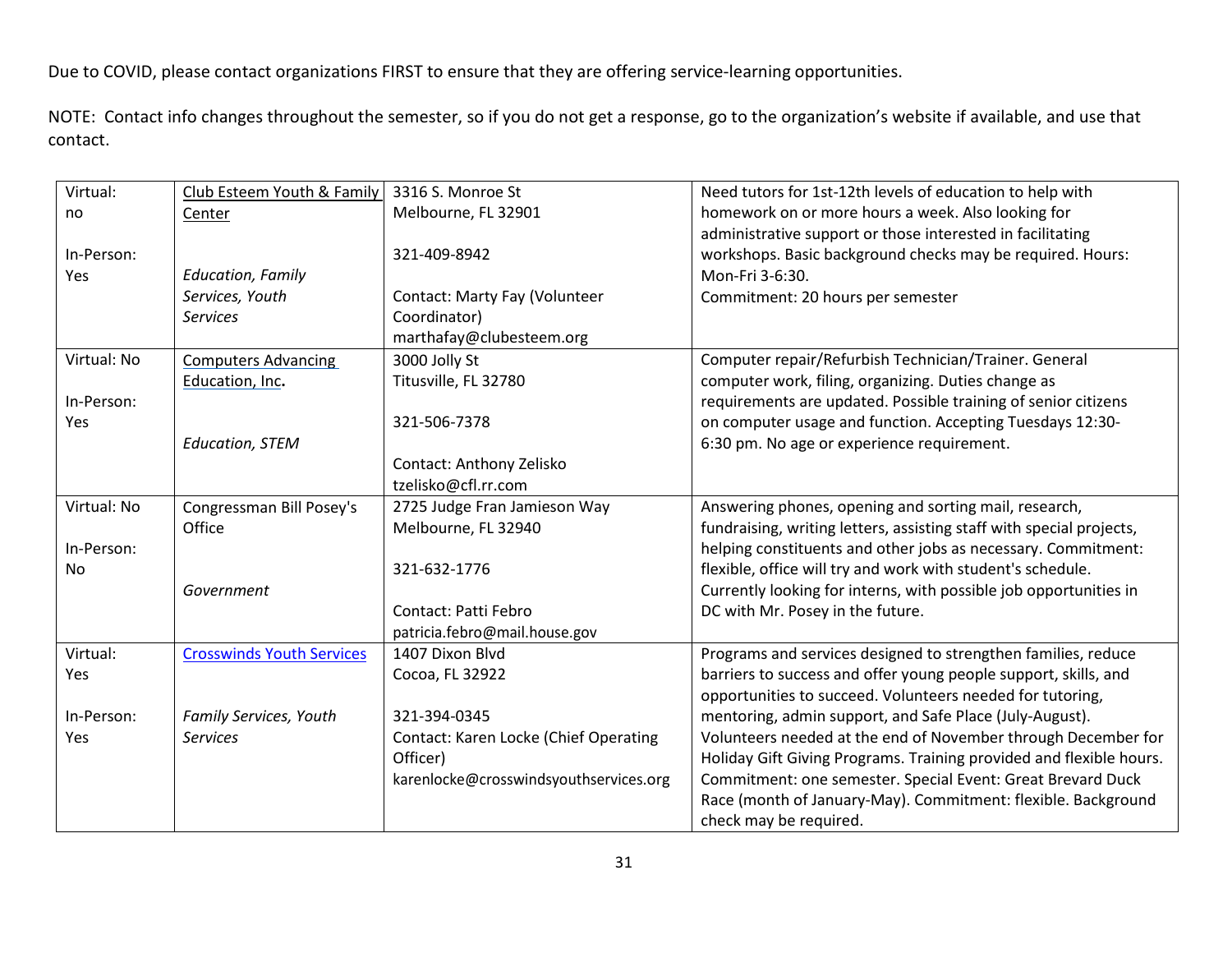| Virtual:    | Daily Bread                      | 815 E. Fee Ave                                  | 1. Virtual Fundraising Activities. Purpose: Determine a list of                                                                                                                                                                                                                                                                                                                                                                                                                                                                                                                                                                                                                                                                                                                                                                                                                                                                                                                                                                                                                                                                                       |
|-------------|----------------------------------|-------------------------------------------------|-------------------------------------------------------------------------------------------------------------------------------------------------------------------------------------------------------------------------------------------------------------------------------------------------------------------------------------------------------------------------------------------------------------------------------------------------------------------------------------------------------------------------------------------------------------------------------------------------------------------------------------------------------------------------------------------------------------------------------------------------------------------------------------------------------------------------------------------------------------------------------------------------------------------------------------------------------------------------------------------------------------------------------------------------------------------------------------------------------------------------------------------------------|
| Yes         |                                  | Melbourne, FL 32901                             | activities that can be done virtually to raise funds for a nonprofit                                                                                                                                                                                                                                                                                                                                                                                                                                                                                                                                                                                                                                                                                                                                                                                                                                                                                                                                                                                                                                                                                  |
|             | Family Services, Subsistence     |                                                 | organization. Output: Report that shows list of activities, resources                                                                                                                                                                                                                                                                                                                                                                                                                                                                                                                                                                                                                                                                                                                                                                                                                                                                                                                                                                                                                                                                                 |
| In-Person:  | <b>Services</b>                  | 321-723-1060 Ext. 121                           | and costs associated.                                                                                                                                                                                                                                                                                                                                                                                                                                                                                                                                                                                                                                                                                                                                                                                                                                                                                                                                                                                                                                                                                                                                 |
|             |                                  |                                                 | 2. Local corporations who donate to nonprofits. Purpose: Determine                                                                                                                                                                                                                                                                                                                                                                                                                                                                                                                                                                                                                                                                                                                                                                                                                                                                                                                                                                                                                                                                                    |
| Yes         |                                  | Contact: Claudia<br>volunteer@dailybreadinc.org | list of local corporations in Melbourne area and appropriate point of<br>contact. Output: Report that shows a list of corporations with point<br>of contacts, type of business, and other pertinent business metrics<br>(i.e., number of employees, social responsibility notes, website,<br>etc.).<br>3. What vegetables and fruits to plant in Melbourne. Purpose:<br>Determine list of vegetables and fruits that grow well in the<br>Melbourne area. Output. Report that shows a list of vegetables and<br>fruits, associated timing for seed growing or plant installment, and<br>any helpful hints.<br>4. Nonprofit tips for writing grants. Purpose: Research helpful ways<br>to complete grant applications for funding requests. Output: Report<br>that shows helpful tips for completing grant applications, associated<br>websites, books to read, etc.<br>5. Nonprofits tips for holding performance reviews with their staff<br>and Executive Director. Purpose: Determine best practices and tips<br>for having performance reviews with nonprofit staff and Executive<br>Director. Output: Report that shows top 10 tips, websites and |
|             |                                  |                                                 | books, and performance review template ideas.                                                                                                                                                                                                                                                                                                                                                                                                                                                                                                                                                                                                                                                                                                                                                                                                                                                                                                                                                                                                                                                                                                         |
| Virtual: No | <b>Department of Corrections</b> | 1500 W Eau Gallie Blvd Melbourne, FL            | Assist officers in a hand-on approach with offenders. Witnessing                                                                                                                                                                                                                                                                                                                                                                                                                                                                                                                                                                                                                                                                                                                                                                                                                                                                                                                                                                                                                                                                                      |
|             | <b>Probation/Parole Services</b> | 32935                                           | and conducting urinalysis of offenders, reviewing electronic                                                                                                                                                                                                                                                                                                                                                                                                                                                                                                                                                                                                                                                                                                                                                                                                                                                                                                                                                                                                                                                                                          |
| In-Person:  | <b>Melbourne</b>                 |                                                 | monitoring printouts for discrepancies, collecting reports, copying                                                                                                                                                                                                                                                                                                                                                                                                                                                                                                                                                                                                                                                                                                                                                                                                                                                                                                                                                                                                                                                                                   |
| Yes         |                                  | 321-752-3145                                    | and distributing. Employment verification, drug testing,                                                                                                                                                                                                                                                                                                                                                                                                                                                                                                                                                                                                                                                                                                                                                                                                                                                                                                                                                                                                                                                                                              |
|             |                                  |                                                 | interviewing. Must complete application and screening. Hours:                                                                                                                                                                                                                                                                                                                                                                                                                                                                                                                                                                                                                                                                                                                                                                                                                                                                                                                                                                                                                                                                                         |
|             | Justice System                   | <b>Contact: Darrell Costellic</b>               | Mon-Fri 8-5.                                                                                                                                                                                                                                                                                                                                                                                                                                                                                                                                                                                                                                                                                                                                                                                                                                                                                                                                                                                                                                                                                                                                          |
|             |                                  | (Volunteer Coordinator)                         | Commitment: 18 years or older. Background check and fingerprints                                                                                                                                                                                                                                                                                                                                                                                                                                                                                                                                                                                                                                                                                                                                                                                                                                                                                                                                                                                                                                                                                      |
|             |                                  |                                                 | required. Computer training involved.                                                                                                                                                                                                                                                                                                                                                                                                                                                                                                                                                                                                                                                                                                                                                                                                                                                                                                                                                                                                                                                                                                                 |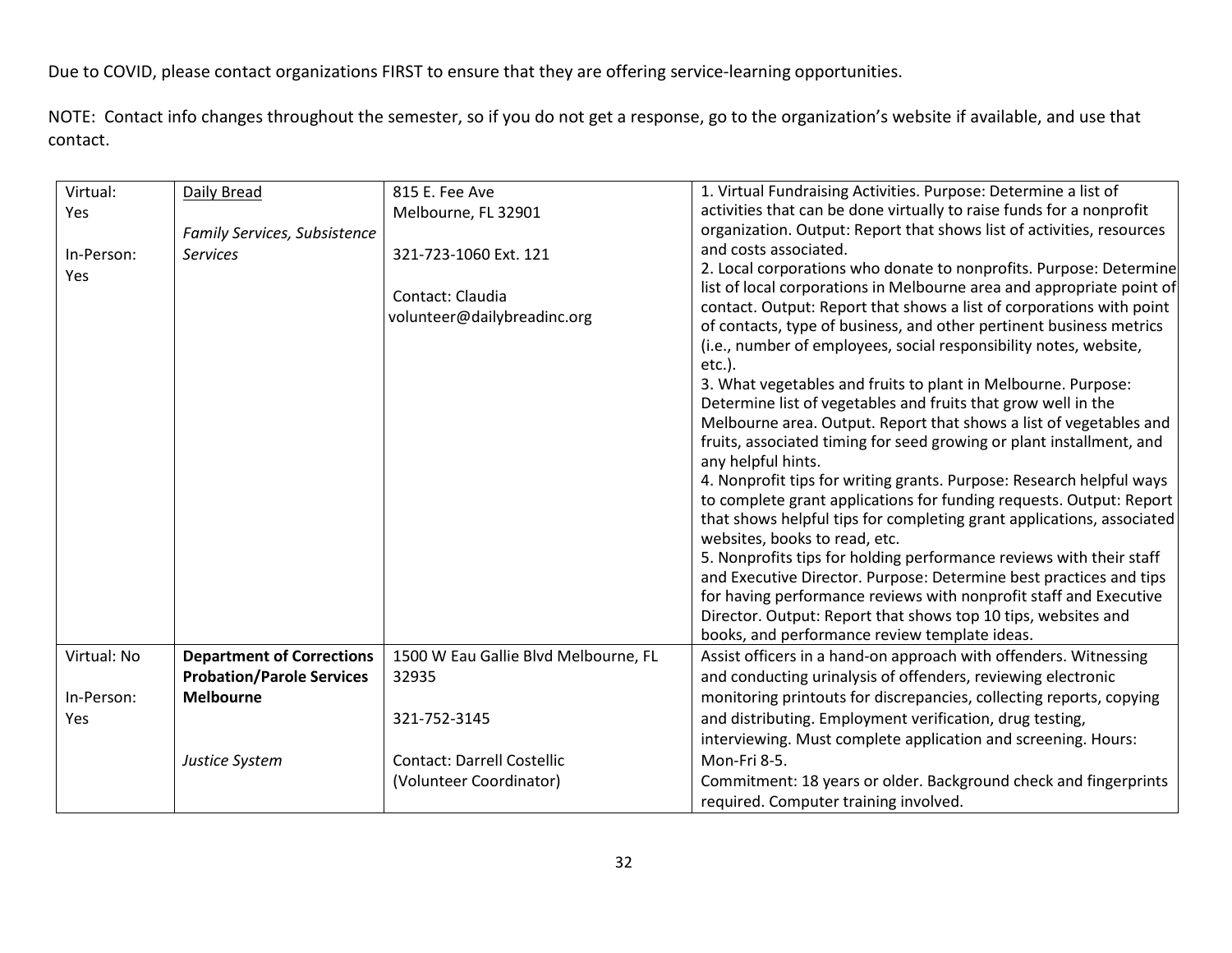| Virtual: No | <b>Department of</b>       | 3880 S. Washington Ave., Ste. 106    | Assist officers in a hand-on approach with offenders. Witnessing     |
|-------------|----------------------------|--------------------------------------|----------------------------------------------------------------------|
|             | <b>Corrections</b>         | Titusville, FL 32780                 | and conducting urinalysis of offenders, reviewing electronic         |
| In-Person:  | <b>Probation/Parole</b>    |                                      | monitoring printouts for discrepancies, collecting reports, copying  |
| Yes         | <b>Services Titusville</b> | 321-264-4073                         | and distributing. Employment verification, drug testing,             |
|             |                            | Contact:                             | interviewing. Must complete application and screening. Hours:        |
|             |                            | <b>Omar Rijios</b>                   | Mon-Fri 8-5.                                                         |
|             | Justice System             | Omar.rijos@fdc.myflorida.com         | Commitment: 19 years or older. Background check and fingerprints     |
|             |                            | Richard Dinapoli                     | required. Computer training involved.                                |
|             |                            | Richard.dinapoli@fdc.myflorida.com   |                                                                      |
| Virtual: No | Easter Seals Florida, Inc. | 6050 Babcock Street SE Suite 18 & 19 | Help an adult with disabilities gain greater independence! At our    |
|             |                            | Palm Bay, FL 32909                   | Palm Bay location, we provide an opportunity for adults with         |
| In-Person:  |                            |                                      | special needs and disabilities to build their tool kit to be able to |
| No          | Disability/Accessibility   | 407-629-7881                         | get a job. Volunteers assist staff in the adult day program (18-up), |
|             | <b>Services</b>            |                                      | arts & crafts, and serving lunch. Adult Training Program hours:      |
|             |                            | Contact: Jessica Kraemer             | Mon-Fri 8-4. Fundraising needs: telemarketing in recruitment for     |
|             |                            | jkraemer@fl.easterseals.com          | participants in special events. Background check required, allow 5   |
|             |                            |                                      | days to process. Organization requests that all volunteers go        |
|             |                            |                                      | online and register.                                                 |
| Virtual: No | Eau Gallie Art District    | 540 Montreal Ave                     | Eau Gallie Arts District (EGAD) is looking for individuals or groups |
|             | (EGAD)                     | Melbourne, FL 32935                  | interested in volunteering in support of their main street program.  |
| In-Person:  |                            |                                      | EGAD sponsors regular and special happenings throughout the          |
| No          |                            |                                      | year, focusing on the cultural and historic area of downtown Eau     |
|             | The Arts                   | hq@egadlife.com                      | Gallie. Commitment: flexible, but with minimum of 1 hour per         |
|             |                            | 321-419-6919                         | shift.                                                               |
|             |                            |                                      | EGAD Main Street (miscellaneous ongoing projects such as             |
|             |                            |                                      | beautification, fundraising, administrative tasks)                   |
|             |                            |                                      | Volunteer duties might include special projects or research (not     |
|             |                            |                                      | clerical office work); event support; social media coordinator.      |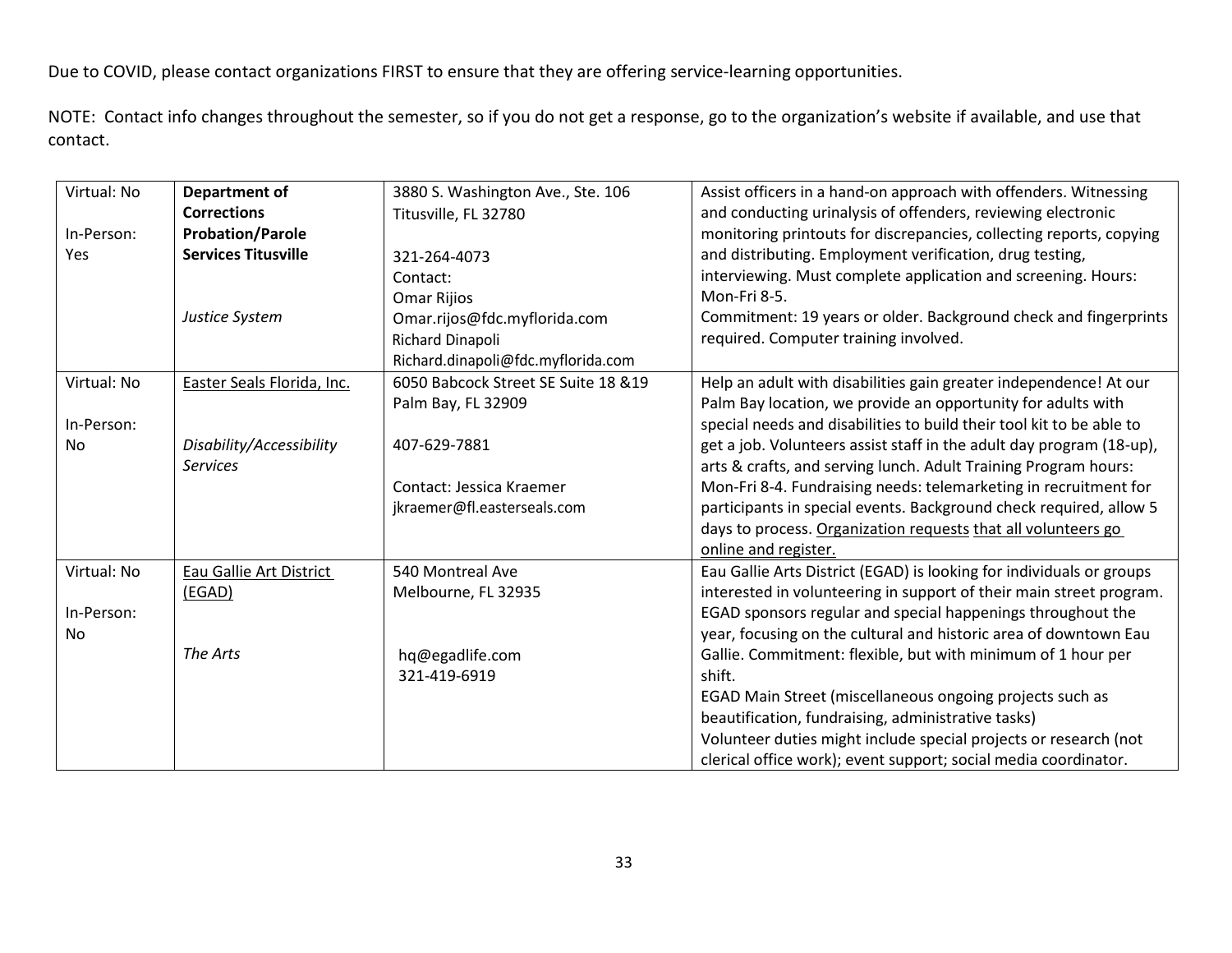| Virtual: No | <b>EFSC Academic Success</b> | Palm Bay Campus             | Front Desk Support: Professional dress and communication            |
|-------------|------------------------------|-----------------------------|---------------------------------------------------------------------|
|             | <b>Center</b>                |                             | required, answering phones and questions regarding lab services     |
| In-Person:  | <b>Palm Bay Campus</b>       | 321-433-5224                | and general campus inquiries, checking in test takers, projects as  |
| <b>Yes</b>  |                              |                             | assigned. Training provided and practice evaluation given in order  |
|             |                              | Contact: Karen Loffler      | to support student growth as a professional. Front Desk Support     |
|             | <b>EFSC</b>                  | lofflerk@easternflorida.edu | requires a commitment of 2 months or more of service (as little as  |
|             |                              |                             | 1 hour/week). Dependent of our scheduling needs.                    |
|             |                              |                             | Peer Tutors: Limited to basic level courses and MUST meet the       |
|             |                              |                             | criteria:                                                           |
|             |                              |                             | • A 3.0 in the course you wish to tutor                             |
|             |                              |                             | • A letter of recommendation from a faculty member                  |
|             |                              |                             | • 2 hours of online training (provided)                             |
|             |                              |                             | • Three sessions of shadowing (2 watching and 1 observation)        |
|             |                              |                             | • A willingness to committee 32+ hours per semester.                |
|             |                              |                             | Basic Computing Support to Lab Visitors: Microsoft Word, Excel,     |
|             |                              |                             | and PowerPoint. Must demonstrate ability with basic computing       |
|             |                              |                             | functions and will be mentored in coaching peers on how to use      |
|             |                              |                             | those features. (Limited number of spaces)                          |
|             |                              |                             | Check in Desks: Academic Success Center and Math Lab: General       |
|             |                              |                             | sign-in support and directing student question to correct person or |
|             |                              |                             | area. Basic level and no experience required. Depend on our         |
|             |                              |                             | scheduling and needs.                                               |
|             |                              |                             | Interviews scheduled with Academic Success Center Specialist:       |
|             |                              |                             | Students should come knowing which area they have an interest       |
|             |                              |                             | in and their availability.                                          |
| Virtual: No | <b>EFSC Academic Success</b> | Cocoa Campus                | Tutor reading, math, chemistry, physics, biology, and ESL.          |
|             | <b>Center</b>                |                             | Volunteers could be utilized to help with administrative tasks.     |
| In-Person:  | <b>Cocoa Campus</b>          | 321-433-7331                | Basic computer knowledge beneficial.                                |
| Yes         |                              |                             | Commitment: 20 hours/semester.                                      |
|             |                              | Contact: Jennifer White     |                                                                     |
|             | <b>EFSC</b>                  | whitejen@easternflorida.edu |                                                                     |
|             |                              |                             |                                                                     |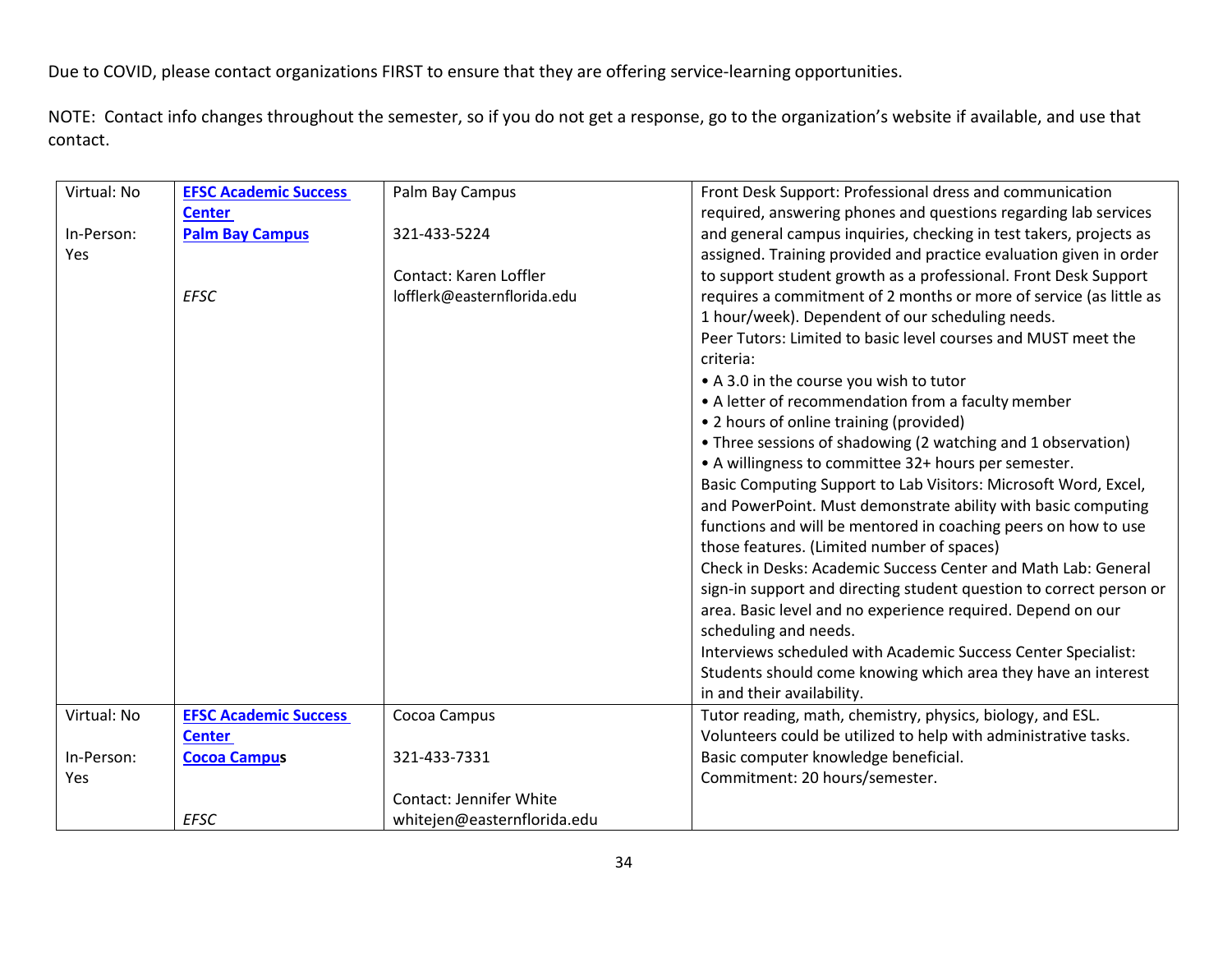| Virtual: No | <b>EFSC Academic</b>             | <b>Melbourne Campus</b>                 | Tutor reading, math, chemistry, physics, biology, and ESL.         |
|-------------|----------------------------------|-----------------------------------------|--------------------------------------------------------------------|
|             | <b>Success Center</b>            |                                         | Volunteers could be utilized to help with administrative tasks.    |
| In-Person:  | <b>Melbourne Campus</b>          | 321-433-5522                            | Basic computer knowledge beneficial.                               |
| Yes         |                                  |                                         | Commitment: 20 hours/semester                                      |
|             |                                  | Contact: George Strohm                  |                                                                    |
|             | <b>FFSC</b>                      | strohmg@easternflorida.edu              |                                                                    |
| Virtual: No | <b>EFSC Athletics Department</b> | <b>Melbourne Campus</b>                 | Melbourne campus: Volunteers needed for team managers and          |
|             |                                  |                                         | game day operations (i.e. taking tickets for all athletic events,  |
| In-Person:  |                                  | 321-433-5600 (Mr. Carr)                 | documenting stats for men's/women's basketball games,              |
| <b>Yes</b>  | <b>EFSC</b>                      |                                         | working concession stand during men's/women's basketball           |
|             |                                  | Contact: Mr. Jeff Carr (AVP, Athletics) | games, baseball and softball and line judging during volleyball    |
|             |                                  | carrj@easternflorida.edu                | matches). Commitment: 2-3 hours per game                           |
| Virtual: No | <b>EFSC Collegiate</b>           | Cocoa Campus                            | The Collegiate Veterans Society (CVS) is dedicated to help fellow  |
|             | <b>Veterans Society</b>          |                                         | veterans in the transition from military to college life and to    |
| In-Person:  | Cocoa                            | 321-433-5532                            | enrich the community and the campus with veteran sponsored         |
| Yes         |                                  |                                         | and patriotic events. All veterans and patriotic students are      |
|             | <b>EFSC, Veterans Services</b>   | Contact: JC Burchette                   | welcome. We are not politically oriented but are a Pro-American    |
|             |                                  | burchettej@easternflorida.edu           | and Pro-Veteran group.                                             |
| Virtual: No | <b>EFSC Communications</b>       | Cocoa Campus                            | The department looks for episodic volunteer support for such       |
|             | <b>Department</b>                |                                         | things as college-wide special events. Commencement support        |
| In-Person:  |                                  | 321-433-7022 (office)                   | twice a year for graduate receptions and special project support   |
| <b>Yes</b>  |                                  |                                         | as needed for initiatives for the Office of the College President. |
|             | <b>EFSC</b>                      | <b>Contact: Suzanne Rains</b>           |                                                                    |
|             |                                  | (Executive Director)                    |                                                                    |
|             |                                  | rainss@easternflorida.edu               |                                                                    |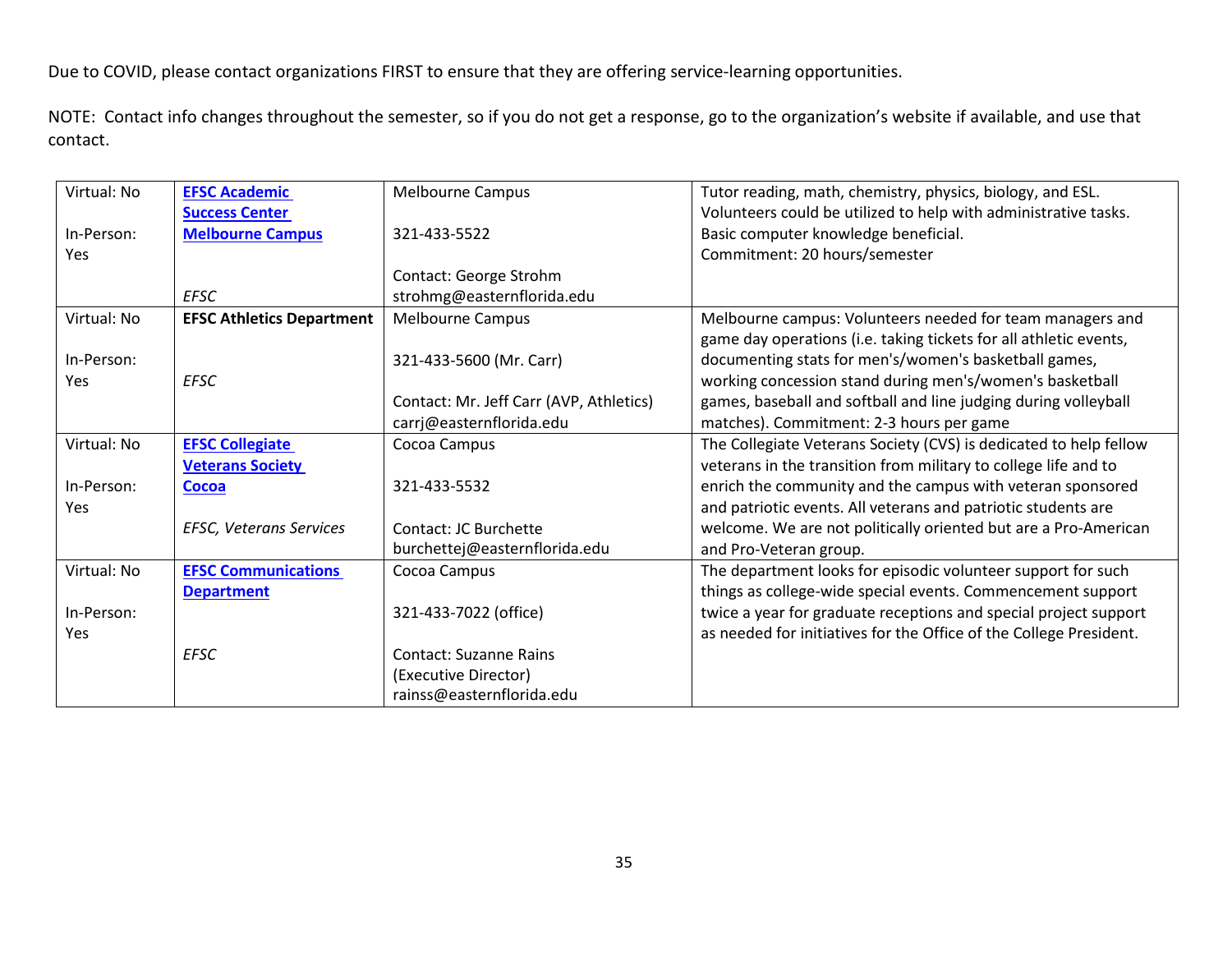| Virtual:    | <b>EFSC Lab School</b>          | Cocoa Campus Bldg 12, Room 123     | Lab School office is on Cocoa Campus, Cocoa, FL. (Volunteer work        |
|-------------|---------------------------------|------------------------------------|-------------------------------------------------------------------------|
| Yes         |                                 | 321-433-7668                       | is offsite 3400 N Atlantic Avenue, Cocoa Beach)                         |
|             |                                 | Contact: Colleen Johnson (Manager, | Virtual opportunities available, please reach out to manager for        |
| In-Person:  | EFSC                            | Lab School Program)                | specific details.                                                       |
| Yes         |                                 | johnsoncol@easternflorida.edu      |                                                                         |
|             |                                 |                                    | Commitment: 20 hours per semester. Contact for specific times<br>needed |
| Virtual: No | <b>EFSC Language Lab</b>        | Melbourne Campus 321-433-          | Volunteers needed as lab monitors and language tutors.                  |
|             | <b>Melbourne Campus</b>         | 5678                               | Supervise/monitor language lab, keep track of student's hours           |
| In-Person:  |                                 | Contact: Alenka Horn-Muller        | and tutor students. Also need students with strong technical            |
| Yes         |                                 | horn-mullera@easternflorida.edu    | skills, i.e. computer, phone.                                           |
|             | <b>EFSC</b>                     |                                    | Commitment: one semester. Schedule is flexible.                         |
|             |                                 |                                    |                                                                         |
| Virtual: No | <b>EFSC Rotaract Club Cocoa</b> | Cocoa Campus                       | College and University branch of Rotary International. For              |
|             |                                 |                                    | students who want to make a difference through community &              |
| In-Person:  |                                 | 321-433-7613                       | international service projects. Meetings held every Thursday at         |
| Yes         | <b>EFSC</b>                     | <b>Contact: Erin Baird</b>         | 4:30 in the library building (room 228). Service projects on and        |
|             |                                 | Bairde@easternflorida.edu          | off campus, social events, etc. Can earn elective academic credit       |
|             |                                 |                                    | for being an active member of the Rotaract Club. Commitment:            |
|             |                                 |                                    | flexible.                                                               |
| Virtual: No | <b>EFSC Science Lab Cocoa</b>   | Cocoa Campus                       | Preparing carts/labs with needed items for an upcoming lab.             |
|             | <b>Campus</b>                   | 321-433-7162                       | Clearing, cleaning and returning items to their proper storage,         |
| In-Person:  |                                 |                                    | cataloging/labeling inventory. Will train. Mon-Thurs to fit             |
| Yes         |                                 | <b>Contact: Chuck Hacking</b>      | student's schedule.                                                     |
|             | <b>EFSC</b>                     | hackingc@easternflorida.edu        |                                                                         |
|             |                                 |                                    |                                                                         |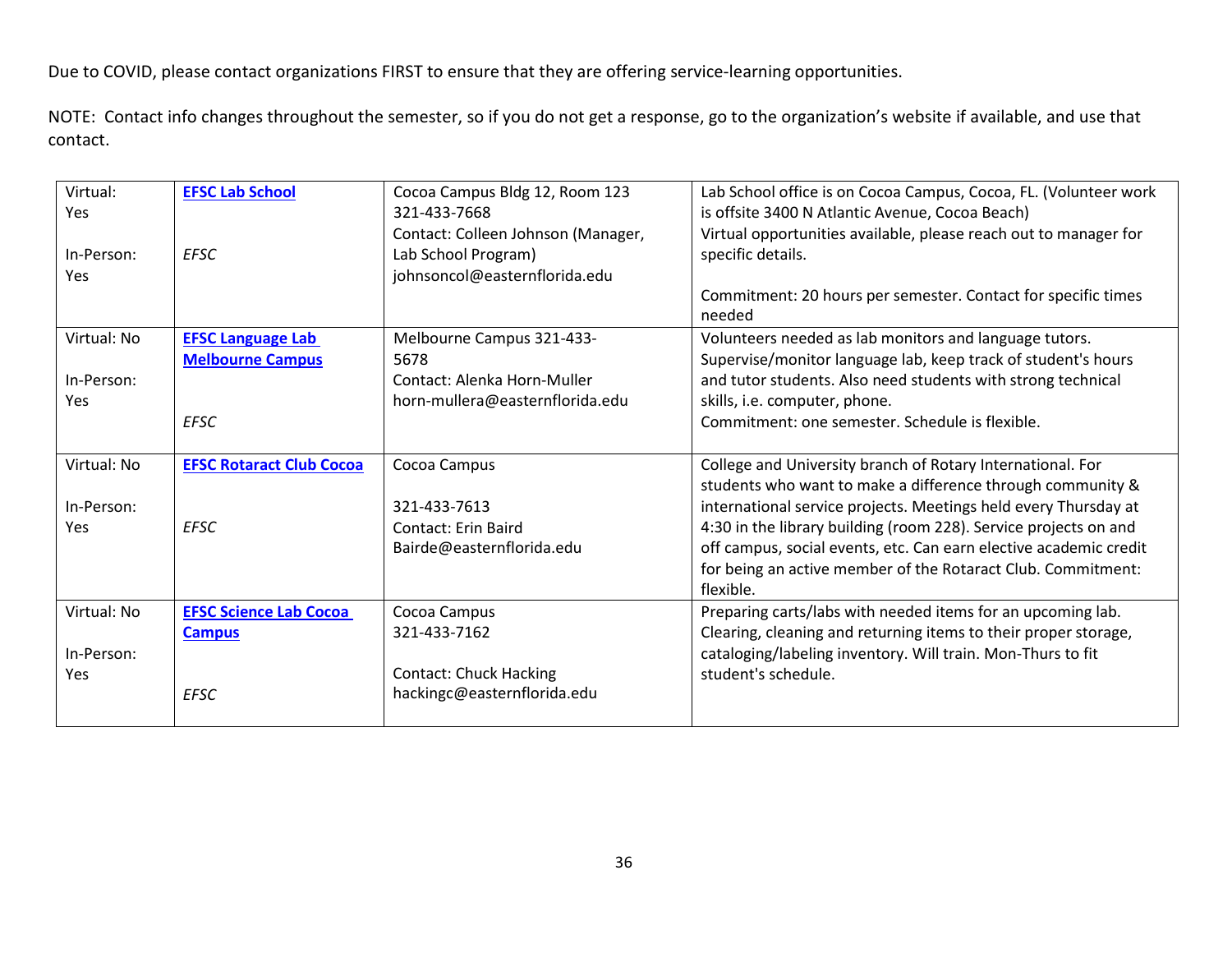| Virtual: No<br>In-Person:<br><b>Yes</b> | <b>EFSC Science Lab</b><br><b>Melbourne Campus</b><br><b>EFSC</b>          | <b>Melbourne Campus</b><br>321-433-5747<br><b>Contact: Michelle Provencal</b><br>provencalm@easternflorida.edu                                            | Volunteers must have completed at least one lab-based science<br>course and possess good work ethic, ability to work<br>independently, be safety-conscientious, and always wear<br>appropriate clothing (closed-toed shoes and long pants, gloves,<br>apron). Eye protection will be provided when necessary.<br>Orientation/training required! Commitment: 20 hours/semester                                                        |
|-----------------------------------------|----------------------------------------------------------------------------|-----------------------------------------------------------------------------------------------------------------------------------------------------------|--------------------------------------------------------------------------------------------------------------------------------------------------------------------------------------------------------------------------------------------------------------------------------------------------------------------------------------------------------------------------------------------------------------------------------------|
| Virtual: No<br>In-Person:<br>Yes        | <b>EFSC Science Lab Palm Bay</b><br><b>Campus</b><br><b>EFSC</b>           | Palm Bay Campus<br>321-433-5228<br><b>Contact: Lisa Fairbank</b><br>Fairbankl@easternflorida.edu                                                          | Set up/maintain lab equipment, general office, water/care for<br>plants, wash glassware, fill containers, inventory<br>glassware/chemical stock, etc. Will train and must like science!<br>Commitment: flexible.                                                                                                                                                                                                                     |
| Virtual: No<br>In-Person: Yes           | <b>EFSC SOS Titusville</b><br>Melbourne Green House<br>EFSC, Environmental | Melbourne Campus 005-138A<br>Phone: 321-433-5138<br>Contact: Billy Fried<br>Email: friedb@easternflorida.edu<br>Opportunities in Titusville and Melbourne | Repotting and watering plants, weeding, organization of area, by<br>helping to grow shoreline plants (mangroves, Spartina, and upland<br>plants) in the nursery on Titusville's campus. Participate in bagging<br>oyster shells, planting or deployment when Brevard Zoo or UCF<br>permits approve.<br>Melbourne campus has a green house that requires various projects<br>with watering plants, weeding, and organization of area. |
| Virtual: No<br>In-Person:<br><b>Yes</b> | <b>Enchanted Forest Sanctuary</b><br>Environmental                         | 444 Columbia Blvd<br>Titusville, FL 32780<br>321-264-5185<br>Contact: Karen Ferguson<br>Karen.Ferguson@brevardfl.gov                                      | Conservation and land management, passive recreation and<br>education, guided programs for school groups, adults, community<br>and special events. Need volunteers in all areas. Must complete<br>volunteer packet and complete orientation. PLEASE CALL BEFORE<br>VISITING OFFICE. Commitment: flexible. Background check is<br>required for volunteers 18+.                                                                        |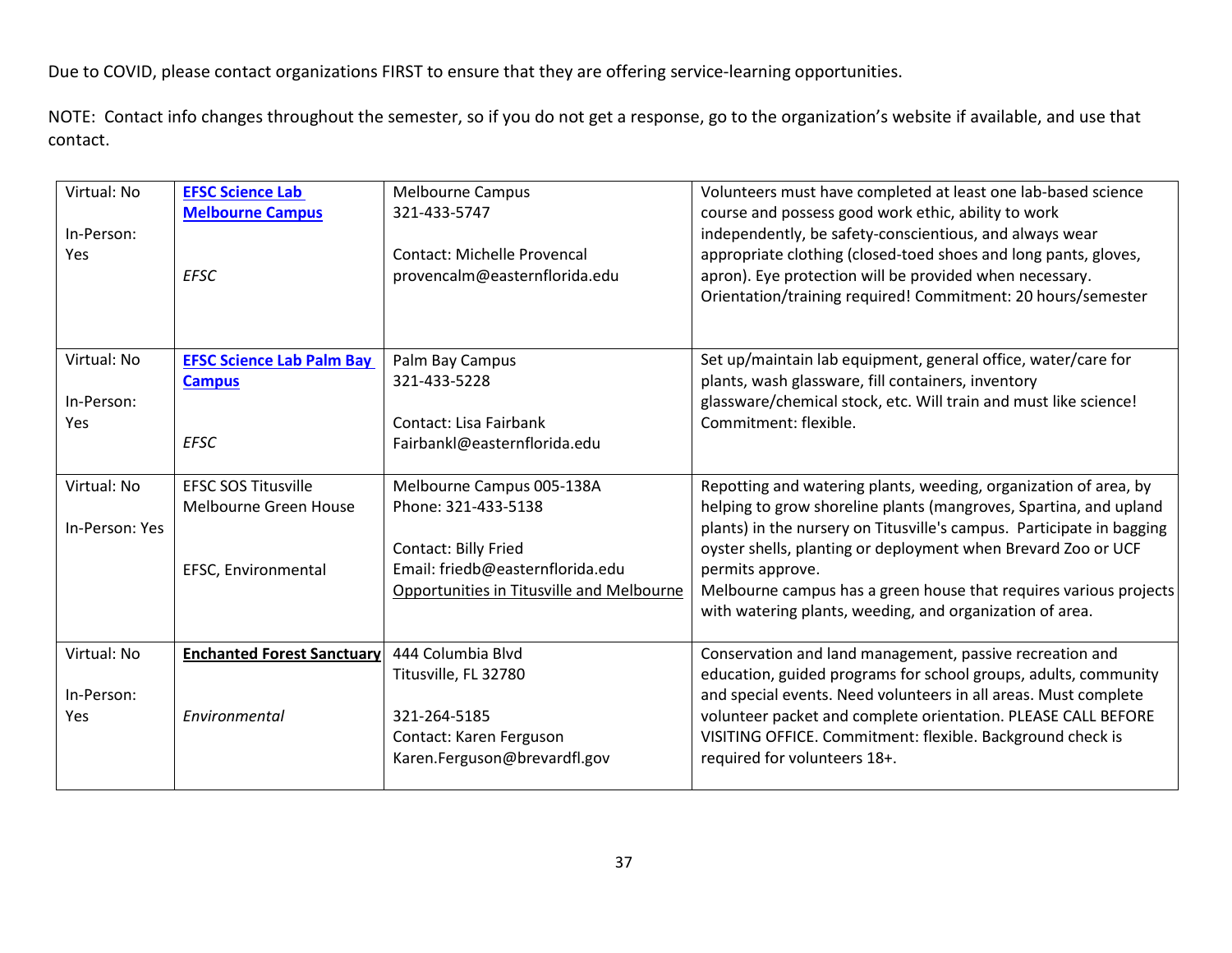| Virtual: No | <b>Faith Based Organizations</b> | Varies                                | Brevard County has various faith-based organizations that offer      |
|-------------|----------------------------------|---------------------------------------|----------------------------------------------------------------------|
|             |                                  |                                       | in-person volunteer opportunities involving soup kitchens, food      |
| In-Person:  | Subsistence Services,            |                                       | pantries, thrift store activities and other outreach services        |
| Yes         | <b>Community Development</b>     |                                       | assisting the community. These activities are approved but the       |
|             |                                  |                                       | faith-based activities involving "worshipping of the faith" are not. |
|             |                                  |                                       | Visit the organizations' webpage or utilize web.                     |
| Virtual: No | Florida Wildlife Hospital &      | 4560 North US Hwy 1                   | FWH rescues, rehabilitates, and releases sick, injured, and          |
|             | <b>Sanctuary</b>                 | Melbourne, FL 32935                   | orphaned native Florida wildlife and migratory birds. Potential      |
| In-Person:  |                                  |                                       | tasks include assisting animal staff with day-to-day tasks           |
| Yes         |                                  | 321-254-8843 ext 202                  | including food preparation, cage cleaning, washing dishes, &         |
|             | <b>Animal Care</b>               |                                       | laundry; office help; outdoor clean-up and grounds                   |
|             |                                  | Contact: Lindsay Mayer (Outreach &    | maintenance; marketing; fundraising; grant writing; and IT           |
|             |                                  | Volunteer Manager)                    | assistance. The application is available on our website at           |
|             |                                  | OVM@floridawildlifehospital.org       | floridawildlifehospital.org. Once the application has been           |
|             |                                  |                                       | submitted, you will receive an email to schedule a phone             |
|             |                                  |                                       | interview. After that you will get information regarding the next    |
|             |                                  |                                       | orientation. Attending one orientation is required and they are      |
|             |                                  |                                       | held once, every other month. There is a \$20 fee for orientation.   |
|             |                                  |                                       | Volunteers MUST always wear closed-toed shoes! Volunteers            |
|             |                                  |                                       | must have a covid vaccination or show a negative covid test on       |
|             |                                  |                                       | weeks they volunteer. Only accepting 12 new volunteers into          |
|             |                                  |                                       | each volunteer session which we hold every other month. Spots        |
|             |                                  |                                       | usually fill up quickly.                                             |
| Virtual: No | Girl Scouts of Citrus Council,   | 341 N. Mills Ave                      | An organization dedicated to girls, in an accepting environment,     |
|             | Inc.                             | Orlando, FL 32803                     | girls build character and skills for success and leadership.         |
| In-Person:  |                                  |                                       | Volunteer as a leader, hold a position on the service unit, be a     |
| <b>Yes</b>  |                                  | 407-896-4475                          | facilitator. Background check required, 2 days to process.           |
|             | <b>Youth Services</b>            | Contact: Celia C Ceriale (Director of |                                                                      |
|             |                                  | Membership)                           |                                                                      |
|             |                                  | cceriale@citrus-gs.org                |                                                                      |
|             |                                  |                                       |                                                                      |
|             |                                  |                                       |                                                                      |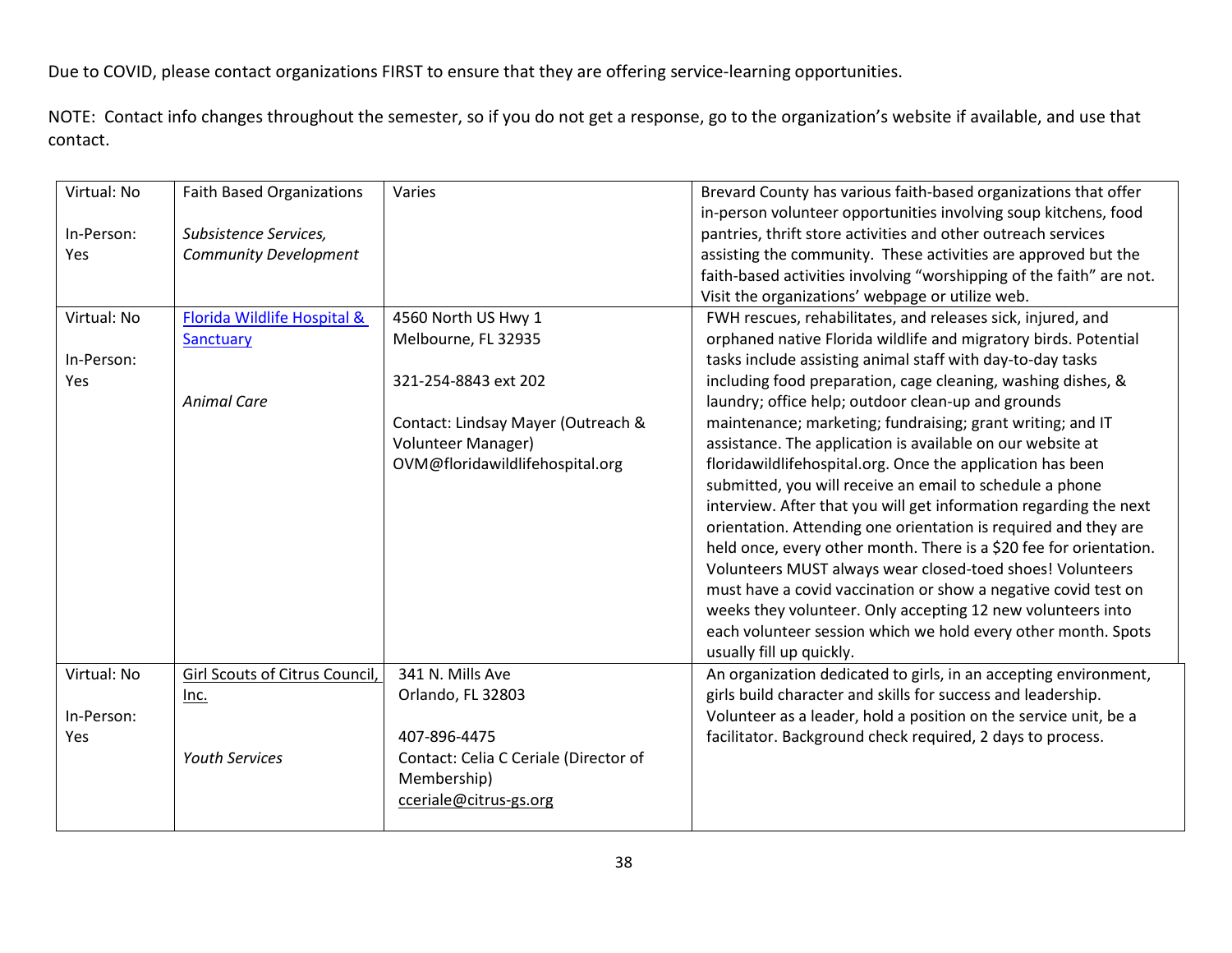| Virtual: No | Greenwood Place                     | 2680 Croton Rd                         | Assisted living facility. Experience with iPads, Apple T and/or       |
|-------------|-------------------------------------|----------------------------------------|-----------------------------------------------------------------------|
|             |                                     | Melbourne, FL 32935                    | Android device knowledge, needed various hours 7 days a week          |
| In-Person:  |                                     |                                        | available. Other opportunities to assist Program Director: assist     |
| Yes         | <b>Health Care, Senior Services</b> | 321-255-5443 Ext. 115                  | with pet therapy, reading, chess, card games, call BINGO, exercise,   |
|             |                                     |                                        | scrabble, manicures, etc. Dress Code: no low-cut jeans, pants, or     |
|             |                                     | <b>Contact: Kailey Defay</b>           | shirts, and no shorts. Evening and Weekend volunteer hours are        |
|             |                                     | k.defay@greenwoodplacefl.org           | available! Commitment: 20 hours per semester, hours vary              |
|             |                                     |                                        | according to job. TB screening and background check required.         |
|             |                                     |                                        | Mask required.                                                        |
|             |                                     |                                        | Commitment: 20 hours per semester, hours vary according to job.       |
|             |                                     |                                        | TB screening and background check required.                           |
| Virtual: No | Guardian Ad Litem                   | 2825 Judge Fran Jamieson Way Viera, FL | The Guardian ad Litem Program represents the best interests of        |
|             |                                     | 32940                                  | children who have been abused, abandoned, or neglected in Florida.    |
| In-Person:  |                                     |                                        | This is accomplished with volunteers who advocate for children in     |
| Yes         | Family Services,                    |                                        | court and the community as volunteer Guardians ad Litem. We offer     |
|             | Government, Youth                   | Cynthia Rickerd                        | many opportunities to be involved with us, from becoming a            |
|             | <b>Services</b>                     | Cynthia.rickerd.gal.fl.gov             | volunteer Guardian ad Litem to recruiting new volunteers.             |
|             |                                     | 321-271-1304                           |                                                                       |
|             |                                     |                                        | Whether you need volunteer hours, are looking for an internship, or   |
|             |                                     |                                        | are interested in helping with social media, community outreach, or   |
|             |                                     |                                        | marketing campaigns, please contact cynthia.rickerd@gal.fl.gov.       |
|             |                                     |                                        | The time commitment will vary depending on the opportunity. We        |
|             |                                     |                                        | work with your schedule and have a fun, friendly, and passionate      |
|             |                                     |                                        | work environment. Must be 18 years old, and background checks         |
|             |                                     |                                        | and references are required. Call us at (321) 271-1304 if you want to |
|             |                                     |                                        | make a difference in your community and a child's life.               |
|             |                                     |                                        |                                                                       |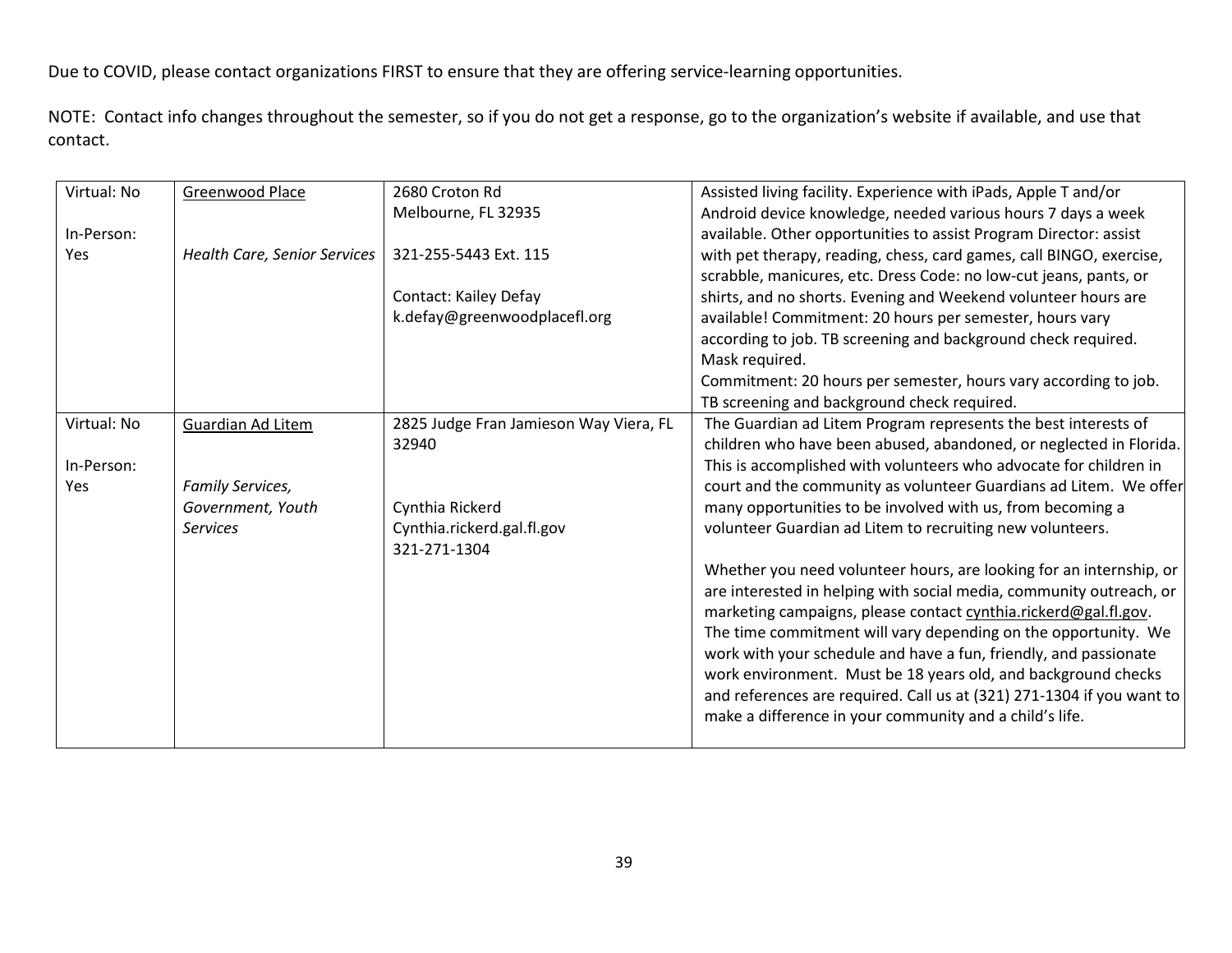| Virtual: No | H.O.P.E. Rescue              | PO Box 3272283                         | Assisting low-income residents of Brevard County with             |
|-------------|------------------------------|----------------------------------------|-------------------------------------------------------------------|
|             |                              | Melbourne, FL 32937                    | low/cost/no cost spay/neuter and emergency vet care. Fostering    |
| In-Person:  |                              |                                        | of animals in order to help abandoned, homeless and stray         |
| Yes         | <b>Animal Care</b>           |                                        | animals find permanent homes.                                     |
|             |                              | Contact: Jennifer Gardner 321-271-4041 | Anyone under 18 will need to have a parent willing to be with     |
|             |                              | hopeforbrevard@gmail.com               | them during volunteering                                          |
| Virtual: No | H.O.P.E. Thrift Store        | 4100 N. Wickham Rd Melbourne, FL       | Non-profit thrift store - Volunteers needed for sorting, tagging, |
|             |                              | 32935                                  | and hanging clothes, merchandising, and customer service.         |
| In-Person:  |                              | 321-271-7909                           | Open Monday-Saturday 10 - 5 Commitment: Flexible                  |
| Yes         | Animal Care, Subsistence     | Contact: Ashley Sexton                 |                                                                   |
|             | <b>Services</b>              | hopeforbrevard@gmail.com               |                                                                   |
|             |                              | pawsitivehope@gmail.com                |                                                                   |
| Virtual: No | <b>Habitat for Humanity</b>  | 4515 Babcock St NE                     | Habitat for Humanity of Brevard County, Inc., is an ecumenical    |
|             | of Brevard County,           | Palm Bay, FL 32905                     | Christian housing ministry working to eliminate substandard and   |
| In-Person:  | <u>Inc.</u>                  |                                        | inadequate housing in Brevard County. Volunteers needed for       |
| <b>No</b>   |                              | 321-728-4009 Ext. 120                  | construction (no experience necessary), deconstruction, ReStore,  |
|             |                              |                                        | public relations, Faith Relations Committee, recycle, resource    |
|             | Family Services, Subsistence | Contact: Brittany Condon               | development, and annual events. Construction: Wed. - Sat. from    |
|             | <b>Services</b>              | volunteer@brevardhabitat.com           | 8AM to 3PM                                                        |
|             |                              |                                        | ReStore: Tues. - Sat. from 9AM to 4PM Orientation required.       |
|             |                              |                                        | Currently closed and not accepting volunteers due to covid        |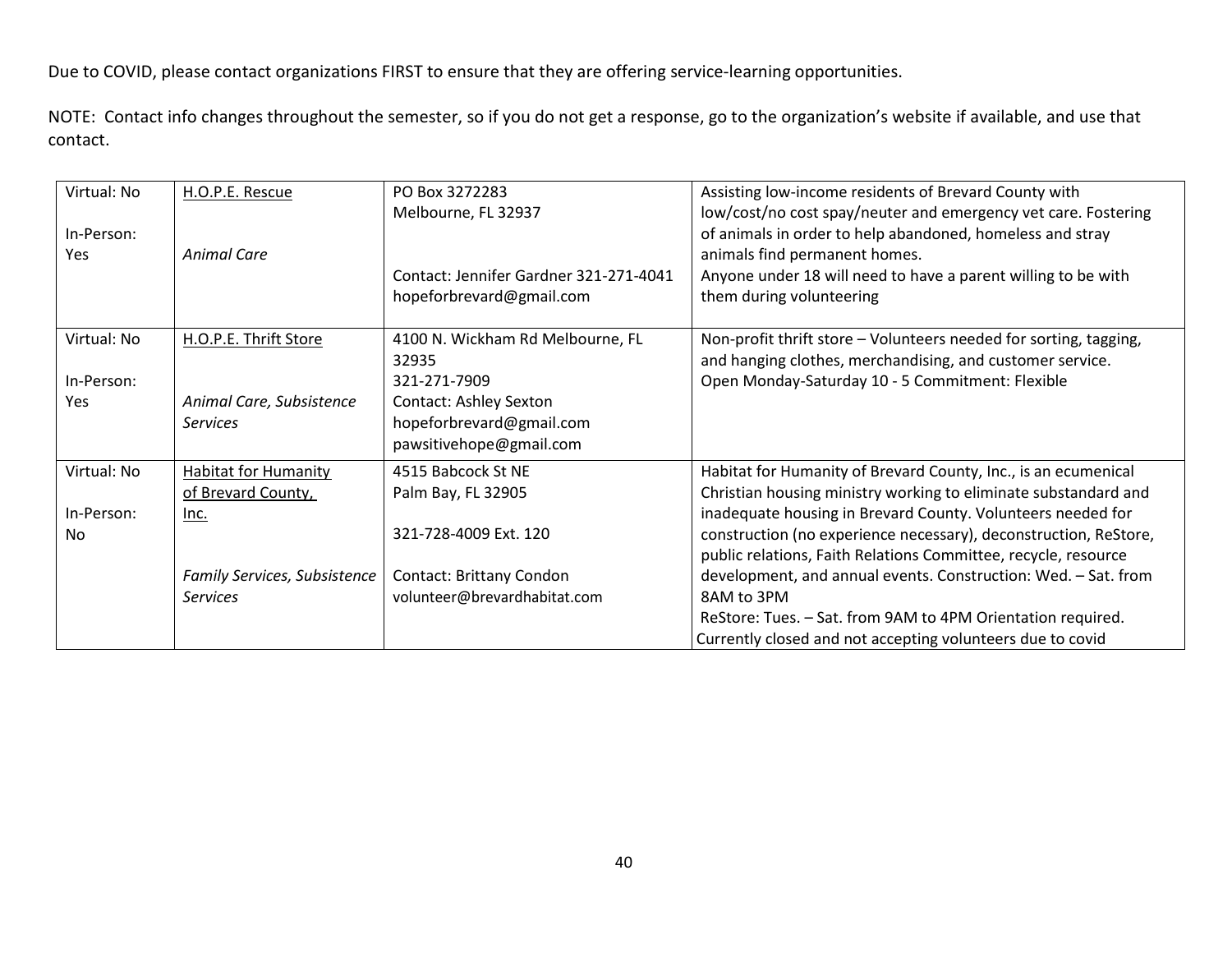| Virtual: No | Hands for Healing<br>International | 1021 Emerson Dr Palm Bay, FL 32907                                   | Hands for Healing International is a non-profit organization<br>focused on Humanitarian Assistance, Disaster Relief, and Medical                                                                                                                                                                                                                                                                                                                                                                                                                                                                                                                                                                                                                          |
|-------------|------------------------------------|----------------------------------------------------------------------|-----------------------------------------------------------------------------------------------------------------------------------------------------------------------------------------------------------------------------------------------------------------------------------------------------------------------------------------------------------------------------------------------------------------------------------------------------------------------------------------------------------------------------------------------------------------------------------------------------------------------------------------------------------------------------------------------------------------------------------------------------------|
| In-Person:  |                                    | 321-914-9124                                                         | Missions. Headquartered in Palm Bay, Florida, Hands for Healing is                                                                                                                                                                                                                                                                                                                                                                                                                                                                                                                                                                                                                                                                                        |
| Yes         |                                    |                                                                      | an international organization that works at home and abroad to                                                                                                                                                                                                                                                                                                                                                                                                                                                                                                                                                                                                                                                                                            |
|             | <b>Subsistence Services</b>        | <b>Contact: Annie Weaver</b><br>hands4healinginternational@yahoo.com | help those in need. Our goal is to one day have offices not only<br>across the United States, but across the world as well. Until then,<br>we are working tirelessly to send help where needed across the<br>United States and the world.<br>Currently, Hands for Healing acts as first responders in times of<br>crisis and disaster bringing supplies and manpower to areas hit by<br>a natural disaster. Volunteers will lift and load produce and other<br>supplies into the clients' vehicles, stock pantry shelves and<br>distribute food to clients. Must be able to follow directions, work<br>as a team, lift and move supplies. Truck drops are scheduled on<br>the second Monday of each month. Volunteer shifts are from<br>0930 am to 11 am. |
|             |                                    |                                                                      |                                                                                                                                                                                                                                                                                                                                                                                                                                                                                                                                                                                                                                                                                                                                                           |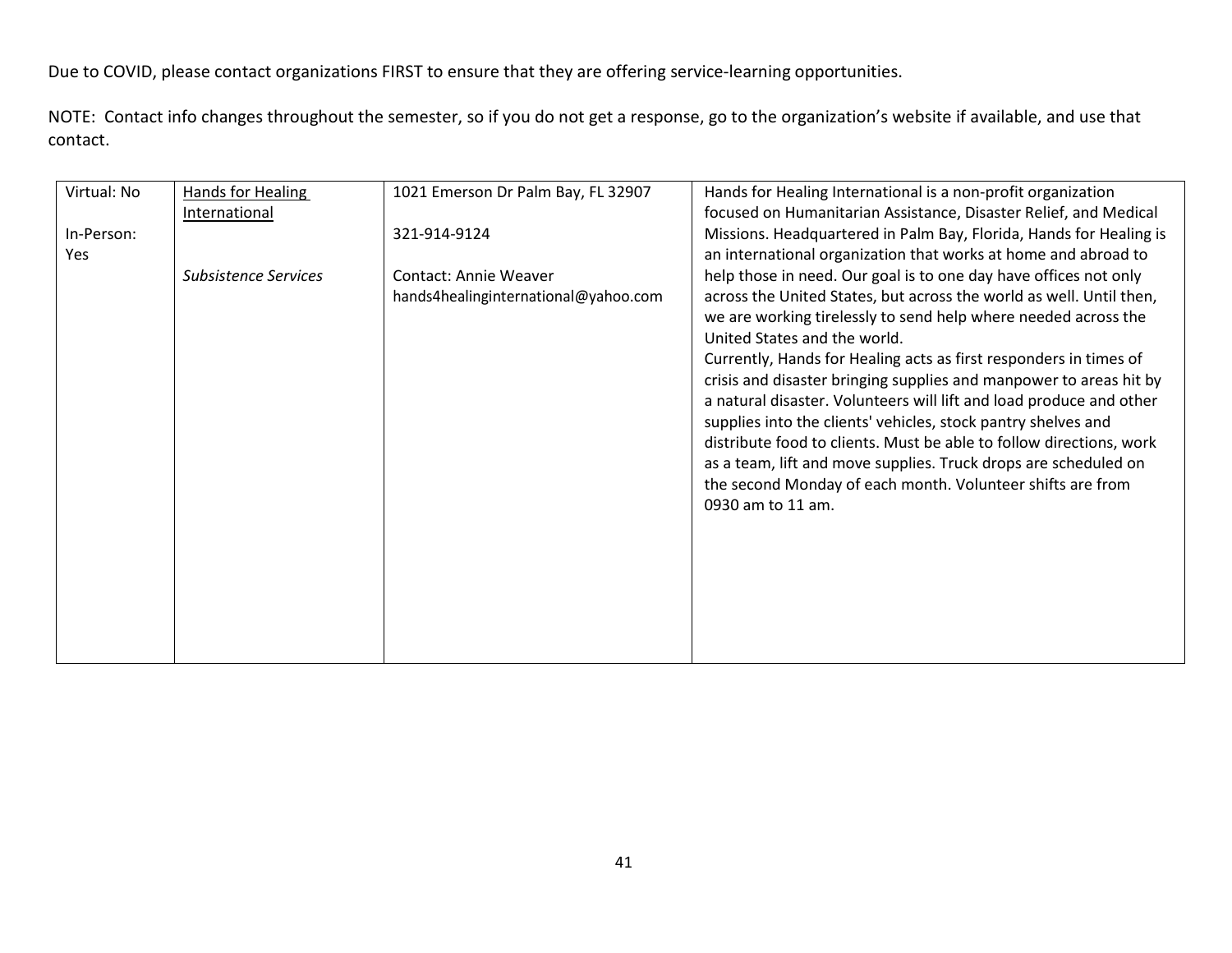| Virtual: No | Harmony Farms, Inc.          | 2205 Pluckebaum Rd                          | Volunteering at Harmony Farms will give you an opportunity to                         |
|-------------|------------------------------|---------------------------------------------|---------------------------------------------------------------------------------------|
|             | (Equine Assisted Therapy &   | Cocoa, FL 32926                             | work with people with multiple and varied disabilities. Our                           |
| In-Person:  | Activities)                  |                                             | programs include Therapeutic riding, equine assisted learning,                        |
| Yes         |                              | Contact: Terri Carr (Volunteer Coordinator) | Bucket List Wishes, a Literacy Program working with elementary                        |
|             |                              | 321-543-2974                                | school children using horses to encourage them to read and                            |
|             | Animal Care,                 | <b>TEXT or CALL</b>                         | more!                                                                                 |
|             | Disability/Accessibility     |                                             | We will train in horse care, fundraising events, office activities,                   |
|             | <b>Services</b>              | The Barn: 321-631-9433                      | stable management, and assist riders with special needs. No                           |
|             |                              |                                             | experience necessary with horses will provide training. Wear                          |
|             |                              |                                             | safe comfortable shoes. Start anytime! We can be flexible with<br>training schedules. |
|             |                              |                                             | New volunteers can start anytime. Riding Sessions are held on                         |
|             |                              |                                             | Monday, Wednesday and Saturdays from 8 a.m. - Noon, and                               |
|             |                              |                                             | Thursdays, 2:30 - 6 p.m. Just show up at one of these sessions                        |
|             |                              |                                             | to get started. See Volunteer Coordinator Terri Carr. You can                         |
|             |                              |                                             | then pick other volunteer times once you are registered.                              |
|             |                              |                                             |                                                                                       |
| Virtual: No | Health First: Cape Canaveral | 701 W. Cocoa Beach Causeway                 | We have different volunteer services within the hospital                              |
|             | Hospital                     | Cocoa Beach, FL 32931                       | environment with some great opportunities for practical                               |
| In-Person:  |                              |                                             | experience.                                                                           |
| Yes         |                              | 321-799-7173                                | The Onboarding process includes 2-hour orientation, TB screening,                     |
|             | <b>Health Care</b>           |                                             | background screening, and flu vaccinations prior to start. Students                   |
|             |                              | Contact: Joelle Boccabella (Manager,        | must complete the online volunteer application:                                       |
|             |                              | <b>Volunteer Services)</b>                  | www.hf.org/volunteers., to receive an invitation to the orientation.                  |
|             |                              | joelle.boccabella@HF.org                    | If under the age of 18 years old 50 hours is required over a year's                   |
|             |                              |                                             | time period. If you are over 18 years of age 100 hours is required                    |
|             |                              |                                             | over a year's time period. All volunteering support roles are on site                 |
|             |                              |                                             | at our facilities.                                                                    |
|             |                              |                                             |                                                                                       |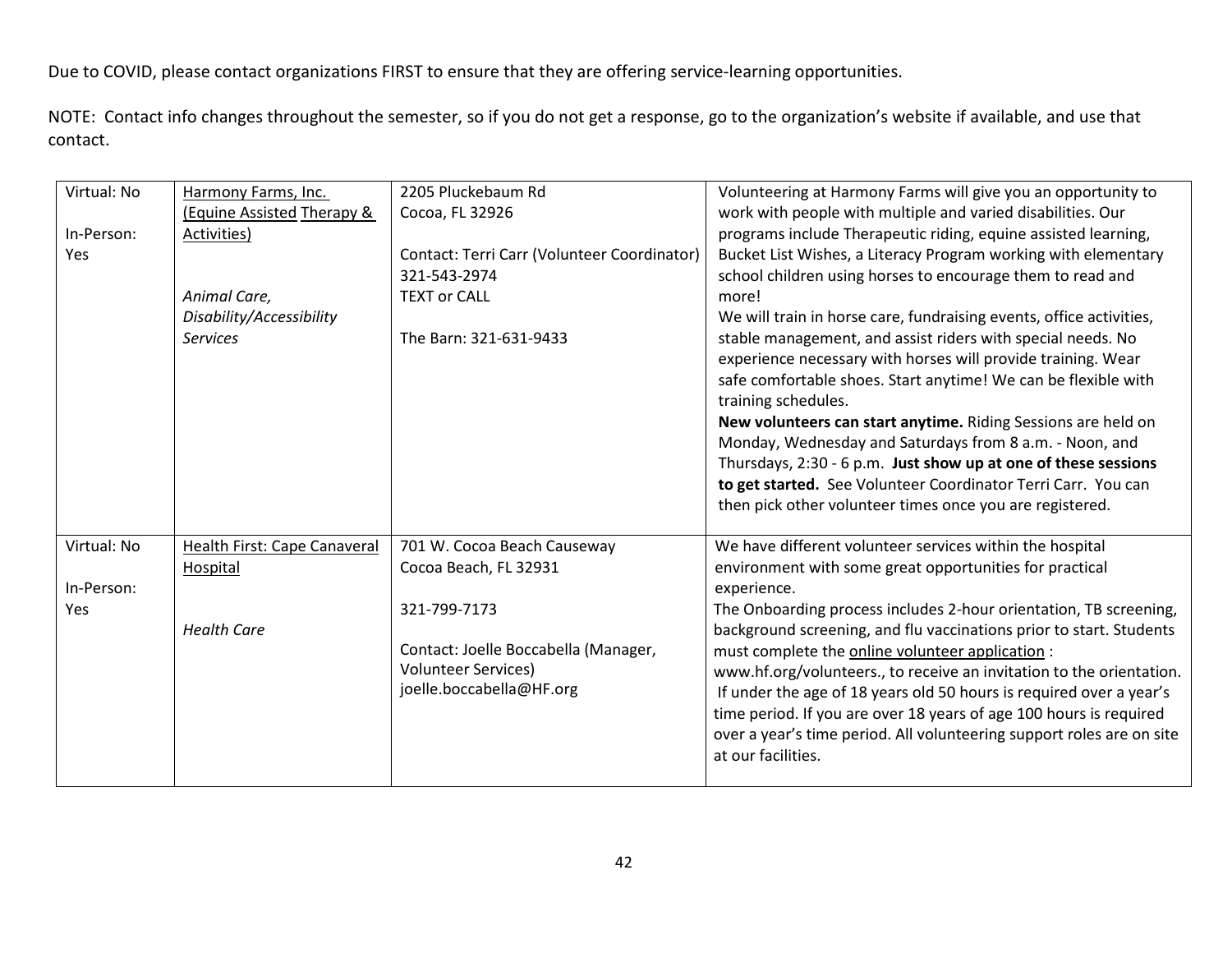| Virtual: No | Health First: Holmes           | 1350 S. Hickory St.                  | Variety of positions throughout the hospital i.e., emergency room     |
|-------------|--------------------------------|--------------------------------------|-----------------------------------------------------------------------|
|             | <b>Regional Medical Center</b> | Melbourne, FL 32901                  | stocking, waiting rooms, information desks, patient discharge, and    |
| In-Person:  |                                |                                      | <b>Heart Center greeters</b>                                          |
| Yes         |                                | 321-434-8519                         |                                                                       |
|             | <b>Health Care</b>             |                                      | Orientation/training required. Must be 15. For volunteers 15-18       |
|             |                                | Contact: Marcia                      | special orientation is required. Adults over 18 separate orientation. |
|             |                                | marcia.phillips@HF.org or            | Commitment: 50 hours per semester.                                    |
|             |                                | Mouria Lloyd mouria.lloyd@HF.org     |                                                                       |
|             |                                |                                      |                                                                       |
| Virtual:    | Health First: Palm Bay         | 1425 Malabar Rd. NE                  | Variety of positions throughout the hospital i.e., emergency, PCU     |
| No.         | <b>Community Hospital</b>      | Palm Bay, FL 32907                   | units, waiting rooms, hospitality (outpatient) and patient            |
|             |                                |                                      | discharge (availability varies per semester). Art students needed     |
| In-Person:  |                                | 321-434-8076                         | as well. Orientation/training required. Must be 15. For volunteers    |
| Yes         | <b>Health Care</b>             |                                      | 15-18 special orientation is required. Adults over 18 separate        |
|             |                                | Contact: Joelle Boccabella (Manager, | orientation.                                                          |
|             |                                | <b>Volunteer Services)</b>           | Commitment: 50 hours per semester.                                    |
|             |                                | joelle.boccabella@HF.org             |                                                                       |
| Virtual: No | Health First: Viera Hospital   | 8745 N. Wickham Rd                   | Variety of positions throughout the hospital. Orientation/training    |
|             |                                | Melbourne, FL 32940                  | required. Please contact organization for available volunteer         |
| In-Person:  |                                |                                      | opportunities/orientation schedule and commitment hours.              |
| Yes         | <b>Health Care</b>             | 321-434-9365                         |                                                                       |
|             |                                |                                      |                                                                       |
|             |                                | Contact: Joelle Boccabella (Manager, |                                                                       |
|             |                                | <b>Volunteer Services)</b>           |                                                                       |
|             |                                | joelle.boccabella@HF.org             |                                                                       |
|             |                                |                                      |                                                                       |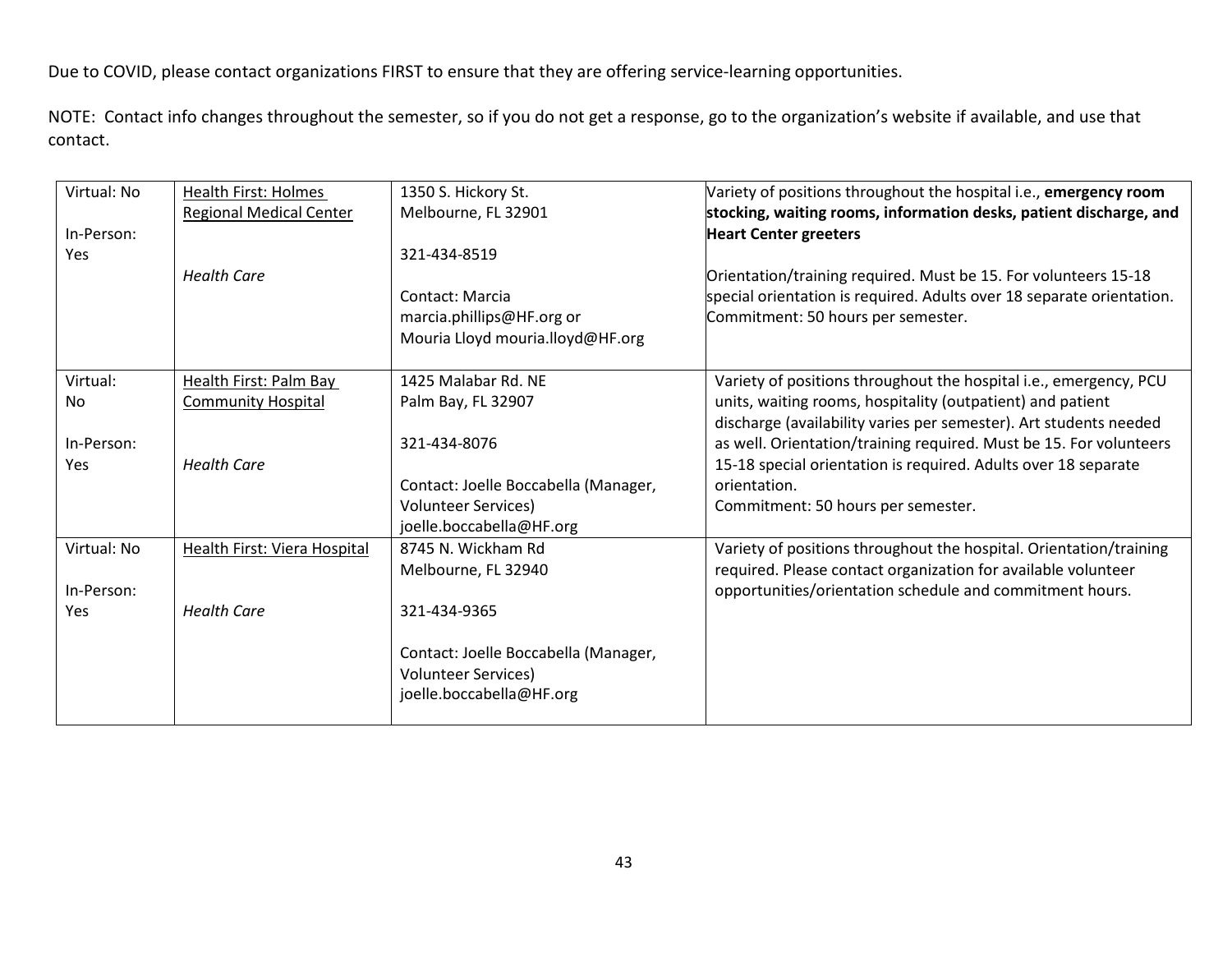| Virtual: No | <b>Healthy Start Coalition</b>       | 642 Eyster Blvd Suite A            | Administrative Assistant-Qualifications: Proficient in MS Word and                                                                   |
|-------------|--------------------------------------|------------------------------------|--------------------------------------------------------------------------------------------------------------------------------------|
|             | of Brevard County, Inc.              | Rockledge, FL 32955                | Excel; experience with PowerPoint a plus. Duties: Assist various                                                                     |
| In-Person:  |                                      |                                    | staff members with development and preparation of programs and                                                                       |
| Yes         |                                      | 321-634-6101                       | documents that are used to facilitate the organizational goals of                                                                    |
|             | Family Services, Youth               |                                    | reducing infant mortality and low birth weight babies.                                                                               |
|             | <b>Services</b>                      | Contact: Lisa Haferkamp (Community | Orientation will be scheduled for the first day the student is present.                                                              |
|             |                                      | <b>Relations Manager)</b>          | We are always in need of volunteers. We provide and package an                                                                       |
|             |                                      | Ihaferkamp@healthystartbrevard.com | average of 1,000 educational gifts to all new pregnant women and                                                                     |
|             |                                      |                                    | new babies each month in Brevard County.                                                                                             |
|             |                                      |                                    | Commitment: 10 hours/semester. Orientation will be scheduled for                                                                     |
|             |                                      |                                    | the first day the student is present.                                                                                                |
| Virtual:    | Hospice - St. Francis                | 1250-B Grumman Place               | Help provide compassionate, quality care for the terminally ill and                                                                  |
| Yes         | <b>Reflections Lifestage Care of</b> | Titusville, FL 32780               | support for their loved ones. Visit our hospice patients residing at                                                                 |
|             | <b>Brevard</b>                       |                                    | home, in nursing homes or assisted living facilities, and let these                                                                  |
| In-Person:  |                                      | 321-269-4240                       | folks know the world has not forgotten them! No experience is                                                                        |
| <b>Yes</b>  |                                      |                                    | needed, just a big heart and a wish to do something meaningful.                                                                      |
|             | <b>Health Care</b>                   | Contact:                           | Opportunities throughout the county. Great opportunity to gain<br>experience in the medical/human services field. 14 years of age or |
|             |                                      | Vanessa Gonzalez                   | older. We also need help in our offices--filing, data entry,                                                                         |
|             |                                      | vgonzalez@reflectionslsc.org       | photocopying, and putting together training booklets                                                                                 |
|             |                                      | Melbourne & Palm Bay               | Commitment: Titusville 1 year, Melbourne 6 months. Background                                                                        |
|             |                                      |                                    | screening required and completed after orientation (12 hours) is                                                                     |
|             |                                      | Angelique Bonadio                  | complete (2-3 weeks to process). Interested volunteers call for                                                                      |
|             |                                      | abonadio@reflectionslsc.org        | orientation schedule.                                                                                                                |
|             |                                      | Titusville & Cocoa                 |                                                                                                                                      |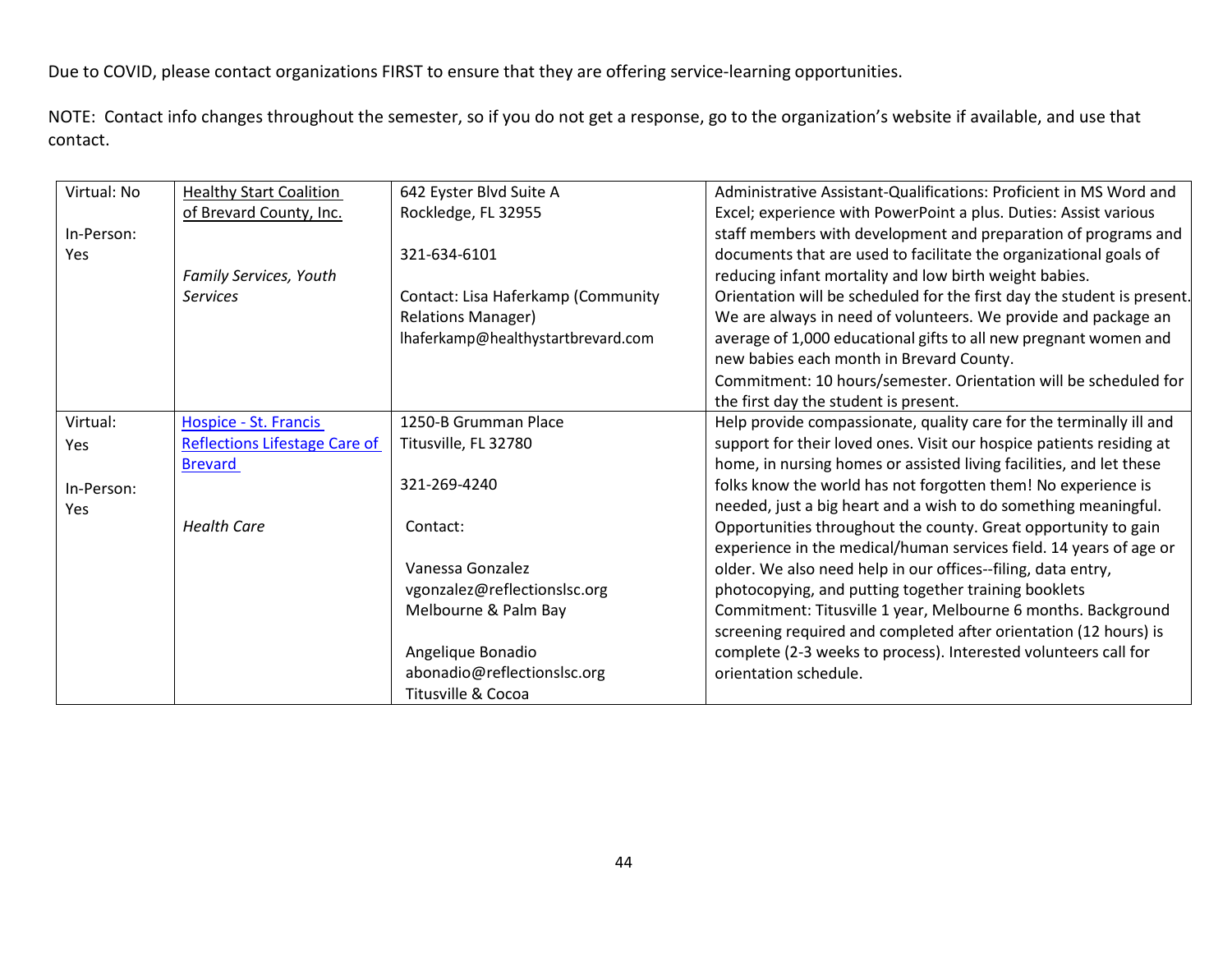| Virtual: No<br>In-Person:<br>Yes | <b>Hummingbird Food Pantry</b><br><b>Subsistence Services</b> | 3000 Jolly St., Building 4<br>Titusville, FL 32796<br>843-478-2753<br>Contact: Regina Stanford<br>rmstanford66@gmail.com | Hummingbird Pantry is committed to assist, inspire, and empower<br>neighbors in need. HPI assists with food, clothes, personal care<br>items, household items, furniture, and other needs. Volunteers are<br>needed to help with semi food drop distribution, regular pantry<br>distribution, and thrift store showroom duties. Visit the<br>Hummingbird Volunteer Facebook page for dates and times of<br>upcoming opportunities. |
|----------------------------------|---------------------------------------------------------------|--------------------------------------------------------------------------------------------------------------------------|------------------------------------------------------------------------------------------------------------------------------------------------------------------------------------------------------------------------------------------------------------------------------------------------------------------------------------------------------------------------------------------------------------------------------------|
| Virtual:<br>Yes                  | Junior Achievement of<br>the Space Coast                      | 1275 S. Patrick Drive Satellite<br>Beach, FL 32937                                                                       | Gain field experience in education/business major. Increase<br>communication and organizational skills. Make 5 visits (30-45<br>minutes each) to an assigned elementary school class during                                                                                                                                                                                                                                        |
| In-Person:                       | Education, Youth                                              |                                                                                                                          | Fall/Spring semester. One activity each visit to promote life skills,                                                                                                                                                                                                                                                                                                                                                              |
| <b>Yes</b>                       | <b>Services</b>                                               | <b>Contact: Candice Hodge (Education</b><br>Program Manager) 321.777.0982<br>chodge@jaspacecoast.org                     | goal setting, etc. Training and materials provided.<br>Commitment: 10-20 hours/semester. Background check required;<br>2-3 weeks to process. Virtual opportunity involves volunteers<br>recording videos about educational economics lessons or careers.                                                                                                                                                                           |
| Virtual:<br>Yes                  | Keep Brevard Beautiful, Inc.                                  | 1620 Adamson Rd<br>Cocoa, FL 32926                                                                                       | Anti-litter and beautification organization. Beach clean-ups,<br>recycling, beautification (Pepper Busting), fund raising, event<br>assistance, staff support, educational presentations, and special                                                                                                                                                                                                                              |
| In-Person:<br>Yes                | Environmental                                                 | 321-631-0501 Ext. 210<br>Contact: Kristina Fannin<br>Kristina.fanning@keepbrevardbeautiful.o                             | projects. Must be able to work outdoors for up to 4 hours in the<br>morning. Orientation/safety presentation must be attended at<br>KBB headquarters. More activity in the spring. No age<br>requirement. Fax: 321-631-2840<br>Event information can be found at                                                                                                                                                                   |
|                                  |                                                               | rg                                                                                                                       | www.keepbrevardbeautiful.org/events                                                                                                                                                                                                                                                                                                                                                                                                |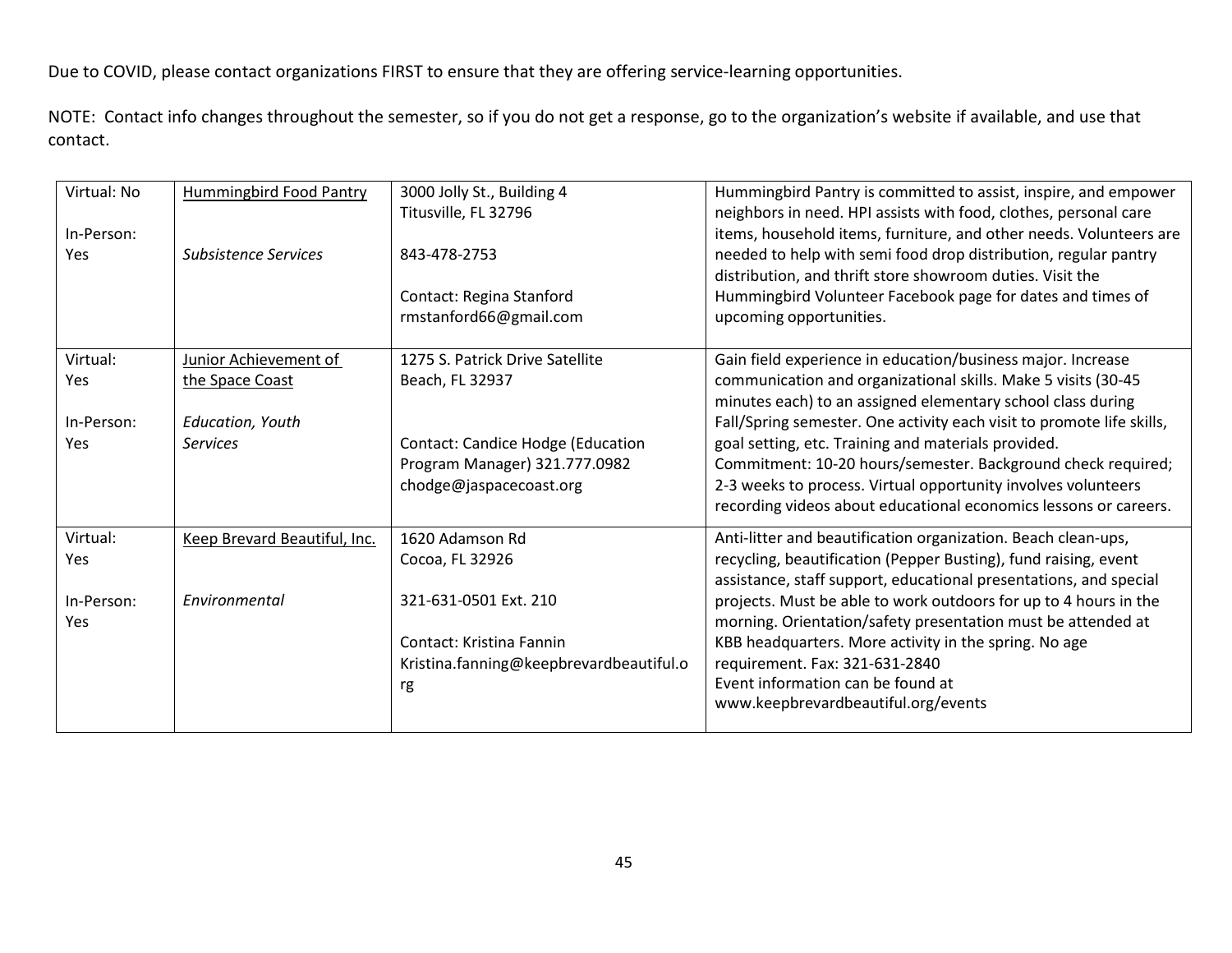| Virtual:          | League of Women Voters              | Audrey Grayson                                         | A variety of virtual opportunities: Data administration, Website                                                                                                                             |
|-------------------|-------------------------------------|--------------------------------------------------------|----------------------------------------------------------------------------------------------------------------------------------------------------------------------------------------------|
| Yes               | Government                          | 321-454-4556<br>agrayson1@cfl.rr.com                   | updates, Newsletter and other communications, Social Media,<br>Youth Voter Grant, Vote by Mail Campaign, Vote411.org.                                                                        |
| In-Person:<br>Yes |                                     |                                                        | In need of student interns                                                                                                                                                                   |
| Virtual:<br>Yes   | Lessons with Love, Inc.             | 6300 North Wickham Road<br>#130-408 Melbourne FL 32937 | Helping students in Malawi, Africa. This non-profit needs virtual<br>assistance. The mission is to "Eradicate poverty for<br>underprivileged students globally through sustainable education |
|                   | Education                           | Nancy Donahue                                          | initiatives". Many students are unable to attend school due to the                                                                                                                           |
| In-Person:        |                                     | 321 591-5725                                           | fact they cannot afford the required school uniform which is \$10.                                                                                                                           |
| <b>No</b>         |                                     | Nancy@LessonsWithLove.org                              | Nancy is in need of multiple positions, Blogger, Fundraising Lead,                                                                                                                           |
|                   |                                     |                                                        | Social Media Specialist, Volunteer Coordinator and Website                                                                                                                                   |
|                   |                                     |                                                        | Specialist who has familiarity with WordPress. Commitment is                                                                                                                                 |
|                   |                                     |                                                        | Flexible and Nancy will work with your schedule.                                                                                                                                             |
| Virtual: No       | Life Care Center of                 | 606 E. Sheridan Road                                   | Activity volunteer--help with recreational activities. Bingo,                                                                                                                                |
|                   | Melbourne                           | Melbourne, FL 32901                                    | checkers, cards, etc. Musicians welcome! Help transport                                                                                                                                      |
| In-Person:        |                                     |                                                        | residents to activities, do room visits. Orientation and TB test                                                                                                                             |
| Yes               |                                     | 321-768-5211                                           | required. Volunteers must be 18 or older. M-F 8-7, Sat/Sun 10-6.                                                                                                                             |
|                   | <b>Health Care, Senior Services</b> |                                                        | Drug tests before 5pm. Background check/drug test required.                                                                                                                                  |
|                   |                                     | Contact: Karla Buck                                    | Orientation and approval process may take up to three weeks to                                                                                                                               |
|                   |                                     | Karla_buck@lcca.com                                    | complete.                                                                                                                                                                                    |
|                   |                                     |                                                        | Commitment: 20 hrs., seeking only long-term commitments for                                                                                                                                  |
|                   |                                     |                                                        | volunteering                                                                                                                                                                                 |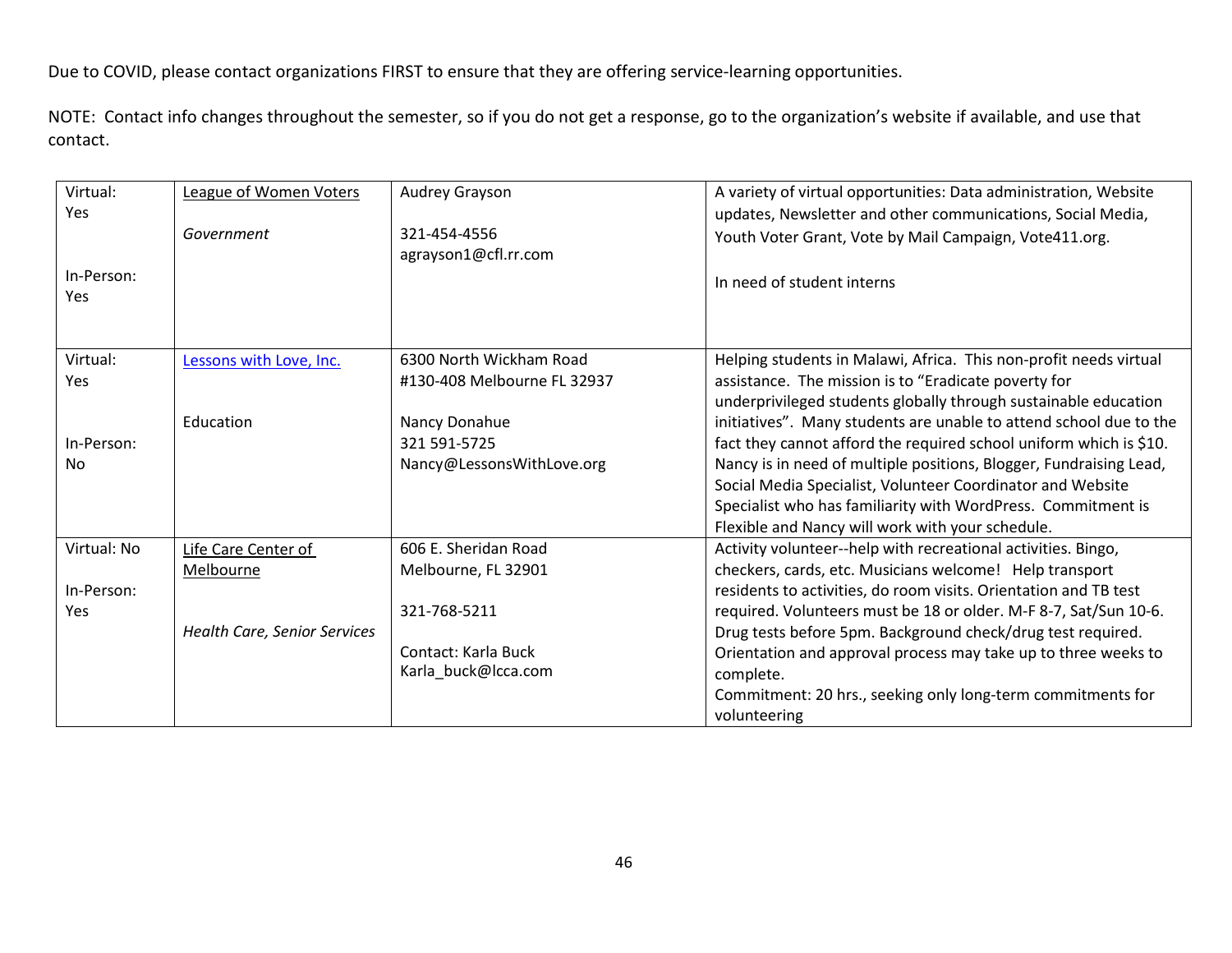| Virtual: No<br>In-Person: | Life's Oasis Inc.<br>Family Services, Youth | 3688 N. Wickham Road<br>Melbourne, FL 32935 | Assist as a teacher assistant in providing instruction of curriculum<br>provided using developmentally appropriate practices for daycare<br>age children. Practice safe hygiene, diaper change, observe and |
|---------------------------|---------------------------------------------|---------------------------------------------|-------------------------------------------------------------------------------------------------------------------------------------------------------------------------------------------------------------|
| No                        | Services, Child Care,                       | Erin Sylvester (supervisor)                 | report, speak to parents, tidy up and sanitize. Will work with                                                                                                                                              |
|                           | Education                                   | 412-419-5239                                | schedule and request a minimum of 10 hrs/wk. 18 years of age or                                                                                                                                             |
|                           |                                             | ELZucco4@gmail.com                          | older. Background check required and Developmentally<br>Appropriate Practice (DAP) knowledge preferred.                                                                                                     |
|                           |                                             |                                             |                                                                                                                                                                                                             |
| Virtual: Yes              | March of Dimes                              | 555 Winderley Place, Suite 105              | Virtual and at-home volunteer opportunities may be viewed at                                                                                                                                                |
|                           |                                             | Maitland, FL 32751                          | these links: https://www.marchofdimes.org/volunteers/volunteer-                                                                                                                                             |
| In-Person:                |                                             |                                             | opportunities.aspx                                                                                                                                                                                          |
| Yes                       | Family Services, Youth                      | Krystle Gervais                             | Fundraising opportunities                                                                                                                                                                                   |
|                           | <b>Services</b>                             | Manager, Centralized Fundraising            | https://www.marchofdimes.org/giving/fundraise-your-way.aspx                                                                                                                                                 |
|                           |                                             | centralregion@marchofdimes.org              |                                                                                                                                                                                                             |
|                           |                                             | https://calendly.com/modkg                  |                                                                                                                                                                                                             |
|                           |                                             | 800.906.3463                                |                                                                                                                                                                                                             |
| Virtual: No               | <b>Marine Resources</b>                     | 3275 Dixie Hwy N.E.                         | www.mrcirl.org                                                                                                                                                                                              |
|                           | <b>Council of East Florida</b>              | Palm Bay, FL 32905                          | Non-Profit agency dedicated to the protection and restoration of                                                                                                                                            |
| In-Person:                |                                             |                                             | the Indian River Lagoon. Volunteers needed for habit restoration                                                                                                                                            |
| Yes                       | Environmental                               | 321-725-7775                                | (mangrove workshops, trash control) and removing invasive plant<br>species; general office work (front desk, library); and assisting with                                                                   |
|                           |                                             | <b>Contact: Caitlin Bagnall</b>             | our Education programs and Lagoon Lifesavers speaker's bureau.                                                                                                                                              |
|                           |                                             | caitlin@mrcirl.org                          | Hours Tuesday - Sat. 9-3                                                                                                                                                                                    |
|                           |                                             |                                             | Commitment: flexible for all programs except Water Quality                                                                                                                                                  |
|                           |                                             | <b>Bri Forte</b>                            | field work (vehicle required)                                                                                                                                                                               |
|                           |                                             | bri@mrcirl.org                              | Volunteers living on the beach side could help with whale spotting                                                                                                                                          |
|                           |                                             |                                             | Dec-Mar. application required; access at www.mrcirl.org/how-to-                                                                                                                                             |
|                           |                                             |                                             | help/become-a-volunteer and send an email to contact to let her                                                                                                                                             |
|                           |                                             |                                             | know you have applied                                                                                                                                                                                       |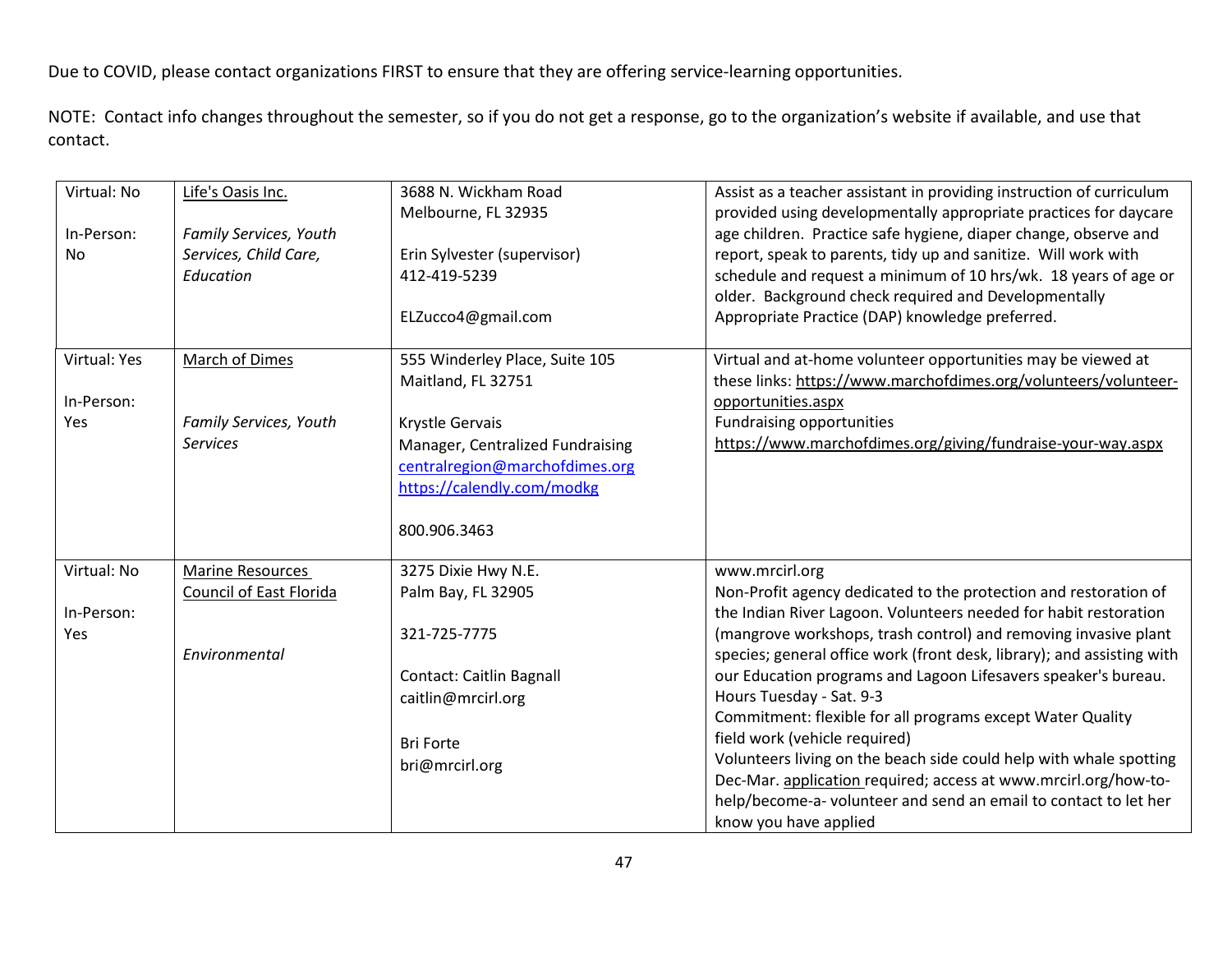| Virtual: No | Master's Workshop              | 2525 Lipscomb St<br>Melbourne, FL 32901   | Need tutors for Pre-K through 12th grade levels of education to<br>help with homework, arts/crafts, music, computer, GED/SAT test |
|-------------|--------------------------------|-------------------------------------------|-----------------------------------------------------------------------------------------------------------------------------------|
| In-Person:  |                                |                                           | preparation 1 hour a week. Center hours: Mon. - Thurs. 3-6 pm.                                                                    |
| Yes         | Child Care, Education, Youth   | 321-952-4383                              | No age requirement.                                                                                                               |
|             | <b>Services</b>                |                                           | Commitment: 20 hours/semester                                                                                                     |
|             |                                | Contact: Janet Marks (Director)           |                                                                                                                                   |
|             |                                | themastersworkshop1@gmail.com             |                                                                                                                                   |
| Virtual: No | Meals on Wheels                | 3600 W. King St. Cocoa,                   | Drivers deliver meals and friendly visits to homebound elderly.                                                                   |
|             |                                | FL 32926                                  | Daily M-F from 10:30 - 1 pm, maximum 2 hours per day                                                                              |
| In-Person:  |                                |                                           | (countywide). Mothers with small children and teams are                                                                           |
| <b>Yes</b>  | <b>Family Services, Senior</b> | 321-806-3716 or 321-631-2749 or           | welcome. Ages 18 and up.                                                                                                          |
|             | Services, Subsistence Services | Cell: (772) 485-1590                      | Commitment: one day/week for one semester. Background check is                                                                    |
|             |                                | <b>Contact: Peggy Ward</b>                | required                                                                                                                          |
|             |                                | pward@agingmattersbrevard.org             |                                                                                                                                   |
| Virtual: No | Melbourne Main Street          | 2004 Vernon Place                         | Volunteer opportunities available: sponsors, directory,                                                                           |
|             |                                | Melbourne, FL 32901                       | poster/flyers, media, security/radios/golfcarts, setup/cleanup,                                                                   |
| In-Person:  |                                |                                           | artists, business marketplace, food vendors/beverages,                                                                            |
| <b>Yes</b>  | <b>Community Development</b>   | 321-724-1741                              | entertainment, kids' zone, art patron program, reception, etc.                                                                    |
|             |                                | Contact: Nikki Reed (Executive Assistant) | Please visit the website: www.downtownmelbourne.com for<br>volunteer info.                                                        |
|             |                                | Info@downtownmelbourne.com                |                                                                                                                                   |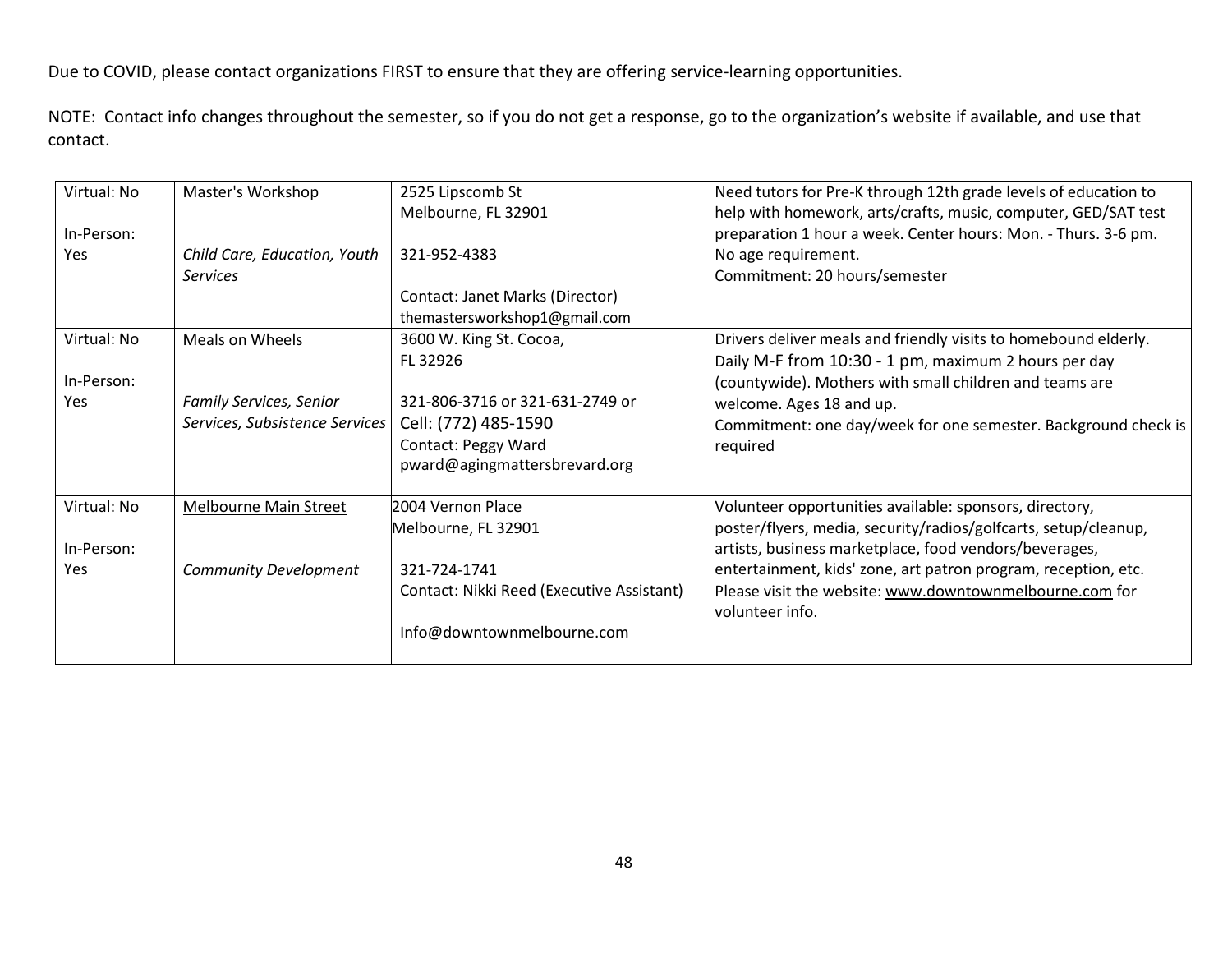| Virtual: No | Nana's House           | 3492 Gods Way W. Melbourne, FL 32904                                        | Nana's House provides a safe loving home for neglected, abused,<br>needy or abandoned children. We need volunteers to help with                                                                                                |
|-------------|------------------------|-----------------------------------------------------------------------------|--------------------------------------------------------------------------------------------------------------------------------------------------------------------------------------------------------------------------------|
| In-Person:  |                        | 321-724-5111 Ext 1                                                          | office duties on a part-time basis. You will get experience with                                                                                                                                                               |
| Yes         | Child Care, Education, |                                                                             | learning about a 501(c) 3 non- profit organization and an                                                                                                                                                                      |
|             | Family Services, Youth | Contact: Kim Frodge (Executive Director)                                    | appreciation for helping others in need.                                                                                                                                                                                       |
|             | Services               | nanashouse3492@gmail.com                                                    | Assist with basic office duties: filing, letters, phone calls, making                                                                                                                                                          |
|             |                        |                                                                             | copies, creating flyers and invitations, research, creating lists,                                                                                                                                                             |
|             |                        | Kim states that if you want to volunteer                                    | writing thank you notes, running errands and any other general                                                                                                                                                                 |
|             |                        | in the following areas, ask for those                                       | office duties.                                                                                                                                                                                                                 |
|             |                        | below:                                                                      | Need help in our thrift store and with fundraising events.                                                                                                                                                                     |
|             |                        |                                                                             |                                                                                                                                                                                                                                |
|             |                        |                                                                             |                                                                                                                                                                                                                                |
|             |                        |                                                                             |                                                                                                                                                                                                                                |
|             |                        |                                                                             |                                                                                                                                                                                                                                |
|             |                        |                                                                             |                                                                                                                                                                                                                                |
|             |                        |                                                                             |                                                                                                                                                                                                                                |
|             |                        |                                                                             |                                                                                                                                                                                                                                |
|             |                        |                                                                             |                                                                                                                                                                                                                                |
|             |                        |                                                                             |                                                                                                                                                                                                                                |
|             |                        |                                                                             |                                                                                                                                                                                                                                |
|             |                        | Main office- Cindy<br>Working with families-Katrina<br>Thrift Store-Heather | Thrift store located at 4490 S Babcock St, Melbourne, FL, 32901.<br>Thrift store volunteers commit to one 6-hour shift per week.<br>Commitment: 3-5 hours shifts, minimum 30 hours per semester.<br>18 and up background check |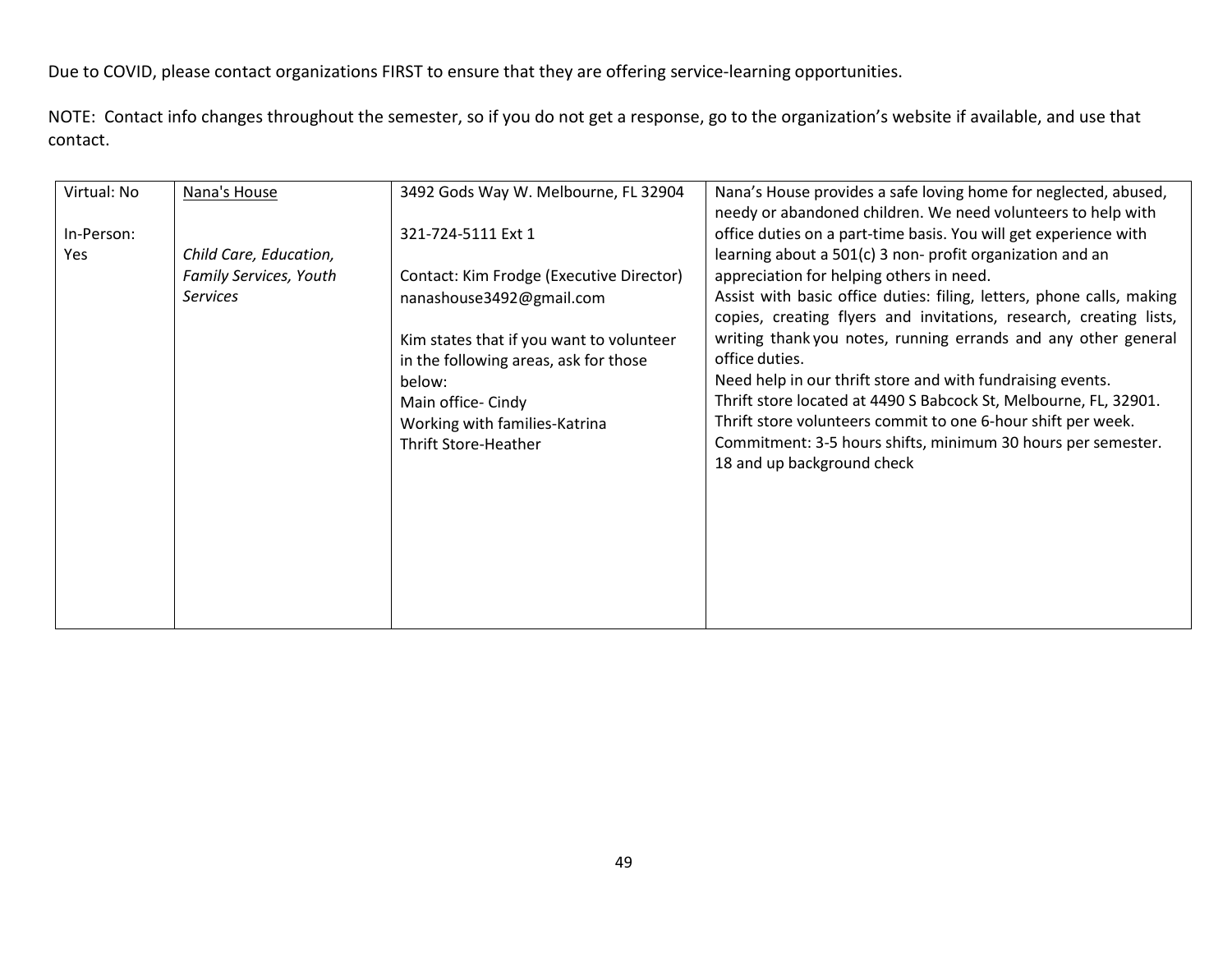| Virtual: No | North Brevard Historical    | 301 S. Washington Ave Titusville, FL | We have opportunities for interns to work onsite with docents            |
|-------------|-----------------------------|--------------------------------------|--------------------------------------------------------------------------|
|             | Museum                      | 32796                                | greeting the public and being an attentive, welcoming host as            |
| In-Person:  |                             |                                      | patrons view the museum.                                                 |
| <b>YES</b>  |                             | 321-269-3658 (Museum)                | Light duties include answering the phone, providing information and      |
|             | The Arts                    |                                      | assisting docents. We also have project-based opportunities that         |
|             |                             | Contact: Judy Davis                  | allow interns to collect oral histories of residents, research people,   |
|             |                             | titusvillemuseum@aol.com             | places, and/or past times of interest relevant to preserving our local   |
|             |                             |                                      | history. This would require a finished product such as a paper,          |
|             |                             | Dr. Debbie Coughlin                  | poster, signs, art, music, video of their research. Once interns have    |
|             |                             | Dcoughlin44@bellsouth.net            | their research area approved by museum staff, they log their own         |
|             |                             |                                      | hours and check-in with the museum periodically to update project        |
|             |                             |                                      | progress until completion.                                               |
|             |                             |                                      | It is our expectation to gradually increase our hours of operation as    |
|             |                             |                                      | we work through reopening. We welcome our interns and look               |
|             |                             |                                      | forward to supporting our community and education in all ways            |
|             |                             |                                      | possible. Open: Tuesday, Friday, & Saturday 12:00PM - 3:00PM             |
| Virtual: No |                             | 300 Malabar Rd,                      | Soup kitchen Fridays 9-3.                                                |
| In-Person:  | Our Lady of Grace Catholic  | Palm Bay, Fl 32907                   | Students will assist in table set up and clean up as well as serve food. |
| <b>Yes</b>  | Church (Soup Kitchen)       |                                      | Fingerprints & background check required at the cost of \$40 if you are  |
|             | Loaves & Fishes             | <b>Contact: Nicole McCandless</b>    | going to volunteer long term. If volunteering for only 1 or 2 times -    |
|             |                             | 321-725-3066                         | fingerprinting is not required.                                          |
|             | <b>Subsistence Services</b> |                                      |                                                                          |
|             |                             | Email: olg@ourladyofgracechurch.com  | <b>Starting back up sometime in January 2022</b>                         |
|             |                             |                                      |                                                                          |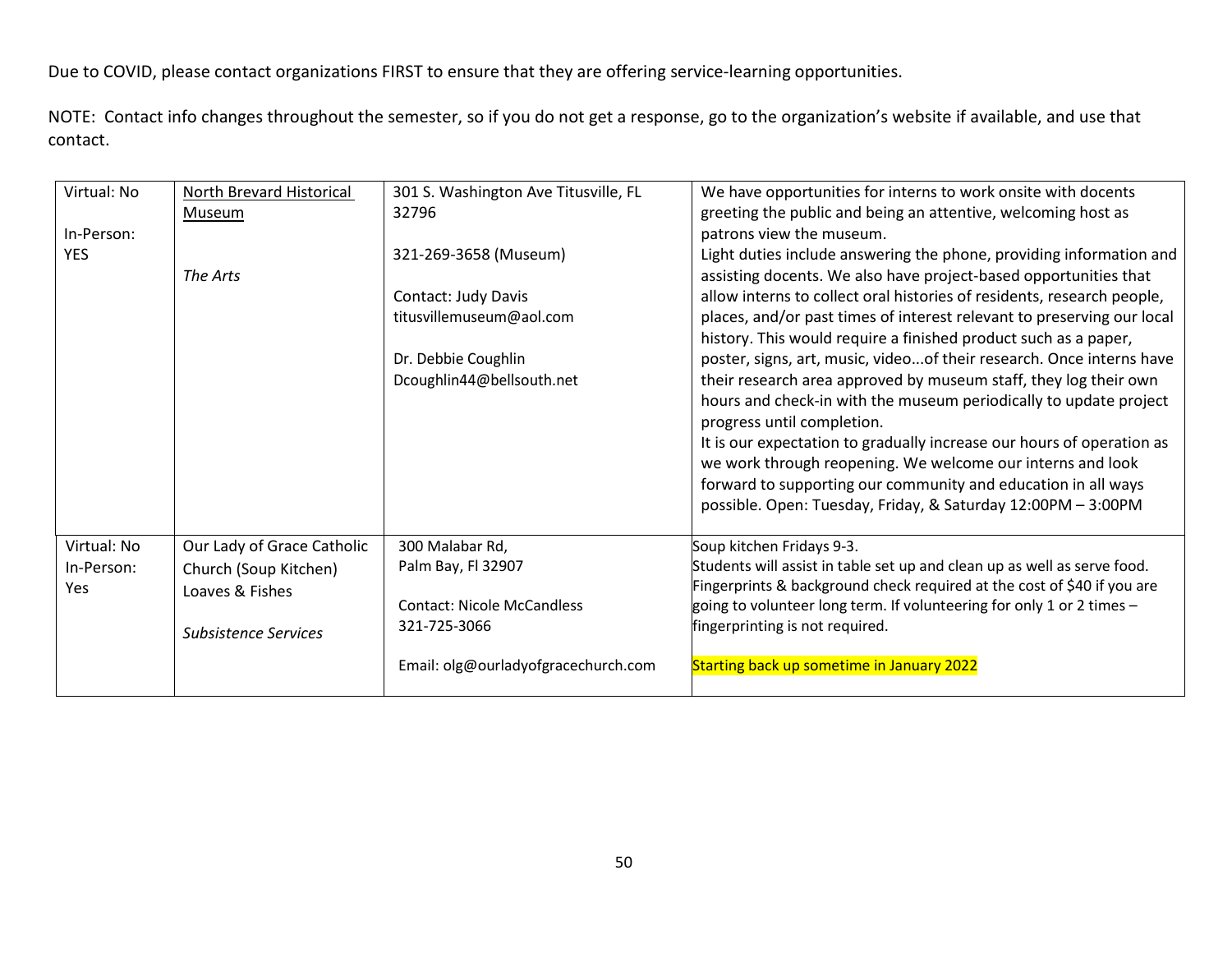| Virtual: | PAL Melbourne: Carver            | 1092 Swan St                       | Volunteers needed to mentor/tutor. Assisting with homework and   |
|----------|----------------------------------|------------------------------------|------------------------------------------------------------------|
| No       | <b>Community Center</b>          | Melbourne, FL 32935                | work with students Monday-Thursday 3pm until 4:30pm.             |
|          | Police Athletic League           |                                    |                                                                  |
| $In-$    |                                  | 1415 University Blvd               | Commitment: 1-5 hours a week with a total of a                   |
| Person:  | <b>Education, Youth Services</b> | Melbourne, FL 32901                | minimum of 20 hours/semester. Background Check                   |
| Yes      |                                  | 321-953-6251 (day) or 321-890-9509 | Required.                                                        |
|          |                                  | Contact: Marthenia Jones           |                                                                  |
|          |                                  | Jonesmarthenia@gmail.com           |                                                                  |
| Virtual: | PAL: Satellite Beach Police      | 1089 S. Patrick Dr. Satellite      | Need tutors T& R 3:30-5:30 all subject areas. Coaches needed     |
| No       | <b>Athletic League</b>           | Beach, FL 32937                    | for basketball                                                   |
|          |                                  |                                    | Commitment: flexible.                                            |
| $In-$    | Education, Recreation, Youth     | 321-777-8336                       |                                                                  |
| Person:  | <b>Services</b>                  | Contact: Rene Ingram (Program      |                                                                  |
| Yes      |                                  | Director) pal@satellitebeach.org   |                                                                  |
|          |                                  |                                    |                                                                  |
| Virtual: | Parrish Medical: The Children's  | 5650 S. Washington Ave.            | The Children's Center offers an array of childhood               |
| No       | Center                           | Titusville, FL 32780               | development programs under one roof. Our mission is to           |
|          |                                  |                                    | function as a collaborative, community-focused organization      |
| $In-$    |                                  |                                    | designed to meet the health care and educational needs of        |
| Person:  | Education, Health Care, Youth    | Contact: Vaneesha Greco            | our community by providing access to services for children       |
| No       | Services, Child Care             | Center Manager                     | and their families. Volunteers will primarily assist teachers in |
|          |                                  | vaneesha.greco@parrishmed.com      | the Parrish Early Care & Education Program (infants, toddlers,   |
|          |                                  | 321-264-0855 x4829                 | preschool, VPK) and Respite Care Program for children with       |
|          |                                  | or                                 | and without special needs. Must be 18 or older/Mask              |
|          |                                  | Kathy Simonsen, Special Programs   | <b>Wearing Required</b>                                          |
|          |                                  | Coordinator x4840                  | Commitment: one 3-hour shift per week per DCF regulations 4.5    |
|          |                                  | Kathy.simonsen@parrishmed.com      | hours one Saturday every other month starting in February.       |
|          |                                  |                                    | Volunteers are required to attend a scheduled orientation. A     |
|          |                                  |                                    | background screening will be completed before students begin     |
|          |                                  |                                    | their volunteer experience.                                      |
|          |                                  |                                    | https://www.parrishhealthcare.com/about-us/volunteer/            |
|          |                                  |                                    |                                                                  |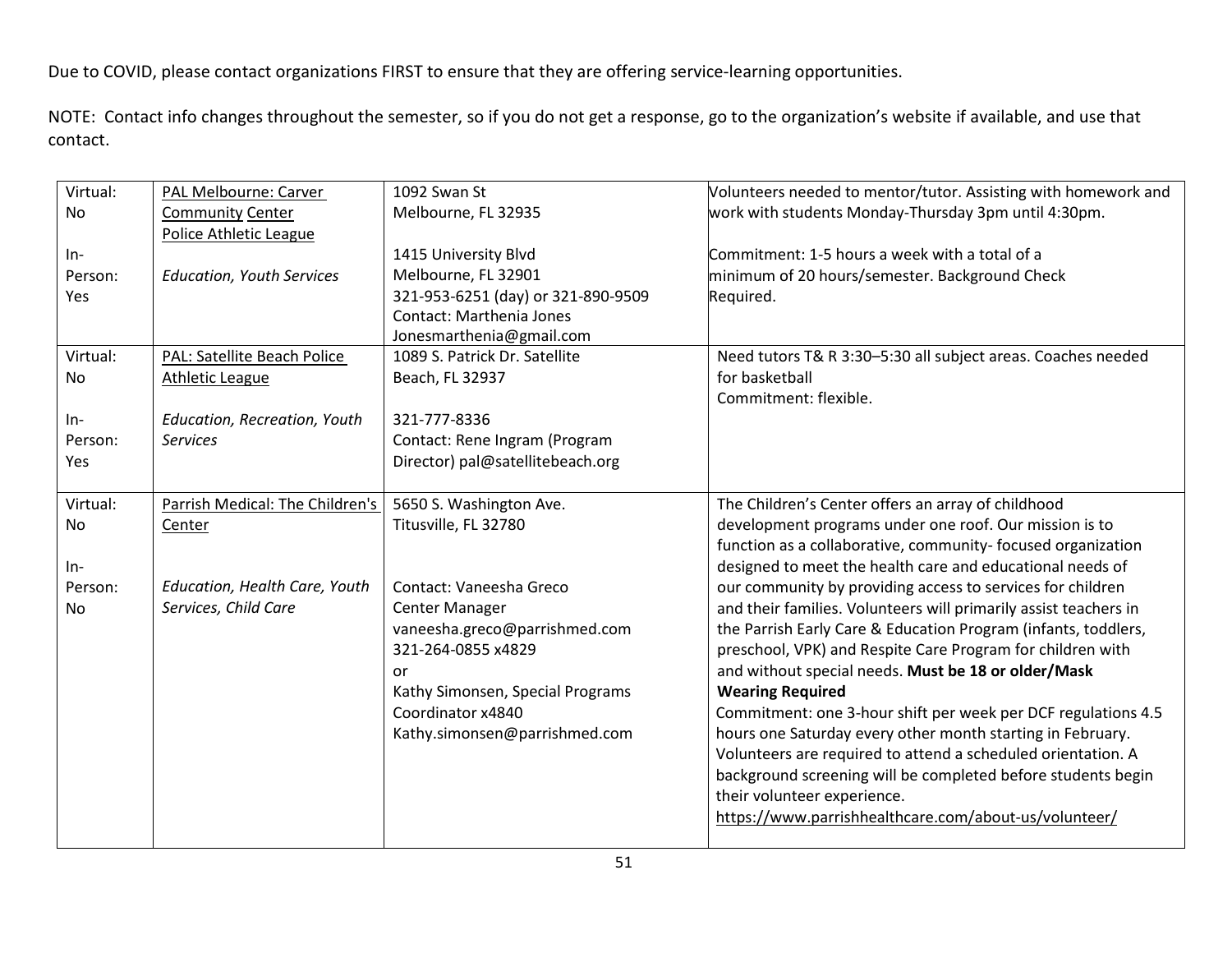| Virtual:<br><b>No</b> | <b>Project Response</b>         | 745 S. Apollo Blvd<br>Melbourne, FL 32901                                         | AIDS awareness organization needs volunteer assistance in<br>office support, public awareness, education, and food pantry.                                                                                                                                                                                                                                                                                                                                                                                                                      |
|-----------------------|---------------------------------|-----------------------------------------------------------------------------------|-------------------------------------------------------------------------------------------------------------------------------------------------------------------------------------------------------------------------------------------------------------------------------------------------------------------------------------------------------------------------------------------------------------------------------------------------------------------------------------------------------------------------------------------------|
| $In-$<br>Person:      | Crisis Care                     | 321-724-1177 (office)                                                             | Call first. Commitment: Flexible.                                                                                                                                                                                                                                                                                                                                                                                                                                                                                                               |
| <b>No</b>             |                                 | Contact: Christine Hackford (Executive<br>Director) chackford@projectresponse.org |                                                                                                                                                                                                                                                                                                                                                                                                                                                                                                                                                 |
| Virtual:<br><b>No</b> | Promise in Brevard              | 4105 Norfolk Pkwy<br>West Melbourne, FL 32904                                     | A Promise Volunteer will work in one of our various enterprises<br>(Treasures Thrift Shoppe, Aves' Place Ice Cream, Promise<br>Hydroponic Garden, Promise Arts Center, and the Promise                                                                                                                                                                                                                                                                                                                                                          |
| $In-$<br>Person:      | Community<br>Development, Youth | 321-722-7400 Ext. 110                                                             | Resident Community Program). The Volunteers work with adults<br>with special needs to complete the tasks necessary to operate the                                                                                                                                                                                                                                                                                                                                                                                                               |
| Yes                   | <b>Services</b>                 | Contact: Tammy Farmer<br>Tammy@PromiseinBrevard.com                               | enterprise. Our Promisers have so much to offer the community<br>that they live and work in and they will thrive with your help!<br>Students who are 15 and younger can volunteer only if<br>parent/guardian participate. The parent/guardian will require<br>background check. Students who are 16 and 17 will not require a<br>background check.<br>Students 18 years and older will require background check.<br>Commitment: Flexible Hours of operation vary based on<br>where volunteers want to assist, contact volunteer<br>coordinator. |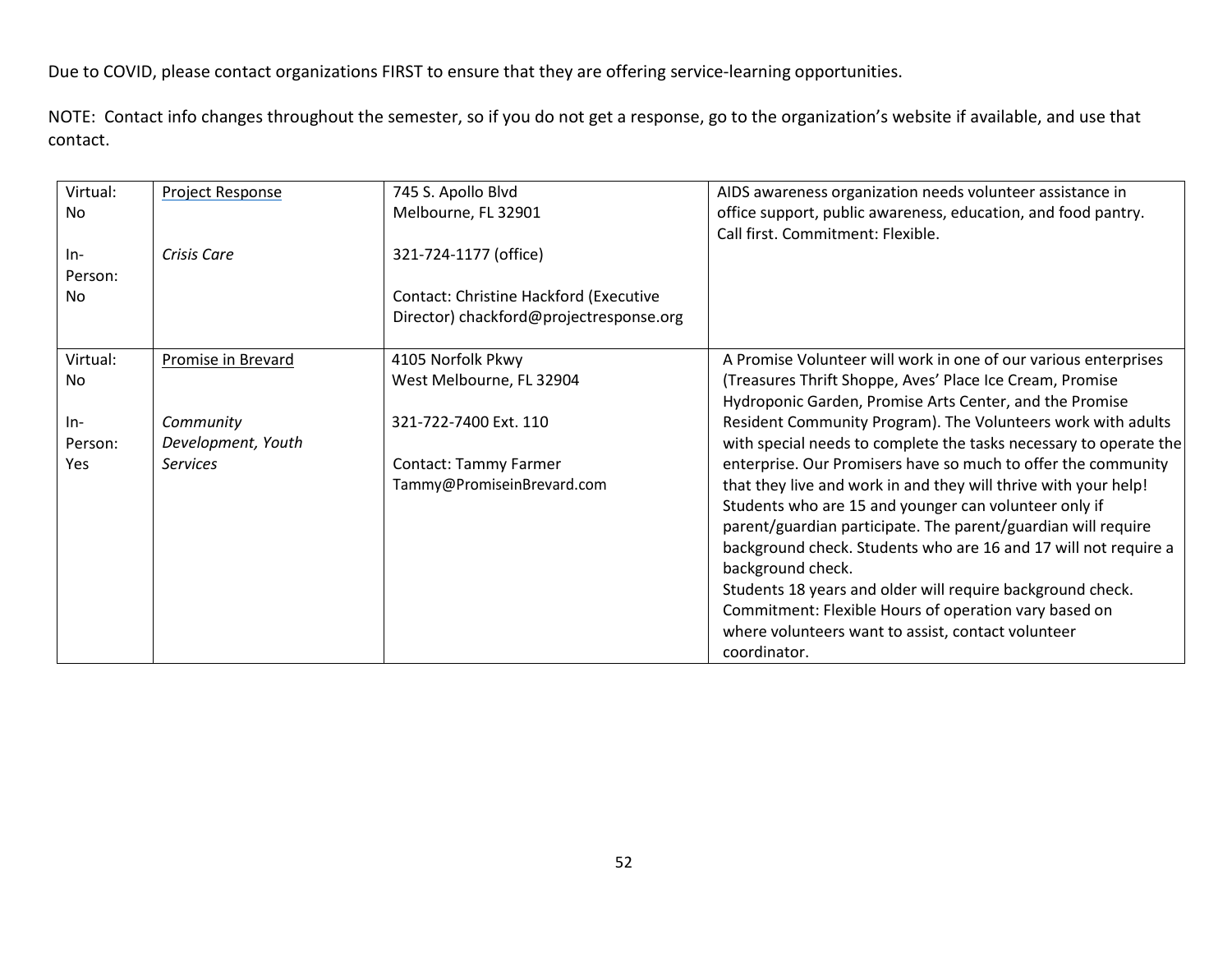| Virtual: | Recycle Brevard          | 1535 Cogswell St C-15           | Commitment: Minimum 20 hours/semester - no background               |
|----------|--------------------------|---------------------------------|---------------------------------------------------------------------|
| Yes      |                          | Rockledge, FL 32955             | check required. Volunteers must be 16 years or older with no        |
|          |                          |                                 | violent criminal history. Hours of operation: Days vary based on    |
| $In-$    | Environmental, Education | 321-220-3379                    | events and hours are flexible                                       |
| Person:  |                          |                                 | Are you interested in educating students about our environment      |
| Yes      |                          | Contact: Marcia Booth (Founder) | and the 3 R's (reducing, reusing, and recycling)? If so, then       |
|          |                          | info@recyclebrevard.org         | Recycle Brevard sounds like a perfect fit for you. Recycle Brevard  |
|          |                          |                                 | is an environmental, non-profit organization focused on             |
|          |                          |                                 | educating the community on reducing waste and leading a more        |
|          |                          |                                 | sustainable life. We have several educational programs to offer     |
|          |                          |                                 | schools and youth centers to teach kids about recycling.            |
|          |                          |                                 | Volunteering duties would include organizing and presenting         |
|          |                          |                                 | these programs to various schools in the area. If you are dual      |
|          |                          |                                 | enrolled, you can even present at your own school. We offer         |
|          |                          |                                 | flexible hours and have a variety of other opportunities within the |
|          |                          |                                 | community.                                                          |
|          |                          |                                 |                                                                     |
|          |                          |                                 | "What you do makes a difference, and you have to decide             |
|          |                          |                                 | what kind of difference you want to make." Jane Goodall             |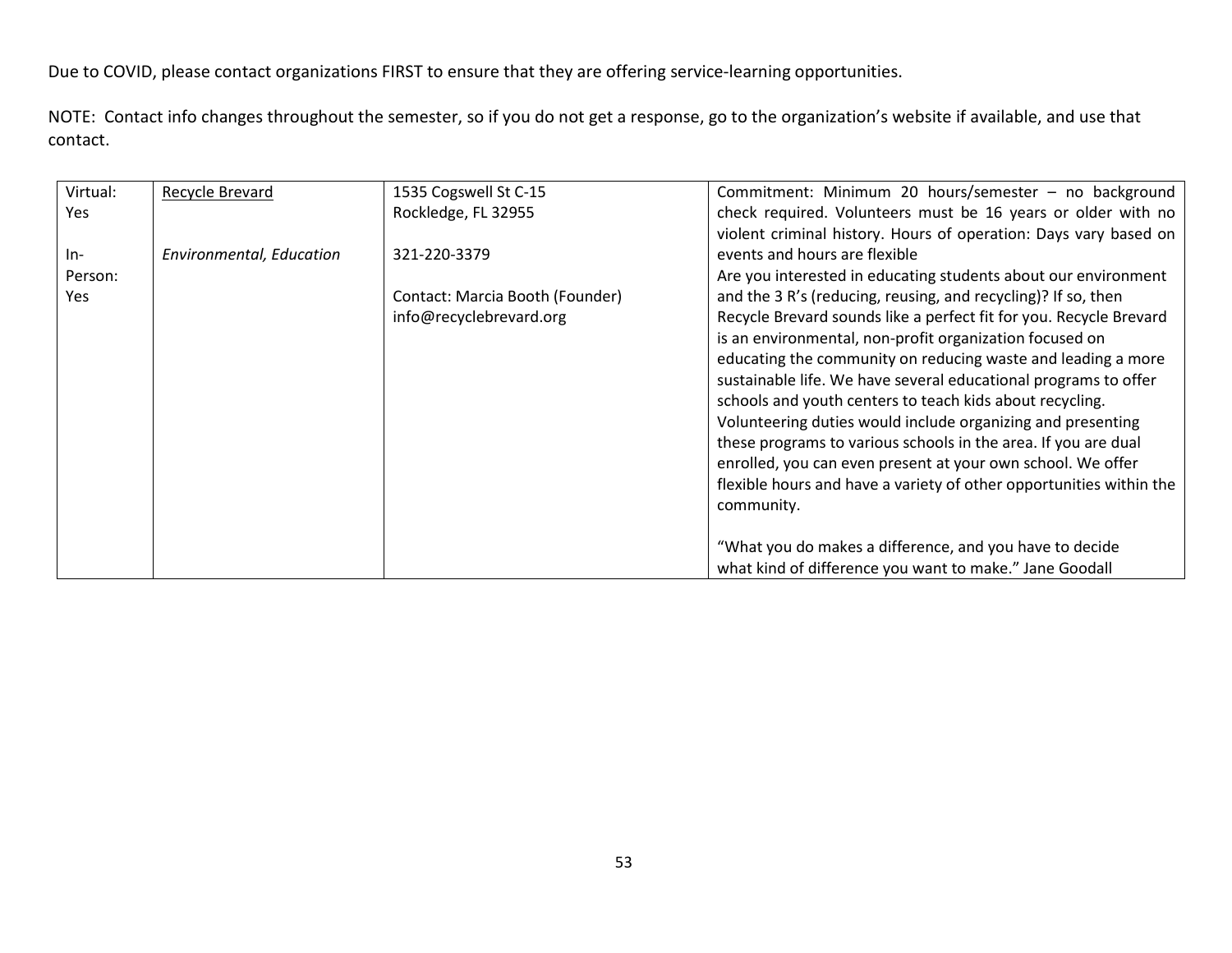| Virtual:   | Rise with Hope Enterprises    | 240 Todd St SE,                 | Educates those with low income on how to manage their finances       |
|------------|-------------------------------|---------------------------------|----------------------------------------------------------------------|
| <b>Yes</b> |                               | Palm Bay 32909                  | as well as offering counseling in personal matters.                  |
|            | Education                     |                                 | Time Commitment: 6 - 12 months. (negotiable)                         |
| In Person: |                               | 321-952-9989                    |                                                                      |
| <b>Yes</b> |                               |                                 | Qualifications and Requirements: Positive and encouraging            |
|            |                               | Supervisor: Delia Neckles       | personality. Able to work independently with little supervision.     |
|            |                               | risewithhopeenter@gmail.com     | Highly motivated with a strong work ethic. Reliable, trustworthy,    |
|            |                               |                                 | and committed to the team's success. Candidate must have             |
|            |                               |                                 | administrative experience, detail-oriented, adept in Technology      |
|            |                               |                                 | (Excellent computer skills, including experience with Microsoft      |
|            |                               | Website:                        | Office Suite; social media, reporting experience, verbal and written |
|            |                               | http://www.risewithhope.org     | communication skills. Time Management and resourcefulness are        |
|            |                               |                                 | equally important.                                                   |
|            |                               |                                 |                                                                      |
|            |                               |                                 |                                                                      |
|            |                               |                                 |                                                                      |
| Virtual:   | Rock Steady Boxing at Advance | 2176 Sarno Rd Suite 102         | Boxing fitness program for clients who suffer from Parkinson's       |
| No         | <b>Fitness</b>                | Melbourne, FL 32935             | Disease. Volunteers will assist coaches and clients during           |
|            |                               |                                 | exercise routines; training is provided. Also need volunteer for     |
| $In-$      |                               | 321-693-9246                    | the office with Word and Excel knowledge preferred.                  |
| Person:    | Disability/Accessibility      |                                 |                                                                      |
| Yes        | Services, Recreation          | Contact: Janice Moia            |                                                                      |
|            |                               | advancefitness@rsbaffiliate.com |                                                                      |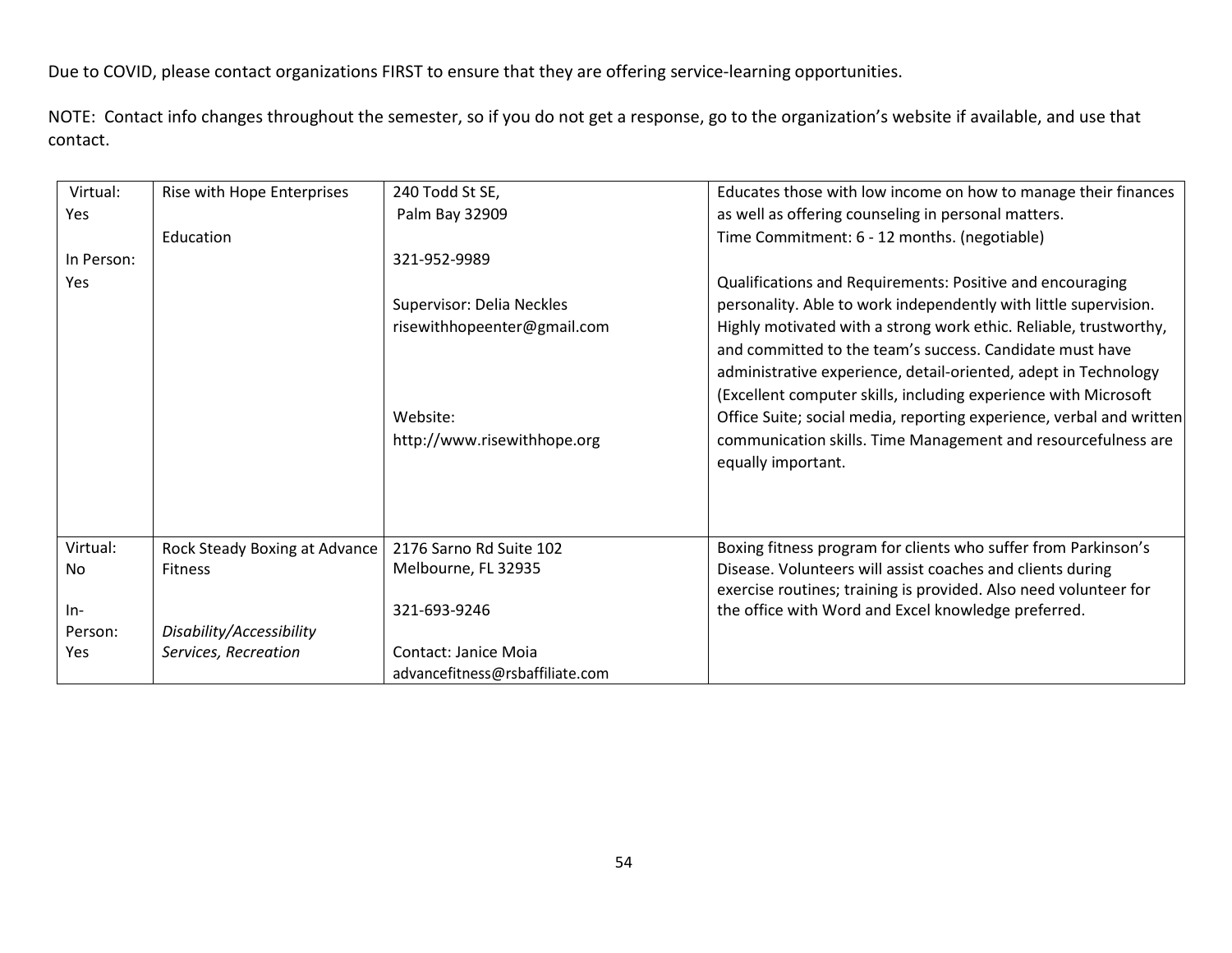| Virtual: No | Rolling Readers Space Coast, | 101 Pirate Lane, Portable #27            | Through our Core Programming, Volunteers will help improve the      |
|-------------|------------------------------|------------------------------------------|---------------------------------------------------------------------|
|             | Inc. RRSC                    | Melbourne, FL 32901                      | reading skills of K-3 elementary children. Do you have 30 minutes   |
| In-Person:  |                              |                                          | to an hour once a week to read aloud to a classroom of children or  |
| Yes         | Education                    | 321-254-9976                             | tutor struggling readers? Start making a difference in a child's    |
|             |                              |                                          | lifeone book at a time! Students are required to go through a       |
|             |                              | Contact: Michal F. Payne, Sr., Executive | Brevard Public Schools background check. If students decide to      |
|             |                              | Director                                 | become RRSC volunteers, they must know that it is a weekly          |
|             |                              | read@rollingreadersspacecoast.com        | commitment for the duration of the BPS academic calendar school     |
|             |                              |                                          | year.                                                               |
|             |                              |                                          |                                                                     |
| Virtual:    | Rossetter House Museum       | 1320 Highland Ave                        | <b>Docents-</b> Provide guided tours of the house museum and        |
| No          |                              | Melbourne, FL 32935                      | gardens. You will be provided with materials and training.          |
|             |                              |                                          | Events- Involves helping staff prepare for events and rentals and   |
| $In-$       | The Arts                     | 321-254-9855                             | can include setting up and breaking down. This may require          |
| Person:     |                              | Facebook: Rossetter House Museum         | volunteering in the evening after 4pm.                              |
| Yes         | Open September 1st, 2021     |                                          | In-person opportunity -                                             |
|             |                              | Contact: Angela McHugh                   | Grounds work- This involves light groundwork such as                |
|             |                              | site-manager@rossetterhousemuseum.org    | sweeping and removing a downed branch. Gardening and                |
|             |                              |                                          | making the gardens look green and pretty. It can also involve       |
|             |                              |                                          | heavier work such as emptying out the small pond.                   |
|             |                              |                                          | <b>Collection Maintenance-</b> This involves maintaining the museum |
|             |                              |                                          | collection by polishing silver, wiping down the Model A, dusting,   |
|             |                              |                                          | and other such tasks.                                               |
|             |                              |                                          | Hours Wed-Thur $10$ am $-4$ pm                                      |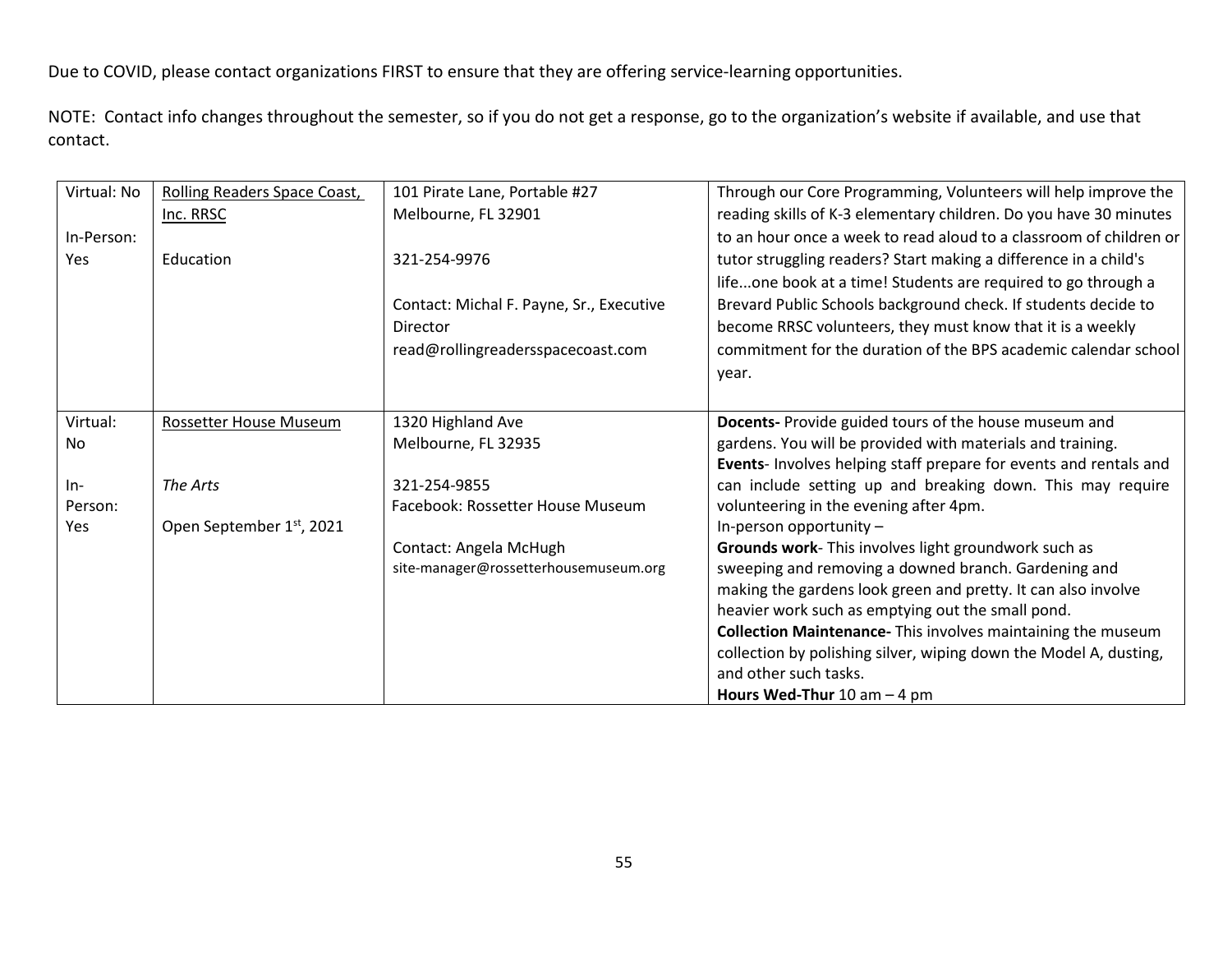| Royal Oaks Nursing and          | 2225 Knox McRae Dr                     | Positions available in social activities, i.e., support to new     |
|---------------------------------|----------------------------------------|--------------------------------------------------------------------|
| <b>Rehabilitation Center</b>    | Titusville, FL 32780                   | residents, advocacy groups, organization in health programs, and   |
|                                 | 321-267-0060                           | working with dementia residents. Background check required.        |
| Health Care, Senior Services    | Contact: Sarah Reed (Volunteer         | Hours: M-Sun 8:30-4. Evening programs available. Commitment:       |
|                                 | Coordinator & Activities Director)     | flexible.                                                          |
|                                 |                                        |                                                                    |
|                                 |                                        |                                                                    |
| Running Zone Foundation         | 3696 N Wickham Rd Melbourne, FL 32935  | The Foundation was established as a 501 (c) (3) organization with  |
|                                 |                                        | the purpose of promoting exercise and fitness in our community.    |
|                                 | 321-751-8890                           | The Foundation's charter is to promote and encourage health and    |
| Recreation                      | <b>Contact: Denise Piercy</b>          | fitness in our community through running, jogging, walking and     |
|                                 | info@runningzone.com                   | related educational programs and publications. (visit website and  |
|                                 |                                        | view calendar for upcoming events)                                 |
| <b>Salvation Army Domestic</b>  | PO Box 940                             | Direct service- working with patients                              |
| Violence Outreach               | Cocoa, FL 32923                        | Domestic Violence Program - Baby-sit children, answer hotline,     |
|                                 |                                        | help in shelter, office support, and house sitting. 30 hours of    |
| Crisis Care                     | 321-631-2766 Ext. 19 (Jessica)         | Victim Advocacy training required/provided by the center.          |
|                                 | <b>Contact: Jessica Styers</b>         | Commitment: 6 months. Call ahead.                                  |
|                                 | (Program Manager)                      | Domestic Violence Prevention Program Assisting and facilitating    |
|                                 | jessica.styers@uss.salvationarmy.org   | groups of school-age children and teens. Commitment: 8 weeks / 3   |
|                                 |                                        | hours per week. Individualized / on the job training. Call for     |
|                                 |                                        | specific hours of groups meetings. Background check required.      |
| <b>Salvation Army Melbourne</b> | 1080 S. Hickory St Melbourne, FL 32901 | Melbourne: Assist with sorting/distributing goods, minor cleaning, |
| Corps                           |                                        | administrative activities, and Holiday events (Thanksgiving &      |
|                                 | 321-724-0494 X211                      | Christmas Dinners, Bell Ringing, Angel Tree Program). Grounds      |
|                                 | Contact: Tami Hatten                   | keeping assistance also needed. Hours: M-F 9:00 - 4:00.            |
| <b>Family Services</b>          | Tami.Hatten@uss.salvationarmy.org      | Commitment: Flexible.                                              |
|                                 |                                        |                                                                    |
|                                 |                                        |                                                                    |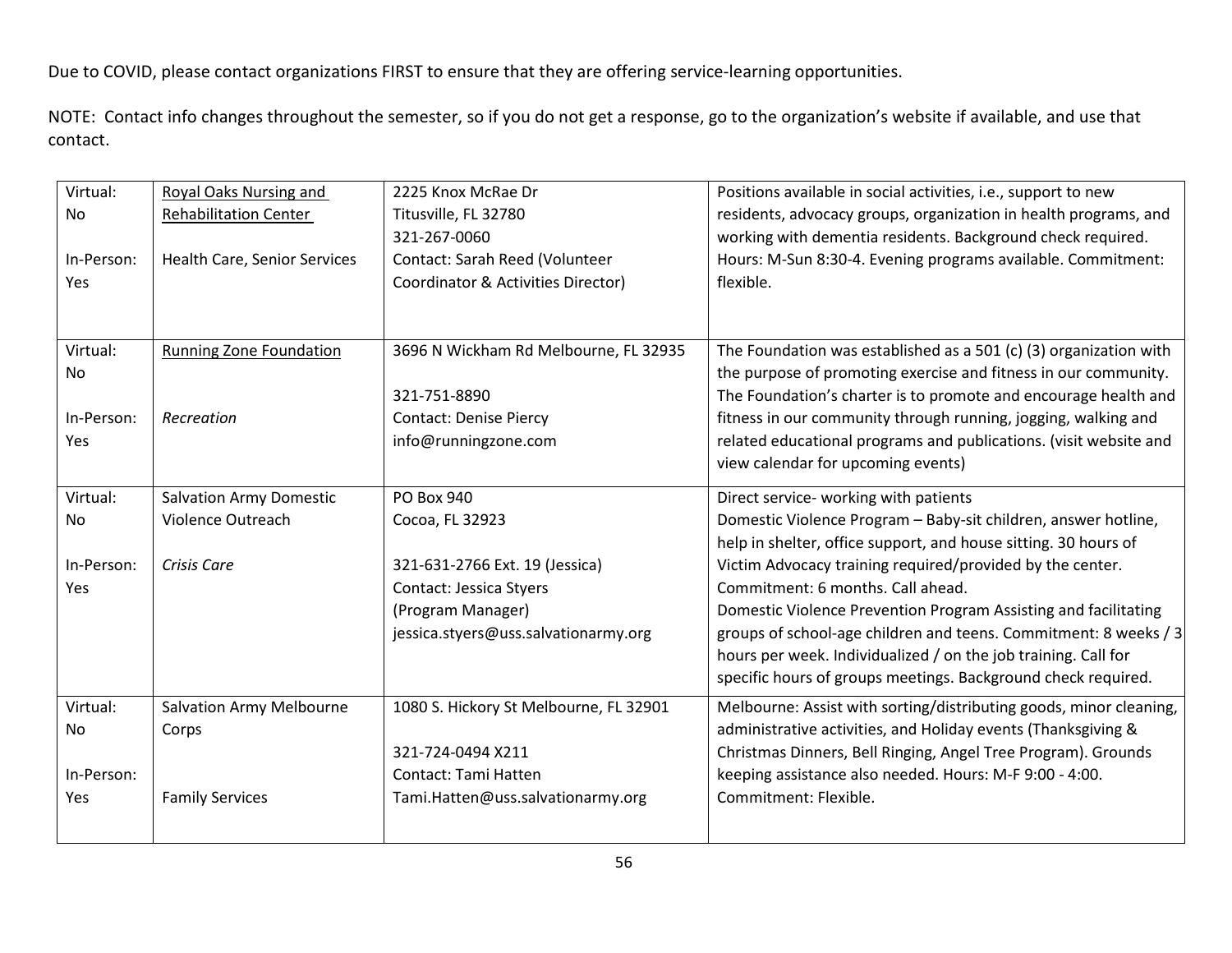| Virtual:    | Sea Turtle Preservation Society | 111 S. Miramar Ave Indialantic, FL 32903    | Volunteer with nesting surveys from April through September,         |
|-------------|---------------------------------|---------------------------------------------|----------------------------------------------------------------------|
| No          |                                 |                                             | turtle walks from May through July, STERP (Sea Turtle Emergency      |
|             |                                 | <b>Contact: Sarah Tolson</b>                | Response), Turtle Krawl 5k in September, events throughout the       |
| In-Person:  | Environmental                   |                                             | year, beach clean ups, and more.                                     |
| Yes         |                                 | https://seaturtlespacecoast.org/volunteer/v | Monthly meetings are open to the public with dates on our            |
|             |                                 | olunteer-information/                       | website. Membership in the organization and completion of            |
|             |                                 |                                             | required training(s) are mandatory for most programs. Visit the      |
|             |                                 |                                             | website for membership and training information. Various hours       |
|             |                                 |                                             | are available and commitment expectations are flexible.              |
| Virtual: No | <b>Senior Care of Brevard</b>   | 234 Willard St                              | Elderly Day Program. Assist with activities, games, art therapy, and |
|             |                                 | Cocoa, FL 32922                             | music. Volunteer one-on-one with arts/crafts and games.              |
| In-Person:  |                                 |                                             | Welcome creative ideas, drama, pet therapy, a listening ear, and     |
| Yes         | <b>Senior Services</b>          | 321-631-9014                                | companionship. Cosmetology students welcome to give manicures        |
|             |                                 | Contact: Joy Rutherford                     | and hair care. Hours: M-F 7:30-5:00. Commitment: very flexible.      |
|             |                                 | Rutherfordjoyrutherfordscob@gmail.com       |                                                                      |
|             |                                 |                                             |                                                                      |
| Virtual: No | Serene Harbor, Inc.             | PO Box 100039                               | Volunteers needed to help collect food, cell phones, ink cartridge   |
|             |                                 | Palm Bay, FL 32910                          | and gas card donations; organize car wash, tutor children in all     |
| In-Person:  |                                 |                                             | subjects, answer agency hotline, assist with newsletter, teach a     |
| Yes         | Family Services, Crisis Care    | 321-726-0402                                | class, support groups, and arts/crafts. Training is required (30     |
|             |                                 | Contact: Emily Duschl,                      | hours) if working with clients. For other positions, 2-hour training |
|             |                                 | (Volunteer Coordinator)                     | is required.                                                         |
|             |                                 | emily.duschl@sereneharbor.org               | Commitment: 20 hours per semester. Background Check Required:        |
|             |                                 |                                             | Fingerprinting required - There is a minimal fee.                    |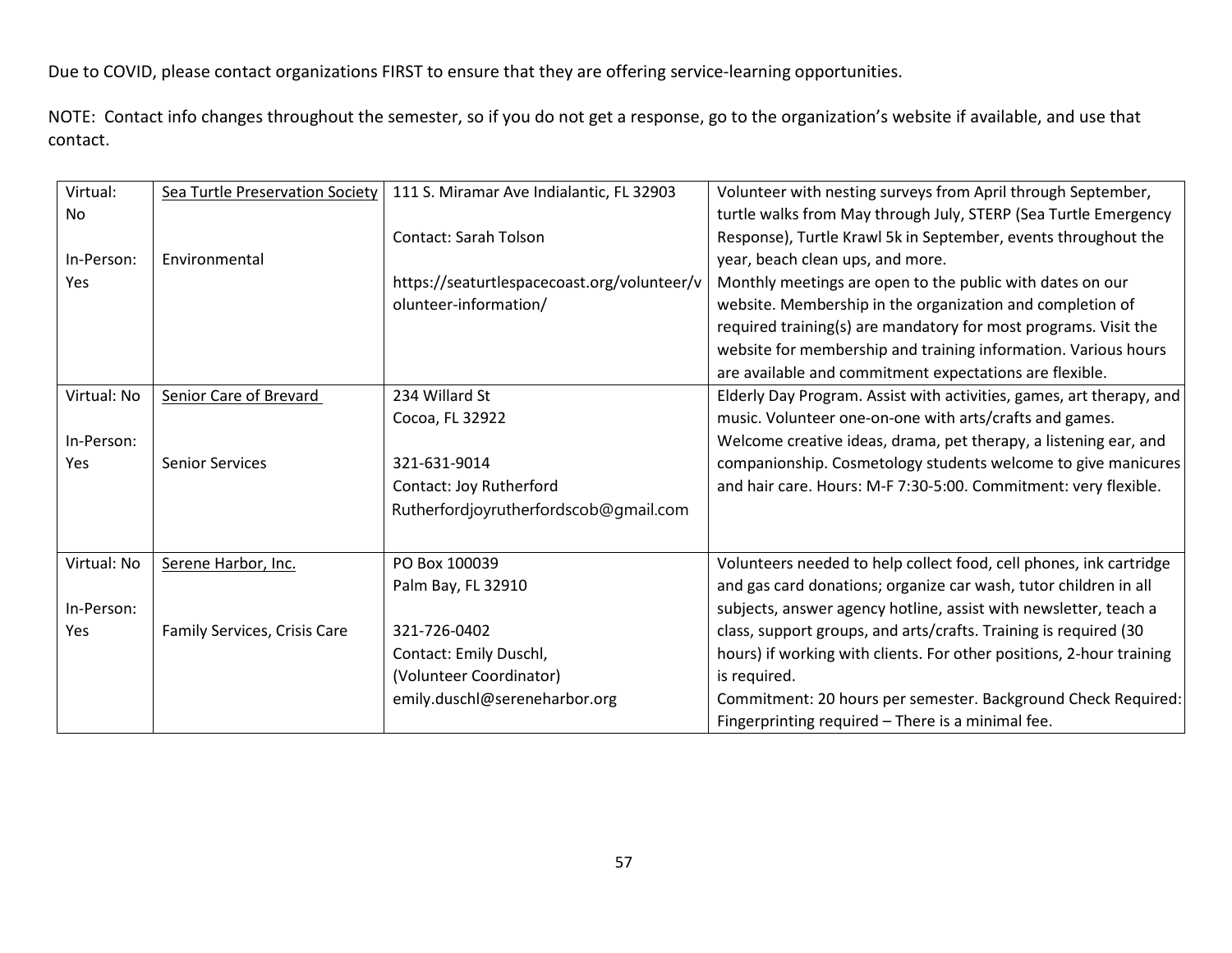| Virtual: No | <b>Sharing Center Thrift Shop</b>      | 17 E. Hibiscus Blvd Melbourne, FL 32901  | Melbourne Thrift Shop: Thrift Shop Hours: M-TR 9:30-5:30.            |
|-------------|----------------------------------------|------------------------------------------|----------------------------------------------------------------------|
|             | Melbourne                              |                                          | Cashier, sorting, receiving and pricing/tagging. M-TR 9:30-5:30.     |
| In-Person:  |                                        | 321-727-8581                             | Commitment: flexible *Dress Code for South Brevard - closed toe      |
| Yes         |                                        |                                          | shoes / top with sleeves / shorts 2 inches above the knee / no       |
|             | Subsistence Services                   | Contact: Linda Mattly (Volunteer         | spandex, yoga pants, torn pants or t-shirts with inappropriate       |
|             |                                        | Coordinator)                             | message(s).                                                          |
|             |                                        |                                          |                                                                      |
| Virtual: No | <b>Sharing Center: Central Brevard</b> | 113 Aurora St                            | Interested students MUST make an appointment with the                |
|             | <b>Sharing Center</b>                  | Cocoa, FL 32924                          | volunteer coordinator prior to visiting any location for volunteer   |
| In-Person:  |                                        |                                          | inquiries.                                                           |
| Yes         |                                        | 321-631-0306 Ext. 108                    | Cocoa: Assist in provision of emergency assistance to needy          |
|             | <b>Subsistence Services</b>            |                                          | singles/families through kitchen assistance (meal prep and           |
|             |                                        | <b>Contact: Keith Robers</b>             | service), sorting donations, thrift store, and furniture assistance. |
|             |                                        | Krobers@sharingcenter.org                | Volunteer Hours: M-F 9-5, Sat. 9:30-1:30 Thrift Store Hours: M-F 9-  |
|             |                                        |                                          | 5, Sat. 9:30-1:30 Community Kitchen: M-Sat. 9-1:30.                  |
|             |                                        |                                          | Commitment and Physicality: flexible.                                |
|             |                                        |                                          | Merritt Island: Assist in sorting donations and thrift store         |
|             |                                        |                                          | stocking/straightening.                                              |
|             |                                        |                                          | Volunteer Hours: M-Sat. 10-8, Sun 1-6                                |
|             |                                        |                                          | Suntree: Assist in sorting donations and boutique                    |
|             |                                        |                                          | stocking/straightening. Volunteer Hours: M-Sat 10-5                  |
| Virtual: No | Sharing Center: North Brevard          | 4475 S. Hopkins Ave Titusville, FL 32780 | Titusville: Organization providing a wide range of limited           |
|             |                                        |                                          | financial and emergency assistance to those in need, e.g., rent,     |
| In-Person:  |                                        | 321-269-3272                             | utilities, food, clothing, medical, dental, gasoline and emergency   |
| Yes         | Subsistence Services                   |                                          | housing. Volunteers needed in thrift shop, office support, data      |
|             |                                        | Contact: Lisa Teague                     | entry, process clients, do food orders, grocery lists and sort       |
|             |                                        | lorinbcsc@cfl.rr.com                     | clothing. Center Hours: M-F 9-3:30. Thrift Shop Hours: M-F 9-5 &     |
|             |                                        |                                          | Sat. 9-4.                                                            |
|             |                                        |                                          | Commitment: flexible.                                                |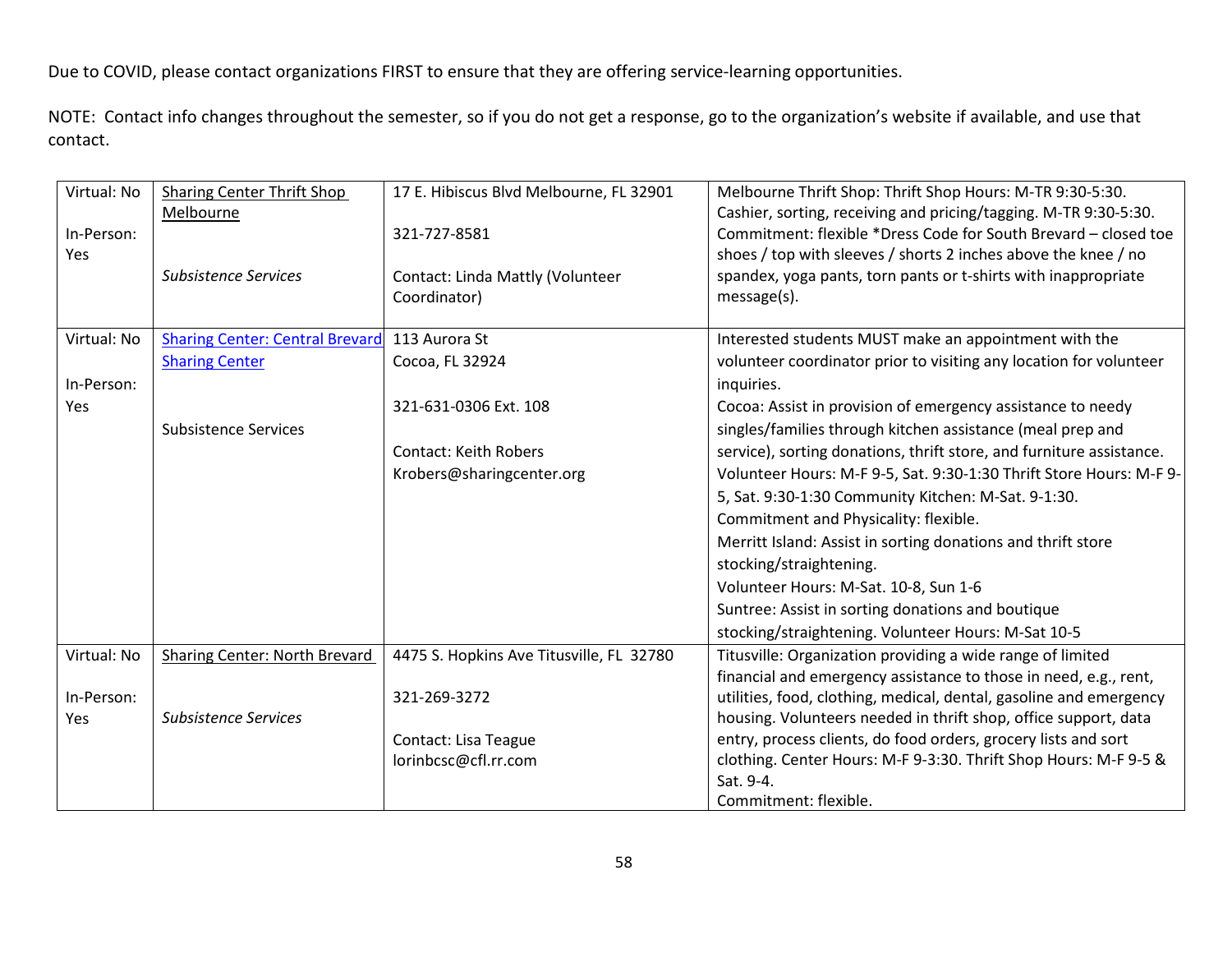| Virtual: No | <b>Sharing Center: South Brevard</b> | 17 E. Hibiscus Blvd              | Melbourne: Emergency assistance to needy people: assist in             |
|-------------|--------------------------------------|----------------------------------|------------------------------------------------------------------------|
|             |                                      | Melbourne, FL 32901              | pantry, hygiene room, process and assist clients' needs                |
| In-Person:  | Subsistence Services                 |                                  | assessments. Sorting clothes, clerical, and computer data entry.       |
| <b>Yes</b>  |                                      | 321-727-8581                     | Public relations, brochures, marketing, sorters, and truck             |
|             |                                      |                                  | drivers/assistants. Center Hours: Mon - Thurs. 9:30-5:30. Client       |
|             |                                      | Contact: Linda Mattly (Volunteer | Services and Food Pantry: Mon - Thurs. 9:30-3:45                       |
|             |                                      | Coordinator                      |                                                                        |
| Virtual: No | <b>Solaris Health Care Merritt</b>   | 500 Crockett Blvd                | Assist in a variety of activities i.e., bingo, exercise, baking class, |
|             | <b>Island</b>                        | Merritt Island, FL 32953         | bowling, golfing, and transport patients in wheelchairs to and         |
| In-Person:  | (Nursing Home and Rehab)             |                                  | from activities, room visits, reading, mail delivery, and decorating.  |
| <b>No</b>   |                                      | 321-454-4035                     | Hours: Mon-Sun 9-5. Weekend activities are available! Age              |
|             |                                      |                                  | requirement is 16 years and older.                                     |
|             | Health Care, Senior Services         | Contact: Robin Heron             | Health clearance required: Statement signed by your physician          |
|             |                                      | (Activities Director)            | stating you are in good health.                                        |
|             |                                      | r.heron@solarisfoundation.org    |                                                                        |
| Virtual:    | <b>Space Coast Early</b>             | 3790 Dairy Rd                    | Pre-school (1-5 years old) and Primary School (K-3) for children       |
| <b>No</b>   | <b>Intervention Center</b>           | Melbourne, FL 32904              | with and without special needs. Assist exceptional student             |
|             |                                      |                                  | education teachers in classroom instruction, activities, and           |
| $In-$       |                                      | 321-729-6858                     | general office assistance. Must be at least 16 years old.              |
| Person:     | Child Care, Education                |                                  | Volunteer hours are M-F 8:00 a.m. until 6:00 p.m.                      |
| Yes.        |                                      | Contact: Ashley                  |                                                                        |
|             |                                      | info@sceic.com                   | Please call first. Background check for >10 hrs. per month.            |
|             |                                      |                                  |                                                                        |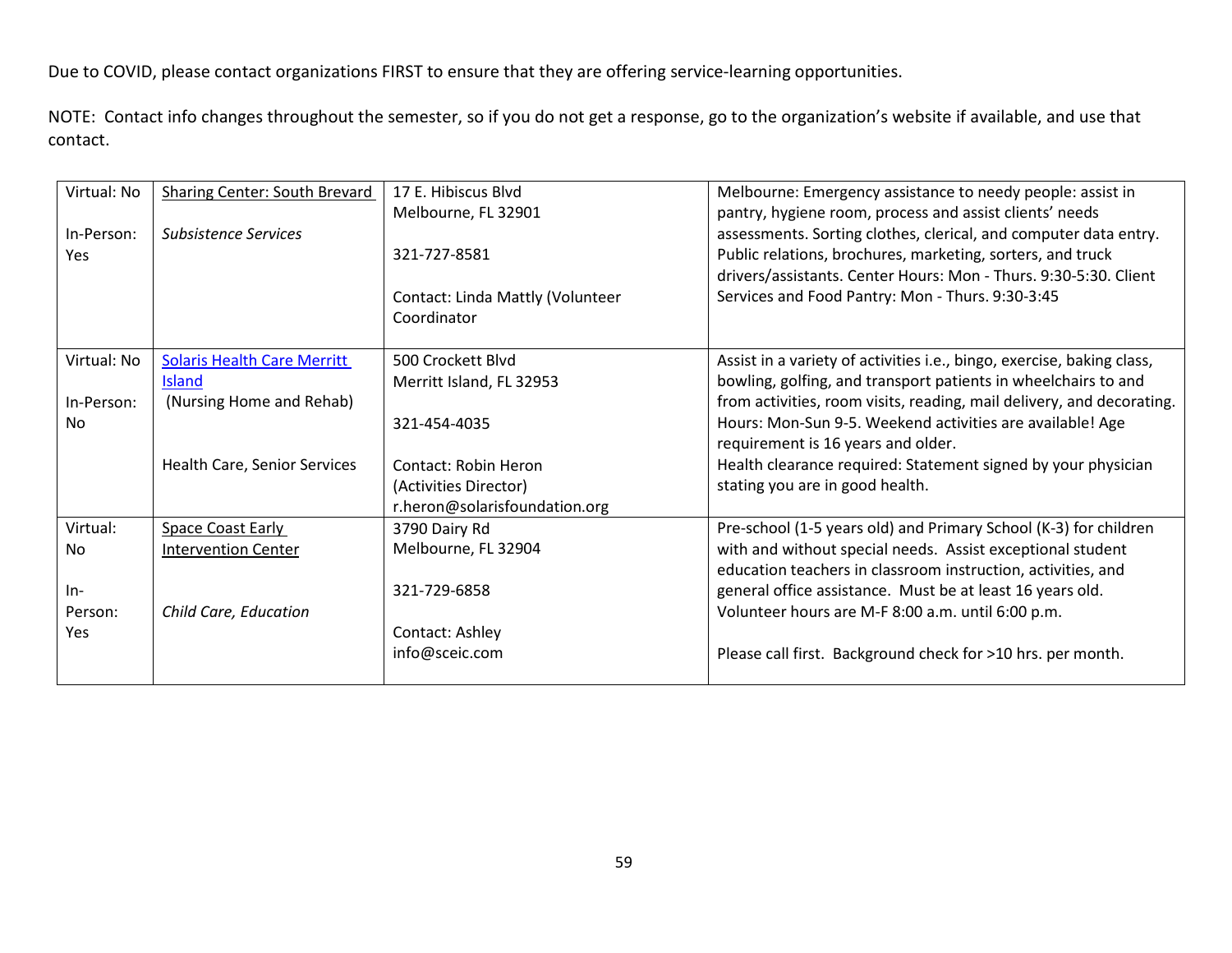| Virtual:   | Space Coast Field of Dreams      | 3053 Fell Rd                                  | Ideal volunteers are passionate about working with kids and           |
|------------|----------------------------------|-----------------------------------------------|-----------------------------------------------------------------------|
| No         |                                  | Melbourne, FL 32904                           | families with physical and intellectual disabilities. Must be patient |
|            |                                  |                                               | and willing to volunteer in multiple capacities. There are several    |
| $In-$      | Disability/Accessibility         | 321-837-7779 Ext. 973                         | different departments to volunteer: administrative, league            |
| Person:    | Services, Recreation, Youth      |                                               | management, supervise the play area, clean up, etc.                   |
| No.        | <b>Services</b>                  | Contact: Sandi Wood (Volunteer                |                                                                       |
|            |                                  | Coordinator)                                  |                                                                       |
|            |                                  | volunteer@spacecoastfieldofdreams.org         |                                                                       |
|            |                                  |                                               |                                                                       |
| Virtual:   | Space Coast Kibble Kitchen       | Various locations in Brevard and Indian River | Assist in collecting animal food donations from shelters and local    |
| No.        |                                  | County                                        | businesses as well as assist in fundraising. We also distribute       |
|            | Combined with Love off Paws,     |                                               | food every 2nd Saturday starting at 8:30 am and need                  |
| $In-$      | Paws Meals on Wheels             | (772) 539-2417                                | volunteers to help with this effort.                                  |
| Person:    | program                          |                                               | <b>Commitment: Flexible</b>                                           |
| Yes        | <b>Animal Care</b>               | <b>Contact: Ted Panckiewicz</b>               | Please go to website for more info.                                   |
|            |                                  | info@pawsmealsonwheels.org                    |                                                                       |
| Virtual:   | <b>Space Coast Volunteers in</b> | 2555 Judge Fran Jamieson Way,                 | Space Coast Volunteers in Medicine (SCVIM) is a free medical          |
| No.        | <b>Medicine</b>                  | Clinic A                                      | clinic. The organization is 100% volunteer staffed and provides       |
|            |                                  | Viera, FL 32940                               | medical care to uninsured patients. In addition to the need for       |
| In-Person: |                                  |                                               | doctors, nurses and dentists, they are looking for volunteers to      |
| Yes        | <b>Health Care</b>               | 321-639-5813 Option 6                         | assist to answer phones, take messages, make appointments, re-        |
|            |                                  |                                               | stock exam rooms and bathrooms. IT students can assist with           |
|            |                                  | Contact: Audrey Joiner                        | computer maintenance and updates. Website and Facebook                |
|            |                                  | Audrey.joiner@scvim.org                       | monitoring. Nursing students, Medical Assistants, and Certified       |
|            |                                  |                                               | Nursing Assistants may volunteer in the nursing department            |
|            |                                  |                                               | with direct patient care. Training: 1 hour                            |
|            |                                  |                                               | Must be 18 years of age and have completed high school.               |
|            |                                  |                                               | Commitment:                                                           |
|            |                                  |                                               | Flexible, however, request that 3-4 hours for each shift.             |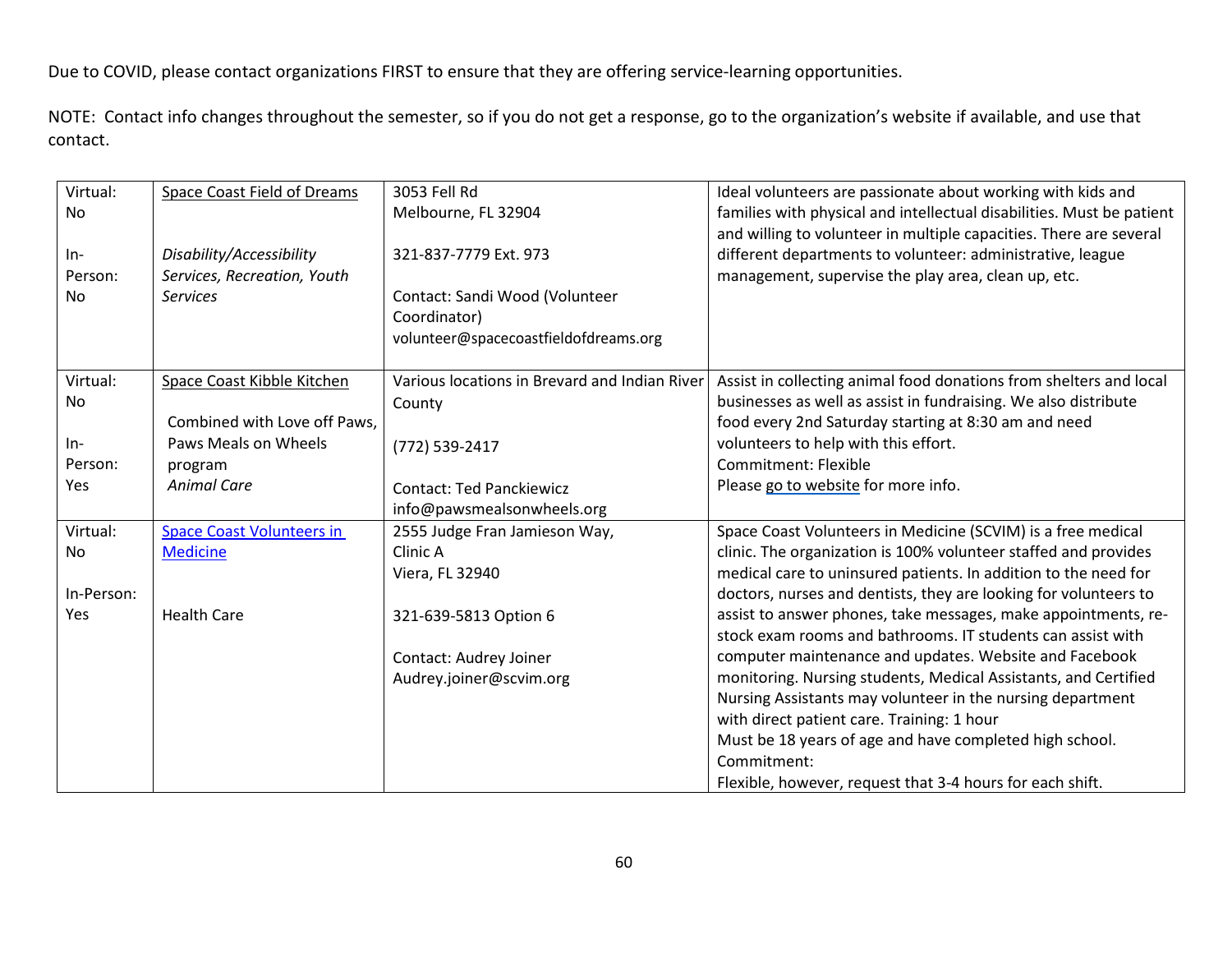| Virtual:    | SPCA North Brevard Society for     | 6035 Sisson Rd                              | Assist in daily shelter maintenance by doing laundry, washing        |
|-------------|------------------------------------|---------------------------------------------|----------------------------------------------------------------------|
| No          | the Prevention of Cruelty to       | Titusville, FL 32780                        | dishes, sweeping, mopping, etc. or assist at an SPCA Thrift Store in |
|             | Animals                            |                                             | Merritt Island or Titusville. Must attend a volunteer orientation.   |
| In-Person:  |                                    | 321-567-3615 Ext. 247                       | Long term volunteers may take cat or dog behavior training to        |
| Yes         |                                    |                                             | work with animals.                                                   |
|             | <b>Animal Care</b>                 | Contact: Michelle Leonard                   |                                                                      |
|             |                                    | (Volunteer Coordinator)                     | Go to web site www.spcabrevard.com                                   |
|             |                                    | spcavolunteer@spcanbrevard.com              | 1. Click Volunteer on home page                                      |
|             |                                    |                                             | 2. Click Volunteer Application                                       |
|             |                                    |                                             | 3. Complete application. (Applicant needs to agree with guidelines.) |
|             |                                    |                                             | If student is less than 18 years of age, parent/legal guardian needs |
|             |                                    |                                             | to agree to the criteria.)                                           |
|             |                                    |                                             | 4. Receive an invitation to orientation.                             |
|             |                                    |                                             | 5. Attend orientation and/or trainings.                              |
| Virtual: No | SPCA Thrift Store & Boutique-      | 790 S. Apollo Blvd                          | Thrift Shop:                                                         |
|             | Melbourne                          | Melbourne, FL 32901                         | Cleaning, sorting donations, assisting guests marketing, etc.        |
| In-Person:  |                                    |                                             |                                                                      |
| Yes         | <b>Animal Care</b>                 | 321-567-3615 Ext. 247                       | <b>Melbourne Store Hours:</b>                                        |
|             | <b>Subsistence Services</b>        |                                             | Monday-Saturday, 9 a.m. - 6 p.m.                                     |
|             |                                    | <b>Contact: Michelle Leonard</b>            |                                                                      |
|             |                                    | spcavolunteer@spcabrevard.com               |                                                                      |
| Virtual: No | <b>SPCA Thrift Shop Titusville</b> | 4220 S. Washington Ave Titusville, FL 32780 | Thrift Shop:                                                         |
|             |                                    |                                             | Cleaning, sorting donations, assisting guests marketing, etc.        |
| In-Person:  |                                    | 321-567-3615 Ext. 247                       |                                                                      |
| Yes         | <b>Subsistence Services</b>        | Contact: Michelle Leonard                   | <b>Titusville Store Hours:</b>                                       |
|             |                                    | spcavolunteer@spcabrevard.com               | Monday-Saturday, 9 a.m. - 6 p.m. Sunday, 10 a.m. - 5 p.m.            |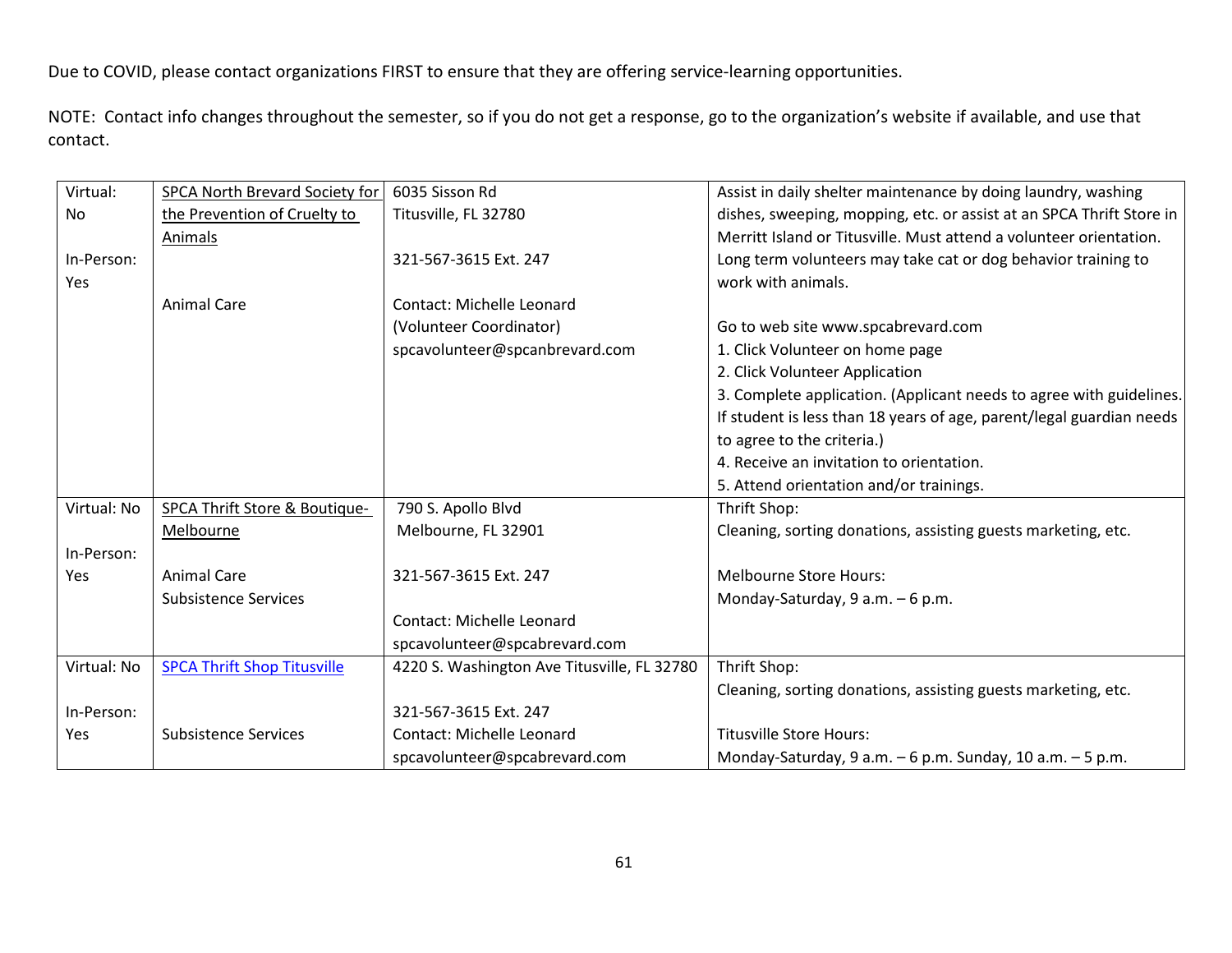| Virtual: No |                                   |                                         | Periodic short-term activities with individuals with intellectual   |
|-------------|-----------------------------------|-----------------------------------------|---------------------------------------------------------------------|
|             | <b>Special Olympics Central</b>   | 1915 Don Wickham Drive, Clermont FL     |                                                                     |
|             | Florida                           | 34711                                   | disabilities in athletic events.                                    |
| In-Person:  |                                   |                                         | Commitment: varies according to job. Parent must be present if      |
| Yes         | Disability/Accessibility Services | 407-242-2938                            | the volunteer is a minor.                                           |
|             |                                   | Contact: Danielle Hogan                 | Background check required if working long term (The Special         |
|             |                                   | daniellehogan@sofl.org                  | Olympics will handle the cost of the background check).5-7          |
|             |                                   |                                         | business days to process.                                           |
|             |                                   | https://www.specialolympicsflorida.org/ | Visit website and go to Volunteer section to get more info.         |
|             |                                   | central                                 |                                                                     |
| Virtual:    | <b>STEM Tech Neighborhood</b>     | 1686 Marywood Rd.                       | An after-school program designed to introduce students to           |
| Limited     | Academy                           | Melbourne, FL 32934                     | STEM (Science, Technology, Engineering, & Math) projects.           |
|             |                                   |                                         | STEM Tech focuses on mentoring disadvantaged youth in               |
| $In-$       |                                   | Please contact organization             | nearby neighborhoods. There are a variety of positions for self-    |
| Person:     | <b>Education, Youth Services</b>  | 321-775-1565 (leave message)            | motivated college students ranging from academic tutoring to        |
| Yes         |                                   | stemtechassistant@gmail.com             | designing a tech lab, mini curriculums, assisting with Lego         |
|             |                                   |                                         | Mindstorm, model rocketry, quadcopters, robotics kits, and          |
|             |                                   |                                         | software applications with CAD & 3D printing, website design,       |
|             |                                   |                                         | digital media and various educational learning systems.             |
|             |                                   |                                         | Administrative positions are also available to support project      |
|             |                                   |                                         | management. Student's skills requirement: Microsoft Office.         |
|             |                                   |                                         | Hours: Saturday 10-3 Based on assigned position, student may        |
|             |                                   |                                         | be required to do a Background Check. Must be at least 16           |
|             |                                   |                                         | years old.                                                          |
| Virtual:    | <b>Studios of Cocoa Beach</b>     | 165 Minutemen Causeway                  | The Studios of Cocoa Beach, a non-profit 501c3 art cooperative,     |
| No          |                                   | Cocoa Beach, FL 32931                   | is a space dedicated to art, creativity, learning, and buzz. The    |
|             | The Arts                          | 321-613-3480 main number                | Studios hosts a diverse group of over 30 juried local and           |
| $In-$       |                                   |                                         | regional artists, whose varied mediums offer something for          |
| Person:     |                                   | Contact: Linda Geiger                   | every art lover. We offer exhibitions, art classes for all ages and |
| Yes         |                                   | <b>Volunteer Coordinator</b>            | abilities, guest artists, opening receptions and special events.    |
|             |                                   | 321-784-9347                            | Fully run by volunteers. Hours as well as duties vary.              |
|             |                                   | bright.ideas.studio.2@gmail.com         |                                                                     |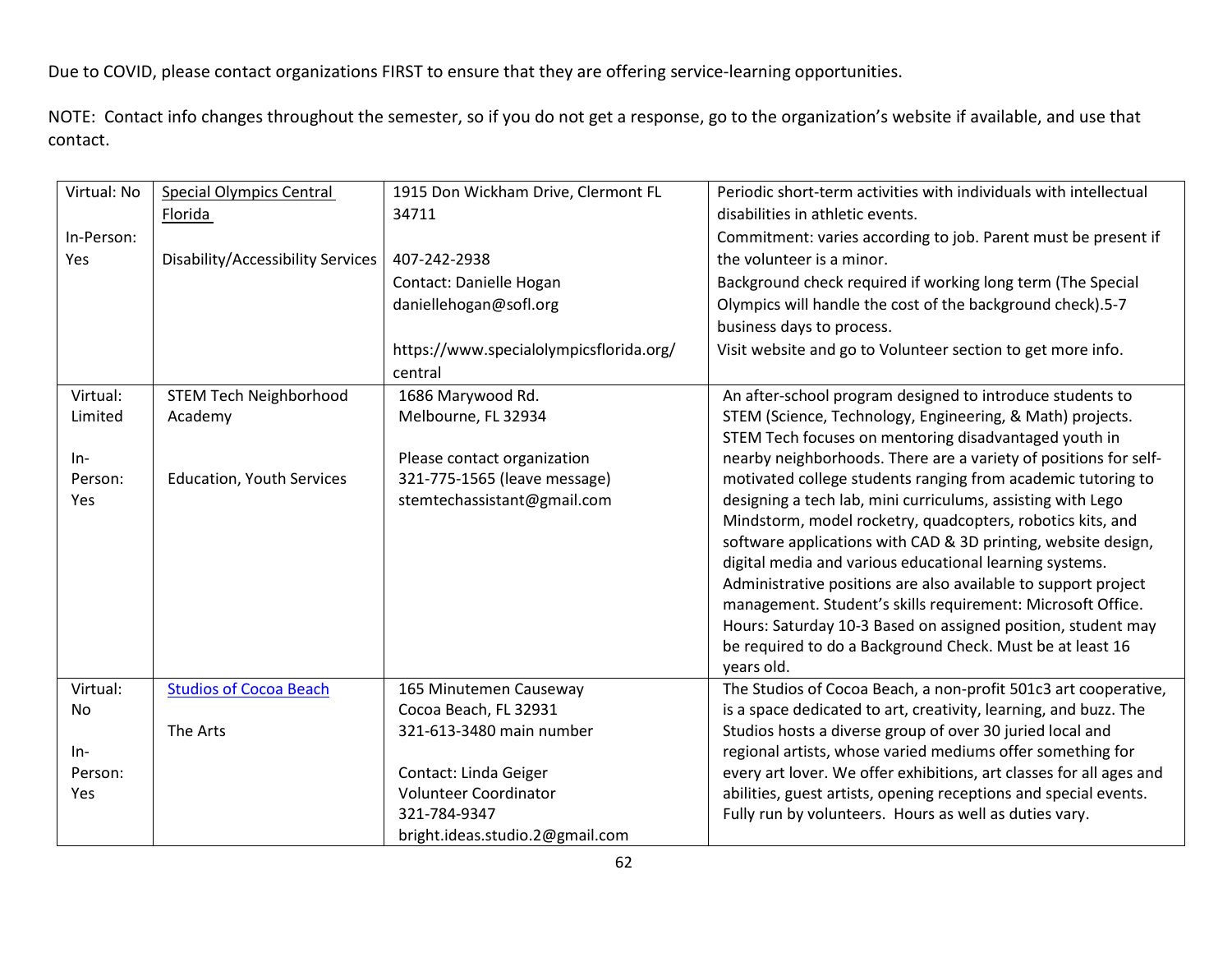| Virtual: Yes | The Matthew Erik Foundation  | 7640 N Wickham Rd STE 114     | The Matthew Erik Academy is an entity of the non-profit           |
|--------------|------------------------------|-------------------------------|-------------------------------------------------------------------|
|              |                              | Melbourne, FL 32940           | organization, The Matthew Erik Foundation. We are a homeschool    |
| In-Person:   |                              |                               | support center that offers tutoring and academic support for the  |
| Yes          | Education                    | Kimberly Coluccio             | student enrolled in a homeschool or virtual school program (such  |
|              |                              | kimcoluccio@matthewerik.com   | as FLVS or BVS). Our center is designed to meet the needs of      |
|              |                              |                               | students who can work independently on their curriculum and       |
|              |                              |                               | assignments but prefer a school-like setting with a certified     |
|              |                              |                               | teacher on hand to offer academic assistance and advice. We       |
|              |                              |                               | operate two mornings per week. Please check our website for       |
|              |                              |                               | current hours of operation and locations, www.matthewerik.com.    |
|              |                              |                               | Hours: Please check our website for current hours of operation    |
|              |                              |                               | and locations, www.matthewerik.com.                               |
|              |                              |                               |                                                                   |
| Virtual:     | United Way of Brevard        | 1100 Rockledge Blvd Suite 300 | Volunteer needed to serve as receptionist/clerical assistant:     |
| <b>No</b>    | County                       | Rockledge, FL 32955           | answer telephones; sort, fold and package campaign materials;     |
|              |                              |                               | greet visitors and volunteers; data entry; and internet research. |
| In-Person:   |                              | 321-631-2740                  | Volunteers needed to help with unloading of gifts and             |
| <b>Yes</b>   | <b>Community Development</b> |                               | donations.                                                        |
|              |                              | Contact: Keith Heinly         | Commitment: 20 hours per semester. Must be 18 or older.           |
|              |                              | (Volunteer Coordinator)       | Please call first.                                                |
|              |                              | kheinly@uwbrevard.org         |                                                                   |
|              |                              |                               |                                                                   |
|              |                              |                               |                                                                   |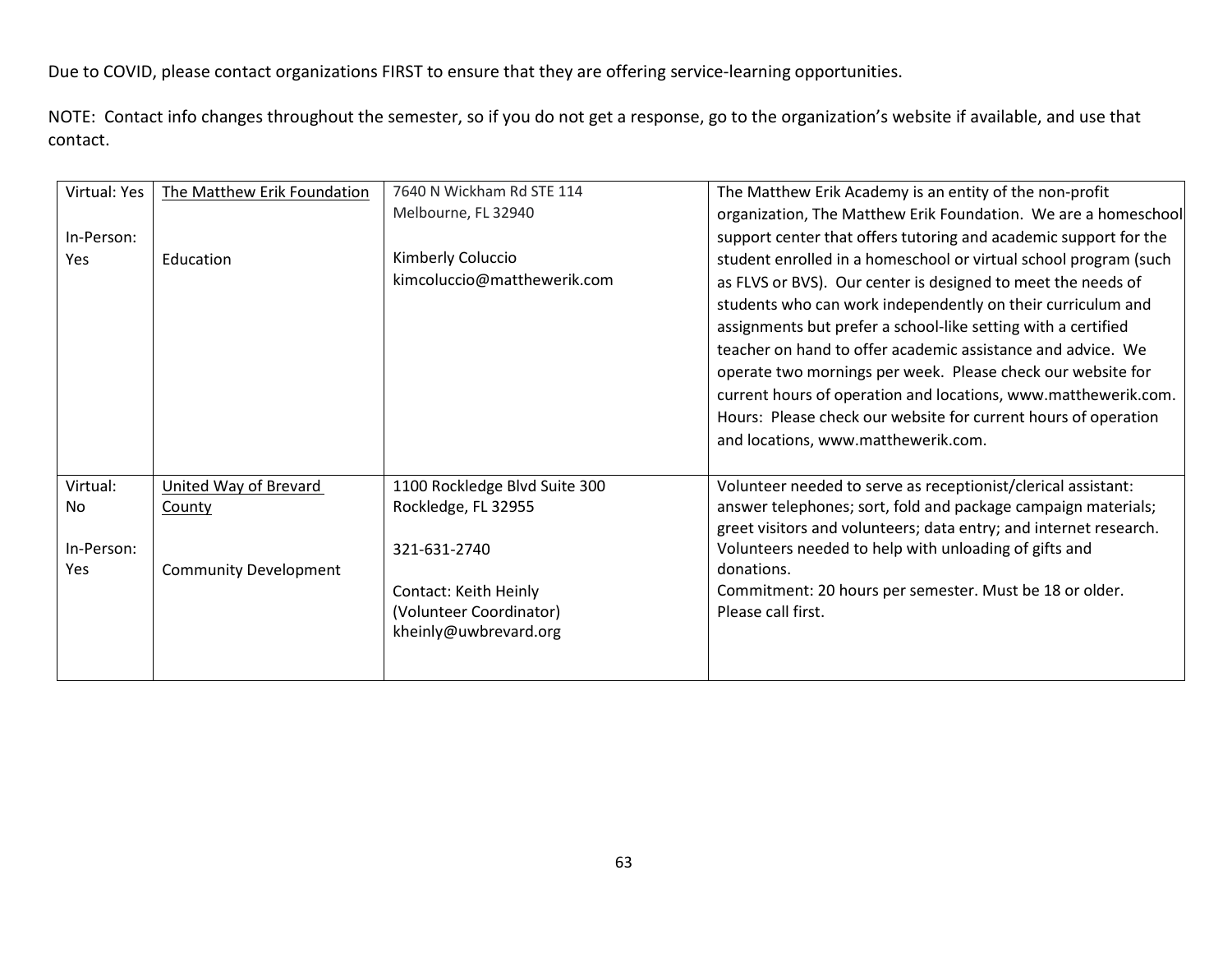| Virtual: Yes | <b>Victory Kid Sports</b>       | 4725 N. Courtenay Pkwy Merritt Island, FL | VKS is a non-profit sports organization committed to providing   |
|--------------|---------------------------------|-------------------------------------------|------------------------------------------------------------------|
|              |                                 | 32953                                     | access for every child to have the opportunity to participate in |
| In-Person:   |                                 |                                           | sports. VKS accomplishes this mission by partnering with local   |
| Yes          | Recreation, Youth Services      | <b>Heather Wells</b>                      | community agencies who advocate for children that are            |
|              |                                 | admin@victorykidsports.org                | underrepresented and providing scholarships and support.         |
|              |                                 | 321-216-2011 (text friendly)              | Virtual opportunities for an experienced person to assist with   |
|              |                                 | Website: victorykidsports.org             | broadcasting, editing, and videography. On-site volunteering for |
|              |                                 |                                           | the after-school on-going sports leagues, spring and summer      |
|              |                                 |                                           | break camps (3 locations throughout Brevard: Merritt Island,     |
|              |                                 |                                           | Viera/Suntree, West Melbourne). Contact us to register as a      |
|              |                                 |                                           | volunteer and we will reach out as opportunities arise.          |
| Virtual:     | <b>Viera Health &amp; Rehab</b> | 8050 Spyglass Hill Rd Viera,              | 114 bed facility that has residents for short term rehab and     |
| No           |                                 | FL 32940                                  | long-term care. Volunteers needed for a variety of services,     |
|              |                                 |                                           | i.e., helping in activities (jewelry making, crafts, bingo,      |
| $In-$        | <b>Health Care</b>              | 321-752-1000                              | outdoor visits, room visits) and occasional clerical type work   |
| Person:      |                                 | Contact: Jaquelin Sorice                  | with various departments.                                        |
| Yes          |                                 | jaquelin.sorice@greystonehealth.com       | Commitment: at least one day a week for at least 2 hours.        |
|              |                                 |                                           | Volunteer hours Mon-Sun 9:30 to 12:00 or 1:00 to 4:30.           |
|              |                                 |                                           | Once volunteer becomes more established and familiar with        |
|              |                                 |                                           | facility and residents, hours and days can become more           |
|              |                                 |                                           | flexible.                                                        |
|              |                                 |                                           | Background Check Required and Drug Screen Required, done         |
|              |                                 |                                           | through facility.                                                |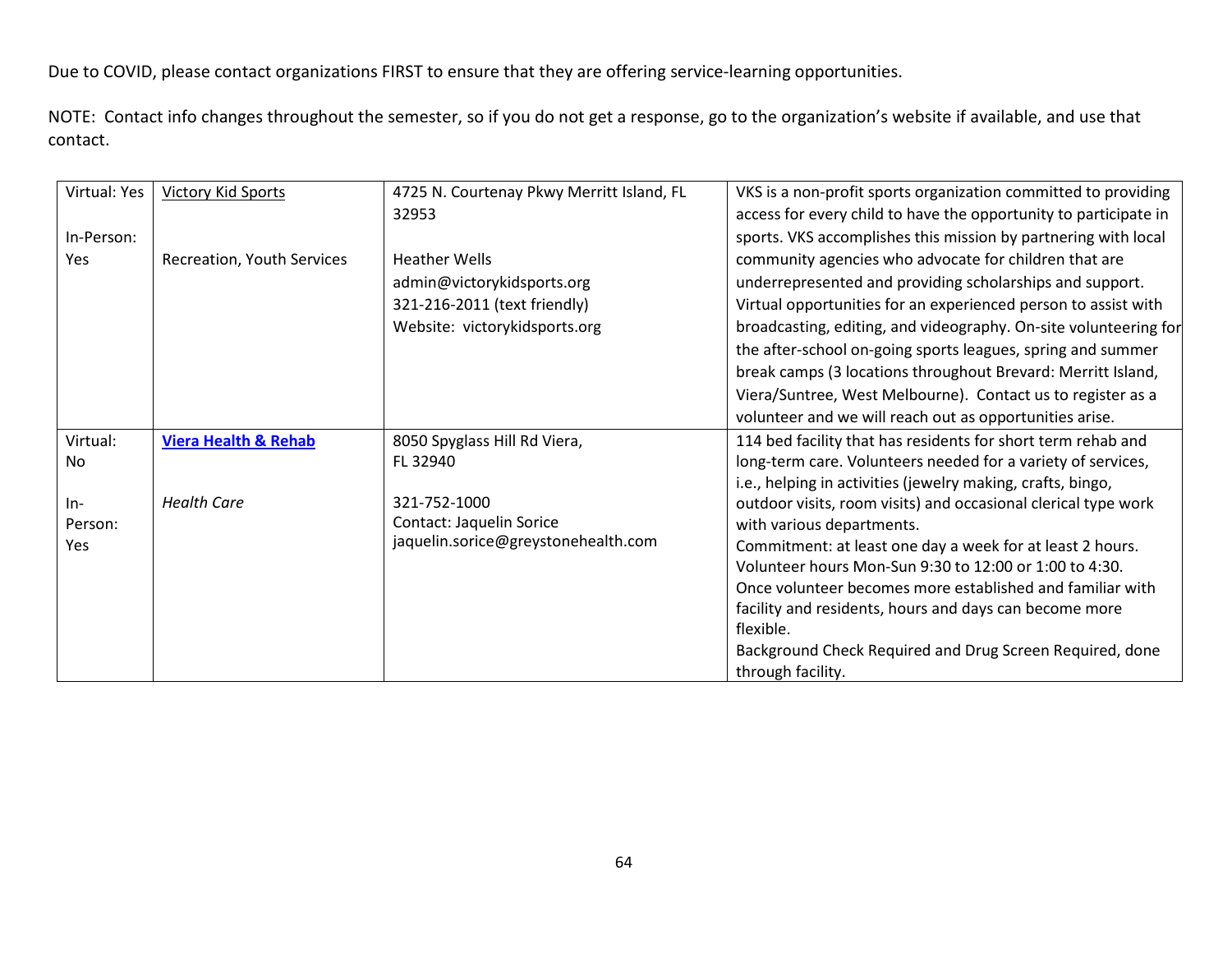| Virtual:<br>Yes<br>In-Person:<br><b>Yes</b> | <b>VITAS Healthcare Brevard</b><br><b>Health Care</b> | 4450 West Eau Gallie Blvd Melbourne, FL<br>32934<br>321-752-2530<br><b>Contact: Jennifer Cooke</b><br>(Volunteer Services Manager)<br>jennifer.cooke@vitas.com | Pro-active calls program. We have several teams with several<br>hundred of patients that need to be called on a weekly basis.<br>The requirements for this are to register them as a group<br>volunteer, no testing since they are doing this effort at home.<br>If there is a desire for in-person activities, we have<br>administrative volunteer opportunities require no TB testing.<br>Also, contact for any other in person opportunities that may<br>be offered for this semester. |
|---------------------------------------------|-------------------------------------------------------|----------------------------------------------------------------------------------------------------------------------------------------------------------------|-------------------------------------------------------------------------------------------------------------------------------------------------------------------------------------------------------------------------------------------------------------------------------------------------------------------------------------------------------------------------------------------------------------------------------------------------------------------------------------------|
| Virtual:<br>Yes                             | <b>VITAS Healthcare Titusville</b>                    | 323 South Washington Ave<br>Titusville, FL 32796<br>321-752-2553                                                                                               | Pro-active calls program. We have several teams with several<br>hundred of patients that need to be called on a weekly basis,<br>register as a group volunteer, no testing since they are doing                                                                                                                                                                                                                                                                                           |
| In-Person:<br>Yes                           | <b>Health Care</b>                                    | Contact: Jennifer Cooke (Volunteer<br>Services Manager)<br>jennifer.cooke@vitas.com                                                                            | this effort at home. For in-person activities, we have<br>administrative volunteer opportunities requiring no TB testing.<br>Also, contact for any other in-person opportunities that may<br>be offered for this semester. M-T-TH 5:30-7:30 practice at<br>Family Life Center gym. Games held Saturdays starting at 9:00.<br>Commitment: 20 hours per semester. Background Check<br>Required.                                                                                             |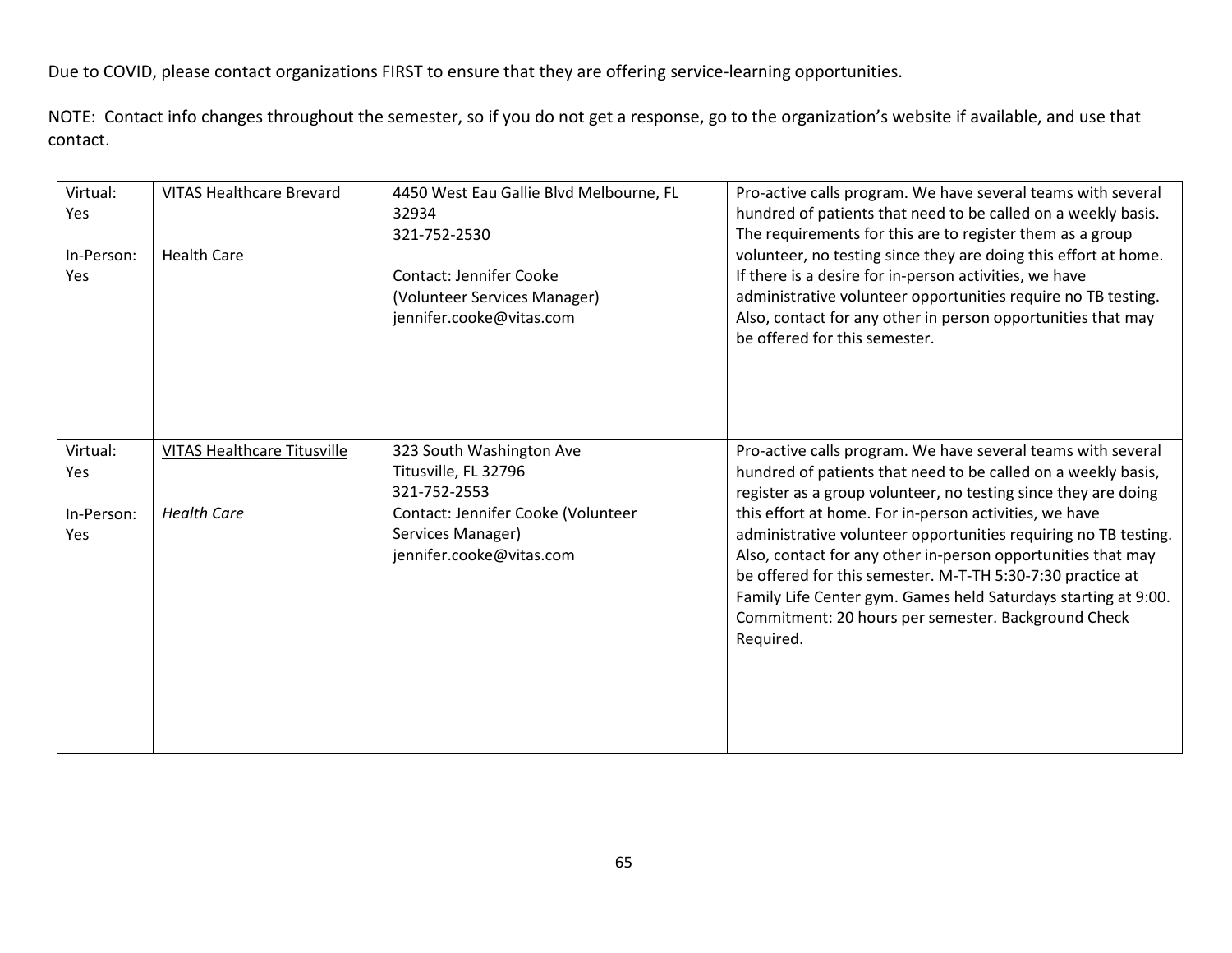| Virtual:<br>No<br>In-Person:<br>Yes     | Walk on Water Equine<br><b>Assisted Therapy</b><br>Animal Care,<br>Disability/Accessibility<br>Services | 3330 Perkinson Ln Merritt Island, FL 32953<br>321-412-8057<br>Contact: Patti Bryan<br>(Executive Director)<br>praisedancer.bryan426@gmail.com | Therapeutic riding program for veterans, people with special<br>needs, and at-risk individuals. Students may volunteer for<br>property maintenance, equine feeders, side walkers, or office<br>assistance. Business internships (grant writing, nonprofit<br>management) may be available.                                                                                                |
|-----------------------------------------|---------------------------------------------------------------------------------------------------------|-----------------------------------------------------------------------------------------------------------------------------------------------|-------------------------------------------------------------------------------------------------------------------------------------------------------------------------------------------------------------------------------------------------------------------------------------------------------------------------------------------------------------------------------------------|
| Virtual: No<br>In-Person:<br><b>Yes</b> | Who We Play For<br><b>Health Care</b>                                                                   | info@whoweplayfor.org<br>321-506-0074<br>https://m.signupgenius.com/#!/showSi<br>gnUp/70a044ca5a628a6f94-<br>westshore/124428461              | Brevard Public Schools signed a Memorandum of Understanding<br>with the non-profit Who We Play For to facilitate student heart<br>screenings. Students can volunteer to assist this organization in<br>these screenings. Requirement to go through the Brevard County<br>Public School Volunteer process is required. Please visit their<br>website or call to see how you can volunteer. |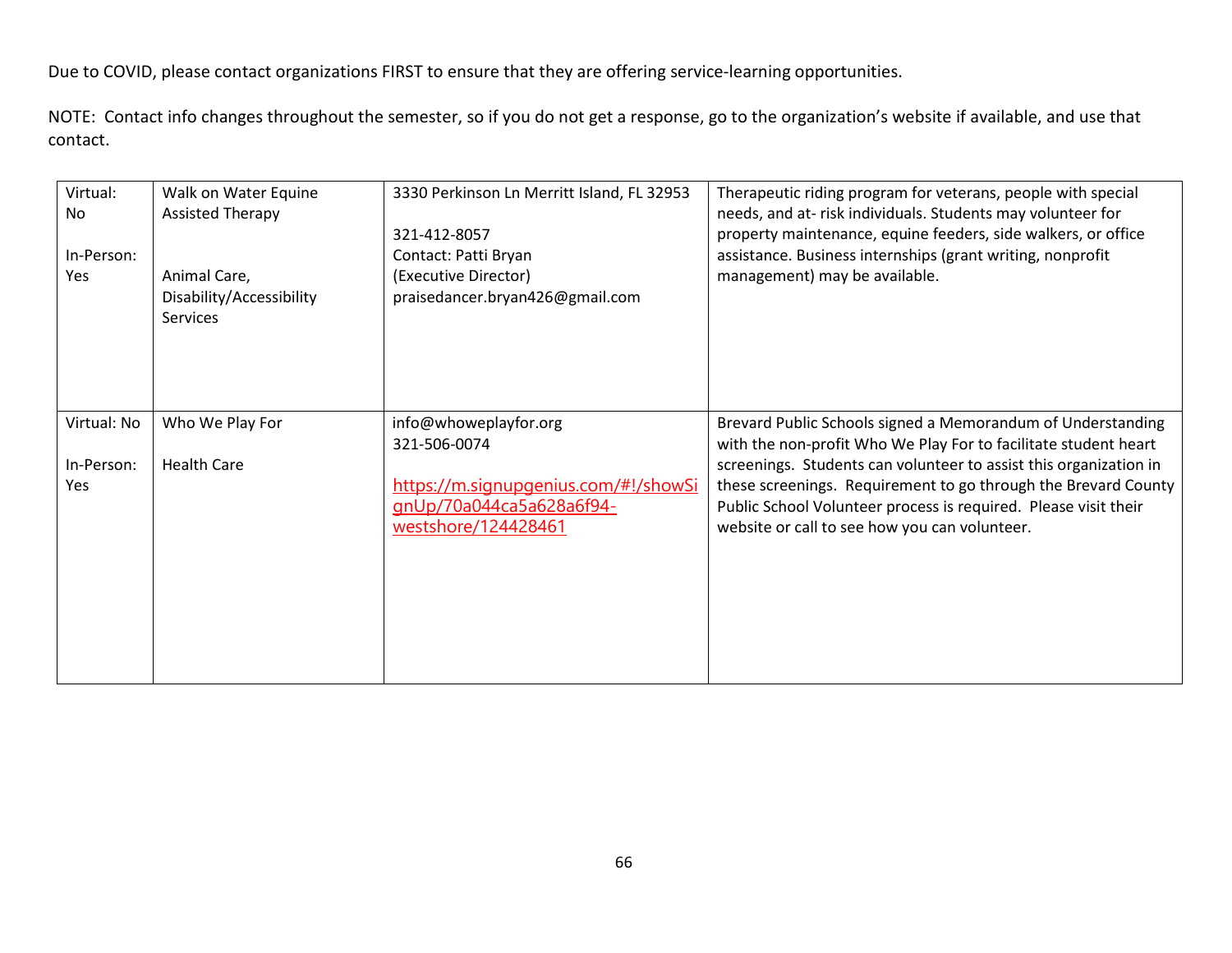| Virtual:                   | Women's Center Melbourne            | 1425 Aurora Rd                                                                   | Non-profit organization that empowers women and their families                                                                                                                                                                                                                                                                                                                                                                                                                                                                                                                                                                                                                                                                                                                                                                                               |
|----------------------------|-------------------------------------|----------------------------------------------------------------------------------|--------------------------------------------------------------------------------------------------------------------------------------------------------------------------------------------------------------------------------------------------------------------------------------------------------------------------------------------------------------------------------------------------------------------------------------------------------------------------------------------------------------------------------------------------------------------------------------------------------------------------------------------------------------------------------------------------------------------------------------------------------------------------------------------------------------------------------------------------------------|
| <b>Yes</b>                 |                                     | Melbourne, FL 32935                                                              | by providing support, education, counseling, information, and                                                                                                                                                                                                                                                                                                                                                                                                                                                                                                                                                                                                                                                                                                                                                                                                |
| In-Person:<br>No           | <b>Crisis Care, Family Services</b> | 321-242-3110 Ext. 2111<br>Contact: Sierra Thompson<br>sthompson@womenscenter.net | services. Volunteers needed for front desk in counseling program,<br>assist client services, librarian, grant writing, and help writing<br>press releases. Volunteers also needed in an ongoing position in<br>victim advocacy program which requires one-year commitment.<br>Training involved and the position is located in the Viera or<br>Melbourne Courthouse. Positions within the Women's Center<br>require the ability to maintain confidentiality. Education,<br>Marketing, Media, Office and Public Administration, Public<br>Relations, and Social Services majors are welcomed! Assistance is<br>also needed with landscaping and grounds clean-up. Office hours:<br>M-F 9-4.<br>Commitment: varies from flexible to one year.<br>Dress code: closed toed shoes, shirt with sleeves, and tattoos<br>must be covered. Background Check Required. |
| Virtual: Yes<br>In-Person: | Women's Center Titusville           | 400 Julia St.<br>Titusville, FL 32796                                            | Students will learn of the center's mission and resources available<br>in the community while gaining client service skills and office<br>work experience. Answer phones, data entry, community                                                                                                                                                                                                                                                                                                                                                                                                                                                                                                                                                                                                                                                              |
| <b>No</b>                  | <b>Crisis Care, Family Services</b> | 321-242-3110 Ext. 2111                                                           | resource update and verification, copy and collaborate<br>brochures, collect and assemble Women Center history and                                                                                                                                                                                                                                                                                                                                                                                                                                                                                                                                                                                                                                                                                                                                           |
|                            |                                     | Contact: Sierra Thompson                                                         | information, sort and organize donations.                                                                                                                                                                                                                                                                                                                                                                                                                                                                                                                                                                                                                                                                                                                                                                                                                    |
|                            |                                     | sthompson@womenscenter.net                                                       | Training requirement: 1-2 hours office training-scheduled on<br>individual basis unless there are more than 2 volunteers.<br>Commitment 4 hrs./week                                                                                                                                                                                                                                                                                                                                                                                                                                                                                                                                                                                                                                                                                                          |
|                            |                                     |                                                                                  |                                                                                                                                                                                                                                                                                                                                                                                                                                                                                                                                                                                                                                                                                                                                                                                                                                                              |